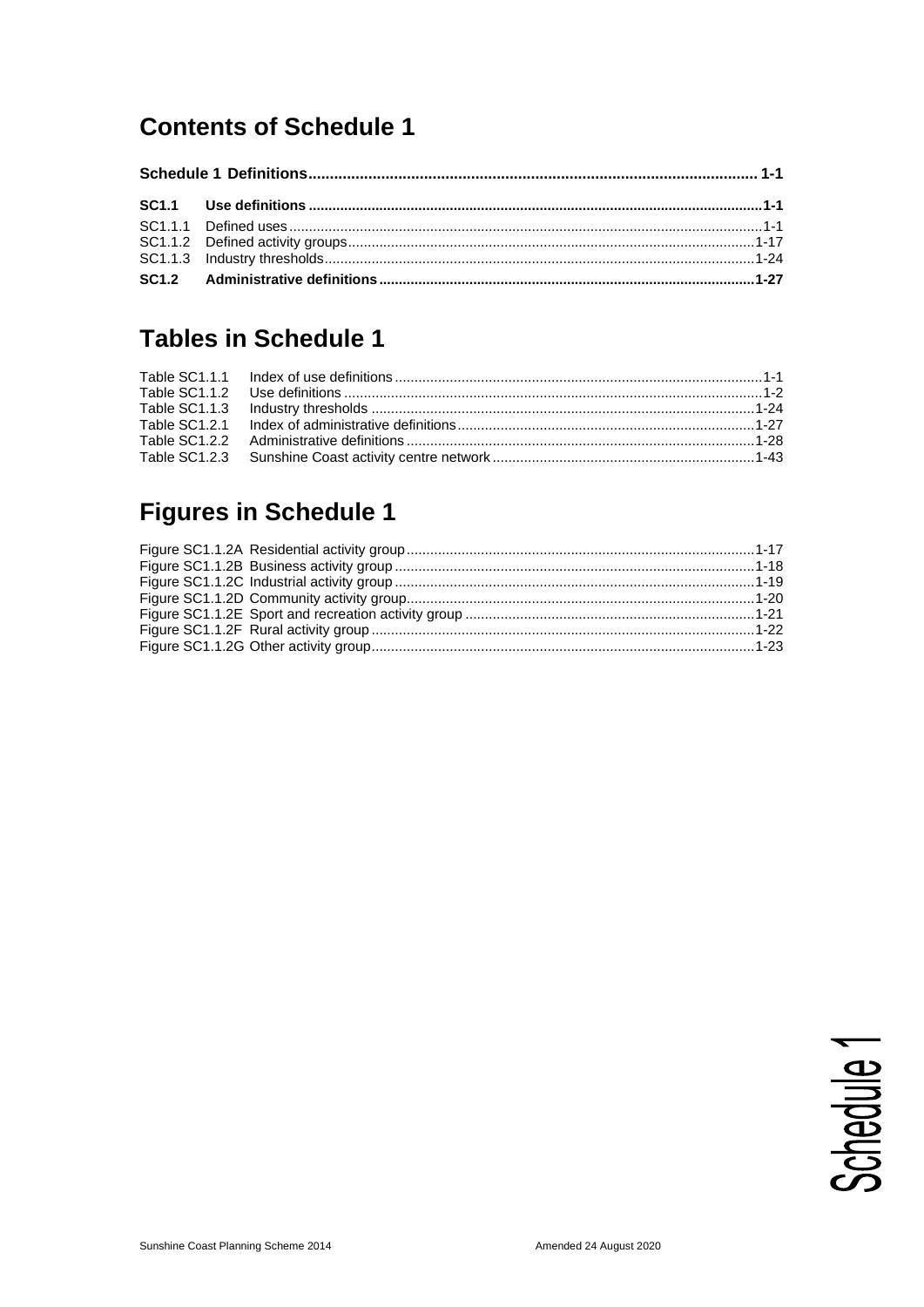## <span id="page-1-0"></span>**Schedule 1 Definitions**

## <span id="page-1-1"></span>**SC1.1 Use definitions**

#### <span id="page-1-2"></span>**SC1.1.1 Defined uses**

- (1) Use definitions have a specific meaning for the purposes of the planning scheme.
- (2) Any use not listed in column 1 of **Table SC1.1.2 (Use definitions)** is an undefined use.

Note—development comprising a combination of defined uses is not considered to be an undefined use.

- (3) A use listed in column 1 of **Table SC1.1.2 (Use definitions)** has the meaning set out beside that term in column 2.
- (4) Column 3 of **Table SC1.1.2 (Use definitions)** identifies examples of the types of activities which fall within the use identified in column 1.
- (5) Column 4 of **Table SC1.1.2 (Use definitions)** identifies examples of activities which do not fall within the use identified in column 1.
- (6) Columns 3 and 4 of **Table SC1.1.2 (Use definitions)** are not exhaustive lists.
- (7) Uses listed in columns 3 and 4 of **Table SC1.1.2 (Use definitions)** which are not listed in column 1 do not form part of the definition.
- (8) The use definitions listed here are the definitions used in the planning scheme.

<span id="page-1-3"></span>**Table SC1.1.1 Index of use definitions**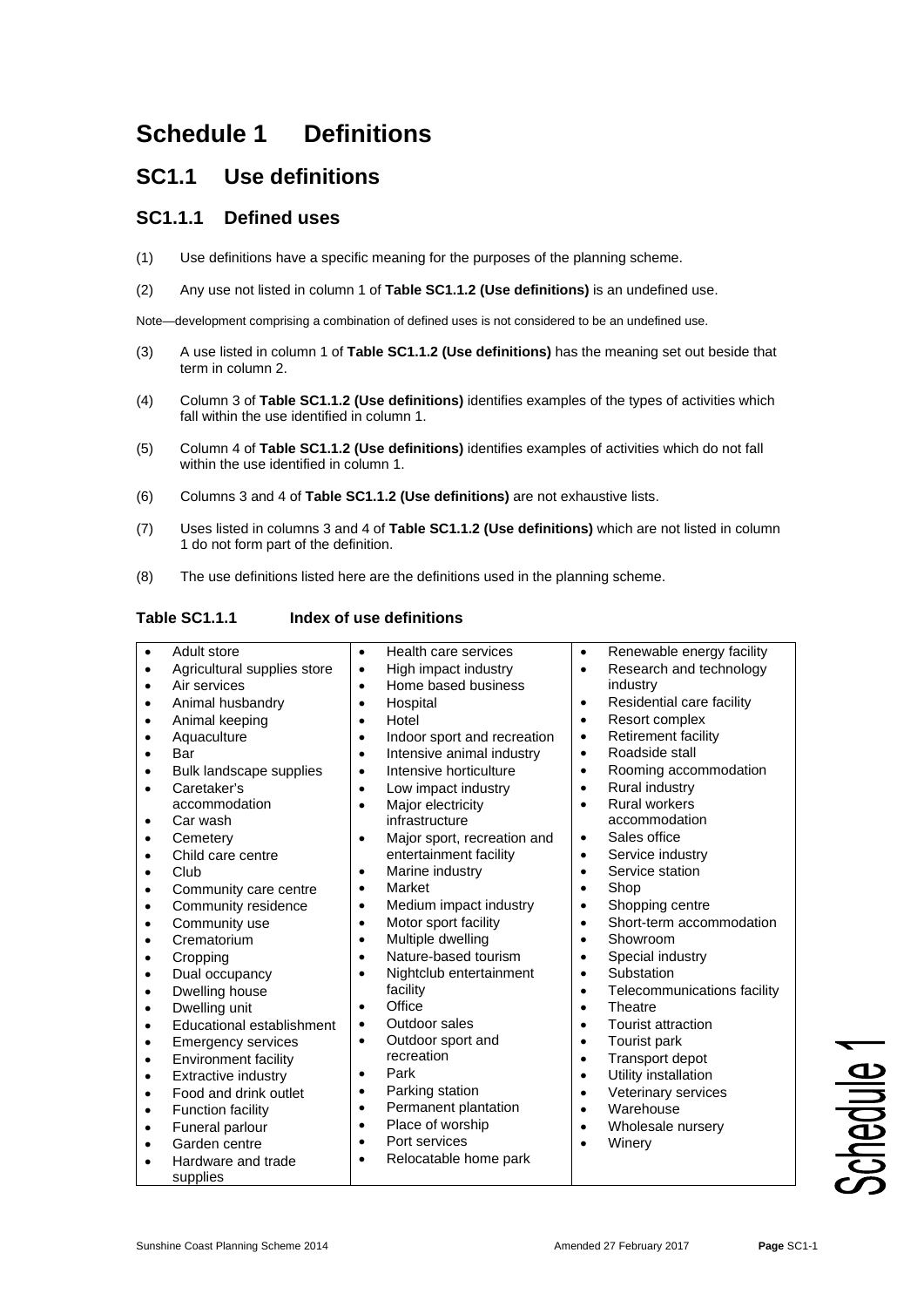#### <span id="page-2-0"></span>**Table SC1.1.2 Use definitions**

| Column 1<br><b>Use</b>                  | Column <sub>2</sub><br><b>Definition</b>                                                                                                                                                                                                                                                                                                                                                                                                                                                                                    | Column 3<br><b>Examples include</b>                                                            | Column 4<br><b>Does</b><br>not<br>include<br>following<br>the<br>examples                                                                                                                                                                                                                                                                                                                                                                                                |
|-----------------------------------------|-----------------------------------------------------------------------------------------------------------------------------------------------------------------------------------------------------------------------------------------------------------------------------------------------------------------------------------------------------------------------------------------------------------------------------------------------------------------------------------------------------------------------------|------------------------------------------------------------------------------------------------|--------------------------------------------------------------------------------------------------------------------------------------------------------------------------------------------------------------------------------------------------------------------------------------------------------------------------------------------------------------------------------------------------------------------------------------------------------------------------|
| <b>Adult store</b>                      | Premises used as a shop<br>where the primary purpose is<br>for the display or sale of<br>explicit<br>materials,<br>sexually<br>products<br>and<br>devices<br>associated with or used in a<br>sexual practice or activity.                                                                                                                                                                                                                                                                                                   | Sex shop                                                                                       | Shop,<br>newsagent,<br>registered pharmacist<br>or video hire, where<br>the primary use of<br>these are concerned<br>with:-<br>• the sale, display or<br>hire of printed or<br>recorded<br>matter<br>(not of a sexually<br>explicit nature); or<br>• the sale or display<br>of underwear or<br>lingerie; or<br>• the sale or display<br>of an article or<br>thina<br>primarily<br>concerned with or<br>used in association<br>with a medically<br>recognised<br>purpose. |
| <b>Agricultural</b><br>supplies store   | Premises used for the sale of<br>agricultural products<br>and                                                                                                                                                                                                                                                                                                                                                                                                                                                               |                                                                                                | Bulk<br>landscape<br>garden<br>supplies,                                                                                                                                                                                                                                                                                                                                                                                                                                 |
|                                         | supplies including agricultural<br>chemicals<br>fertilisers,<br>and<br>bulk<br>seeds,<br>veterinary<br>supplies,<br>clothing,<br>farm                                                                                                                                                                                                                                                                                                                                                                                       |                                                                                                | centre, outdoor sales,<br>wholesale nursery                                                                                                                                                                                                                                                                                                                                                                                                                              |
|                                         | saddlery, animal feed and<br>irrigation materials.                                                                                                                                                                                                                                                                                                                                                                                                                                                                          |                                                                                                |                                                                                                                                                                                                                                                                                                                                                                                                                                                                          |
| Air services<br><b>Animal husbandry</b> | Premises used for any of the<br>following:-<br>• the arrival and departure of<br>aircraft:<br>housing,<br>$\bullet$ the<br>servicing,<br>refuelling, maintenance and<br>repair of aircraft;<br>the assembly and dispersal<br>of passengers or goods on<br>or from an aircraft;<br>ancillary<br>any<br>activities<br>٠<br>directly serving the needs of<br>passengers and visitors to<br>the use;<br>associated<br>training<br>٠<br>and<br>education facilities; and<br>aviation facilities.<br>Premises used for production | Airport,<br>airstrip,<br>helipad,<br>public<br>or<br>private airfield<br>Cattle studs, grazing | Animal<br>keeping,                                                                                                                                                                                                                                                                                                                                                                                                                                                       |
|                                         | of animals or animal products<br>on either native or improved<br>pastures or vegetation.<br>The use includes ancillary<br>yards, stables and temporary<br>holding facilities and the repair                                                                                                                                                                                                                                                                                                                                 | of livestock (including<br>non-feedlot<br>poultry),<br>dairying                                | intensive<br>animal<br>industry, aquaculture,<br>feedlots, piggeries                                                                                                                                                                                                                                                                                                                                                                                                     |
| <b>Animal keeping</b>                   | and servicing of machinery.<br>Premises used for boarding,<br>breeding or training of animals.                                                                                                                                                                                                                                                                                                                                                                                                                              | Aviaries,<br>catteries.<br>kennels,<br>stables,                                                | Aquaculture,<br>cattle<br>studs, domestic pets,                                                                                                                                                                                                                                                                                                                                                                                                                          |
|                                         | The use may include ancillary                                                                                                                                                                                                                                                                                                                                                                                                                                                                                               | wildlife refuges                                                                               | feedlots, grazing of<br>livestock, non-feedlot                                                                                                                                                                                                                                                                                                                                                                                                                           |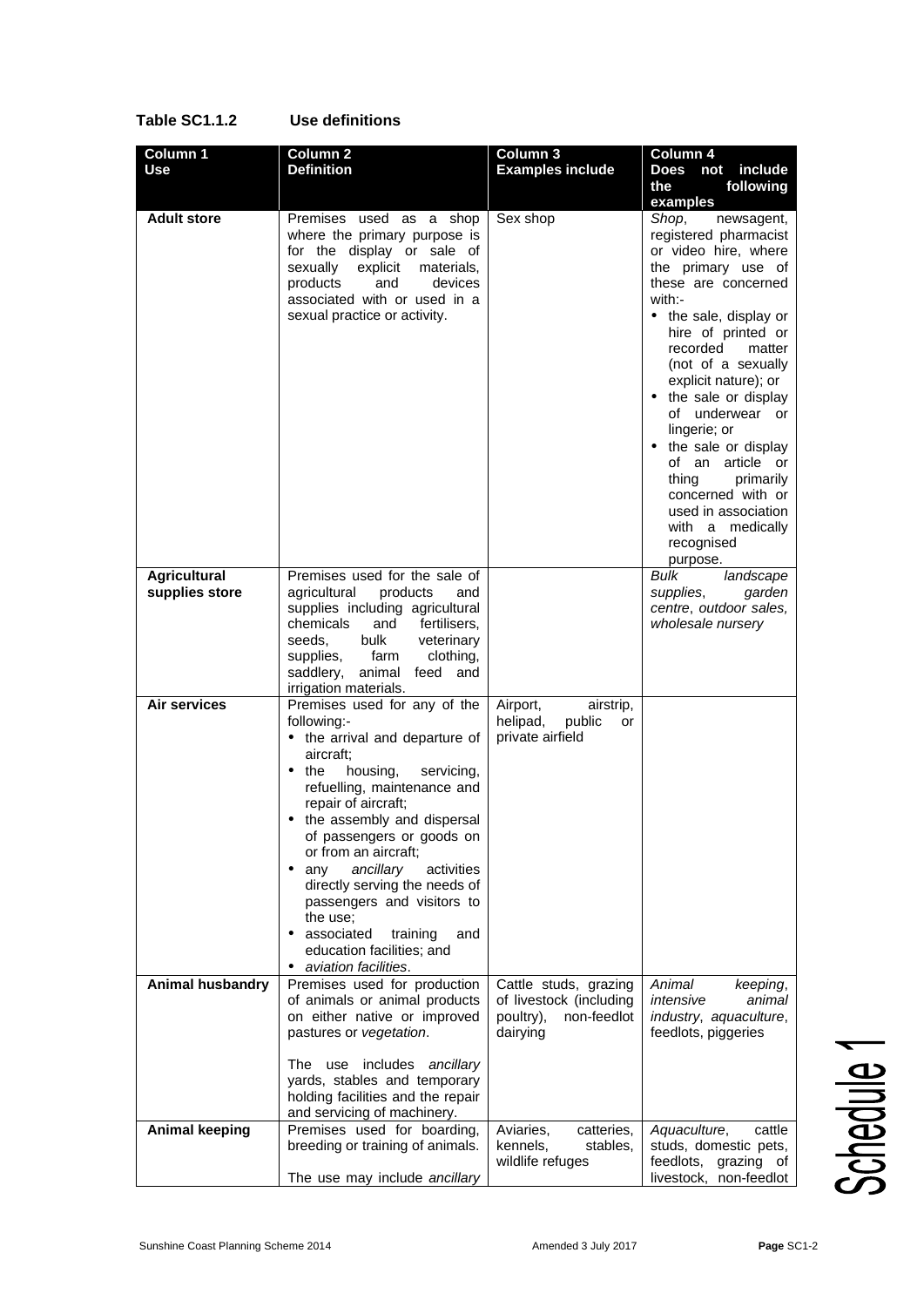| Column 1<br><b>Use</b>               | <b>Column 2</b><br><b>Definition</b>                                                                                                                                                                                                                                                             | Column 3<br><b>Examples include</b>                                                                                           | Column 4<br>Does<br>not<br>include                                                                                                       |
|--------------------------------------|--------------------------------------------------------------------------------------------------------------------------------------------------------------------------------------------------------------------------------------------------------------------------------------------------|-------------------------------------------------------------------------------------------------------------------------------|------------------------------------------------------------------------------------------------------------------------------------------|
|                                      |                                                                                                                                                                                                                                                                                                  |                                                                                                                               | following<br>the<br>examples                                                                                                             |
|                                      | temporary<br>permanent<br>or<br>holding facilities on the same<br>site and ancillary repair and<br>servicing of machinery.                                                                                                                                                                       |                                                                                                                               | dairying,<br>piggeries,<br>poultry meat and egg<br>production,<br>animal<br>husbandry                                                    |
| <b>Aquaculture</b>                   | Premises<br>used<br>for<br>the<br>cultivation of aquatic animals<br>or plants in a confined area<br>that may require the provision<br>of food either mechanically or<br>by hand.                                                                                                                 | Pond<br>farms,<br>tank<br>hatcheries,<br>systems,<br>raceway system, rack<br>and line systems, sea<br>cages                   | Intensive<br>animal<br>industry                                                                                                          |
| <b>Bar</b>                           | Premises used primarily to sell<br>liquor for consumption on the<br>premises and that provides for<br>a maximum capacity to seat<br>sixty persons at any one time.<br>The use may include ancillary<br>sale of food for consumption<br>the<br>premises<br>on<br>and<br>entertainment activities. |                                                                                                                               | Club, hotel, nightclub<br>entertainment facility,<br>tavern.                                                                             |
| <b>Bulk</b><br>landscape<br>supplies | Premises<br>used<br>bulk<br>for<br>and<br>sale<br>storage<br>οf<br>landscaping and gardening<br>supplies, which may include<br>soil, gravel, potting mix and<br>mulch, where the majority of<br>materials<br>sold<br>from<br>the<br>premises are not in pre-<br>packaged form.                   |                                                                                                                               | Garden<br>centre,<br>outdoor<br>sales,<br>wholesale nursery                                                                              |
| Caretaker's<br>accommodation         | A dwelling provided for a<br>caretaker of a non-residential<br>use on the same premises.                                                                                                                                                                                                         |                                                                                                                               | Dwelling house                                                                                                                           |
| Car wash                             | Premises primarily used for<br>commercially cleaning motor<br>vehicles by an automatic or<br>partly automatic process.                                                                                                                                                                           |                                                                                                                               | Service station                                                                                                                          |
| <b>Cemetery</b>                      | Premises used for interment of<br>bodies or ashes after death.                                                                                                                                                                                                                                   | Burial ground,<br>crypt,<br>columbarium,<br>lawn<br>cemetery,<br>pet<br>cemetery,<br>mausoleum                                | Crematorium, funeral<br>parlour                                                                                                          |
| <b>Child care centre</b>             | Premises used for minding,<br>education and care, but not<br>residence, of children.                                                                                                                                                                                                             | Crèche,<br>early<br>childhood<br>centre,<br>kindergarten, outside<br>hours school care                                        | Educational<br>establishment,<br>home<br>child<br>based<br>care,<br>family day care                                                      |
| Club                                 | Premises used by persons<br>associated for social, literary,<br>political, sporting, athletic or<br>similar purposes<br>other<br>for<br>interaction<br>social<br>or<br>entertainment.<br>The use may include<br>the<br>ancillary<br>preparation<br>and<br>service of food and drink.             | Club house, guide<br>and scout clubs, surf<br>lifesaving club, RSL<br>club, bowls club                                        | Hotel,<br>nightclub<br>entertainment facility,<br>place<br>of<br>worship,<br>theatre                                                     |
| Community<br>care<br>centre          | Premises<br>used<br>provide<br>to<br>social<br>support<br>where<br>no<br>accommodation is provided.<br>Medical care may be provided<br>but is ancillary to the primary<br>use.                                                                                                                   | <b>Disability</b><br>support<br>services,<br>drop<br>in<br>centre, respite centre,<br>integrated Indigenous<br>support centre | Child<br>care<br>centre,<br>family day care, home<br>based<br>child<br>care,<br>health care services,<br>residential<br>care<br>facility |
| <b>Community</b>                     | dwelling<br>Any<br>used<br>for                                                                                                                                                                                                                                                                   | Hospice                                                                                                                       | <b>Dwelling</b><br>house,                                                                                                                |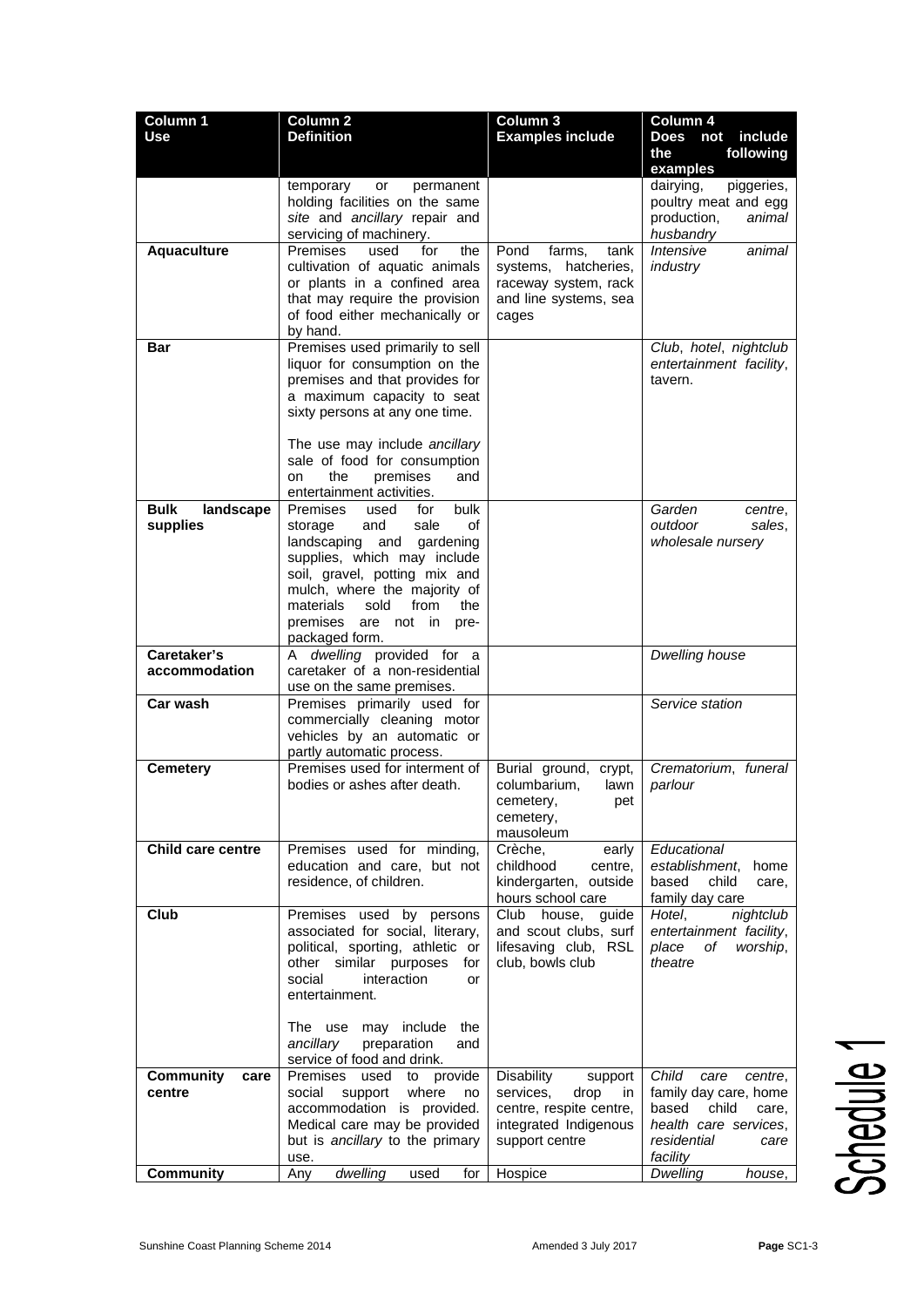| Column 1              | <b>Column 2</b>                                                                                                                                                                                                                                                                                                            | Column 3                                                                                                                                                                                                                                                                                                                                                                            | Column 4                                                                                                                                                        |
|-----------------------|----------------------------------------------------------------------------------------------------------------------------------------------------------------------------------------------------------------------------------------------------------------------------------------------------------------------------|-------------------------------------------------------------------------------------------------------------------------------------------------------------------------------------------------------------------------------------------------------------------------------------------------------------------------------------------------------------------------------------|-----------------------------------------------------------------------------------------------------------------------------------------------------------------|
| <b>Use</b>            | <b>Definition</b>                                                                                                                                                                                                                                                                                                          | <b>Examples include</b>                                                                                                                                                                                                                                                                                                                                                             | include<br><b>Does</b><br>not<br>the                                                                                                                            |
|                       |                                                                                                                                                                                                                                                                                                                            |                                                                                                                                                                                                                                                                                                                                                                                     | following<br>examples                                                                                                                                           |
| residence             | accommodation<br>for<br>a<br>maximum of six persons who<br>require assistance or support<br>with daily living needs, share<br>communal spaces and who<br>may be unrelated.<br><b>The</b><br>include<br>use<br>may<br>- a                                                                                                   |                                                                                                                                                                                                                                                                                                                                                                                     | dwelling<br>unit,<br>residential<br>care<br>facility,<br>rooming<br>accommodation,<br>short-term<br>accommodation                                               |
|                       | resident<br>support<br>worker<br>engaged or employed in the<br>management of the residence.                                                                                                                                                                                                                                |                                                                                                                                                                                                                                                                                                                                                                                     |                                                                                                                                                                 |
| <b>Community use</b>  | Premises used for providing<br>artistic,<br>social<br>cultural<br>or<br>facilities<br>community<br>and<br>support services to the public<br>and may include the ancillary<br>preparation and provision of<br>food and drink.                                                                                               | Public<br>art<br>gallery,<br>community<br>centre,<br>community<br>hall,<br>library, museum                                                                                                                                                                                                                                                                                          | Cinema, club, hotel,<br>nightclub<br>entertainment facility,<br>place of worship                                                                                |
| Crematorium           | Premises<br>used<br>for<br>the<br>cremation or aquamation of<br>bodies.                                                                                                                                                                                                                                                    |                                                                                                                                                                                                                                                                                                                                                                                     | Cemetery                                                                                                                                                        |
| <b>Cropping</b>       | Premises used for growing<br>plants or plant material for<br>commercial purposes where<br>dependent on the cultivation of<br>soil.<br>The use includes harvesting<br>and the storage and packing of<br>produce and plants grown on<br>the site and the ancillary repair<br>and servicing of machinery<br>used on the site. | Fruit, nut, vegetable<br>and grain production,<br>forestry<br>for<br>wood<br>production,<br>fodder<br>and<br>pasture<br>production, plant fibre<br>production,<br>sugar<br>cane<br>growing,<br>vineyard                                                                                                                                                                             | Permanent<br>plantations, intensive<br>horticulture.<br>rural<br>industry                                                                                       |
| Dual occupancy        | Premises<br>containing<br>two<br>dwellings each for a separate<br>household, and consisting of:<br>a single lot, where neither<br>dwelling is a secondary<br>dwelling<br>two lots sharing common<br>$\bullet$<br>where<br>property<br>one<br>dwelling is located on<br>each lot.                                           | Duplex, two dwellings<br>single<br>on<br>a<br>lot<br>(whether<br>or<br>not<br>attached),<br>two<br>dwellings within one<br>single community title<br>scheme<br>under<br>the<br>Body Corporate and<br>Community<br>Management<br>Act<br>1997, two dwellings<br>within the one body<br>which<br>corporate to<br>the Building Units and<br>Group Title Act 1980<br>continues to apply. | Dwelling<br>house.<br>multiple dwelling                                                                                                                         |
| <b>Dwelling house</b> | A residential use of premises<br>household<br>one<br>that<br>for<br>contains a single dwelling.<br>The use includes out-buildings<br>and works normally associated<br>with a dwelling house and may<br>include a secondary dwelling.                                                                                       |                                                                                                                                                                                                                                                                                                                                                                                     | Caretaker's<br>accommodation, dual<br>occupancy,<br>rooming<br>accommodation,<br>short-term<br>accommodation,<br>student<br>accommodation,<br>multiple dwelling |
| <b>Dwelling unit</b>  | single<br>dwelling<br>A<br>within<br>premises<br>containing<br>non-<br>residential use(s).                                                                                                                                                                                                                                 | 'Shop-top' apartment                                                                                                                                                                                                                                                                                                                                                                | Caretaker's<br>accommodation,<br>dwelling house                                                                                                                 |
| <b>Educational</b>    | Premises used for training and                                                                                                                                                                                                                                                                                             | Pre-preparatory,                                                                                                                                                                                                                                                                                                                                                                    | Child<br>care<br>centre,                                                                                                                                        |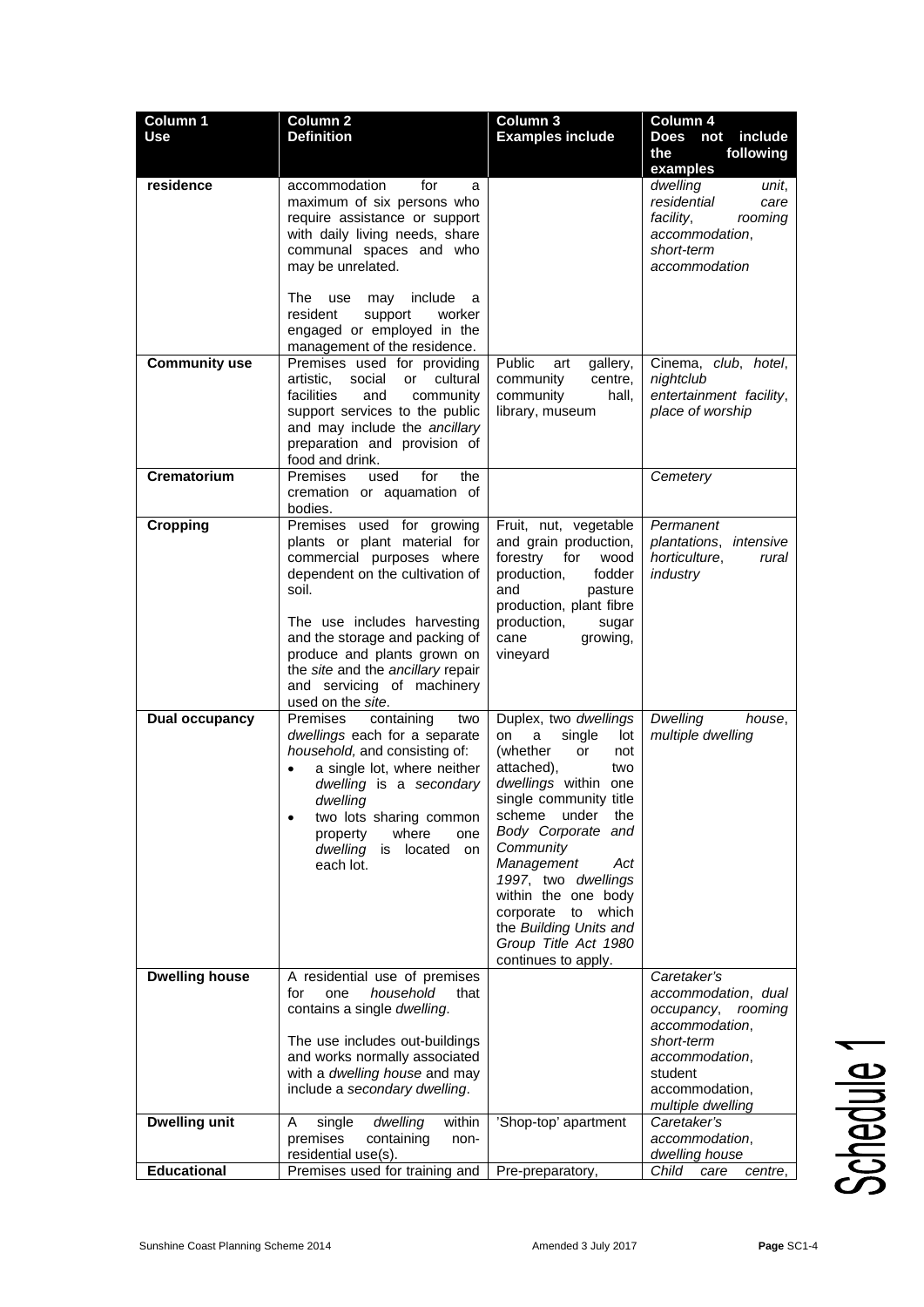| Column 1<br><b>Use</b>                   | Column <sub>2</sub><br><b>Definition</b>                                                                                                                                                                                                                                                | Column 3<br><b>Examples include</b>                                                                                                                                                                                                                                                        | Column 4<br><b>Does</b><br>not<br>include                                   |
|------------------------------------------|-----------------------------------------------------------------------------------------------------------------------------------------------------------------------------------------------------------------------------------------------------------------------------------------|--------------------------------------------------------------------------------------------------------------------------------------------------------------------------------------------------------------------------------------------------------------------------------------------|-----------------------------------------------------------------------------|
|                                          |                                                                                                                                                                                                                                                                                         |                                                                                                                                                                                                                                                                                            | following<br>the<br>examples                                                |
| establishment                            | instruction designed to impart<br>knowledge and develop skills.<br>The use may include outside<br>hours school care for students<br>on-site<br>student<br>or<br>accommodation.                                                                                                          | preparatory<br>and<br>primary<br>school,<br>secondary<br>school,<br>special<br>education,<br>college,<br>university,<br>technical<br>institute.<br>education<br>outdoor<br>centres                                                                                                         | child<br>based<br>home<br>care, family day care                             |
| <b>Emergency</b><br>services             | Premises used by government<br>bodies<br>community<br>or<br>organisations<br>provide<br>to<br>essential emergency services<br>disaster<br>management<br>or<br>services<br>including<br>management support facilities<br>for the protection of persons,<br>property and the environment. | <b>State</b><br>emergency<br>service<br>facility,<br>ambulance<br>station,<br>rural<br>fire<br>brigade,<br>auxiliary<br>fire<br>and<br>rescue station, urban<br>fire<br>and<br>rescue<br>station, police station,<br>emergency<br>management support<br>evacuation<br>facility,<br>centres | Community<br>use,<br>hospital,<br>residential<br>care facility              |
| <b>Environment</b><br>facility           | <b>Facilities</b><br>the<br>used<br>for<br>conservation,<br>interpretation<br>and appreciation of areas of<br>environmental,<br>cultural<br>or<br>heritage value                                                                                                                        | <b>Nature</b><br>based<br>attractions,<br>environmental<br>education facilities.                                                                                                                                                                                                           |                                                                             |
| <b>Extractive</b>                        | for<br>Premises<br>the<br>used                                                                                                                                                                                                                                                          | Quarry                                                                                                                                                                                                                                                                                     |                                                                             |
| industry                                 | extraction and/or processing of<br>extractive<br>resources<br>and<br>associated activities, including<br>their transportation to market.                                                                                                                                                |                                                                                                                                                                                                                                                                                            |                                                                             |
| Food<br>drink<br>and<br>outlet           | Premises used for preparation<br>and sale of food and drink to<br>the public for consumption on<br>or off the site. The use may<br>include the ancillary sale of<br>liquor for consumption on site.                                                                                     | café, coffee<br>Bistro,<br>drive-through<br>shop,<br>facility,<br>kiosk,<br>milk<br>bar, restaurant, snack<br>bar, take-away, tea<br>room                                                                                                                                                  | Bar, club, hotel, shop,<br>theatre,<br>nightclub<br>entertainment facility  |
| <b>Function facility</b>                 | Premises used for conducting                                                                                                                                                                                                                                                            | Conference<br>centre,                                                                                                                                                                                                                                                                      | Community use, hotel                                                        |
|                                          | receptions or functions that<br>may include the preparation<br>and provision of food and<br>liquor for consumption on site.                                                                                                                                                             | reception centre                                                                                                                                                                                                                                                                           |                                                                             |
| <b>Funeral parlour</b>                   | Premises used to arrange and<br>conduct funerals, memorial<br>services and the like, but do<br>not include burial or cremation.                                                                                                                                                         |                                                                                                                                                                                                                                                                                            | Cemetery,<br>crematorium, place of<br>worship                               |
|                                          | The use includes a mortuary<br>the<br>storage<br>and<br>and<br>preparation of bodies for burial<br>or cremation.                                                                                                                                                                        |                                                                                                                                                                                                                                                                                            |                                                                             |
| <b>Garden centre</b>                     | Premises used primarily for<br>the sale of plants and may<br>include sale of gardening and<br>landscape<br>products<br>and<br>supplies where these are sold<br>mainly in pre-packaged form.<br>The use may include an<br>ancillary food and drink outlet.                               | Retail plant nursery                                                                                                                                                                                                                                                                       | Bulk<br>landscape<br>wholesale<br>supplies,<br>outdoor<br>nursery,<br>sales |
| <b>Hardware</b><br>and<br>trade supplies | Premises used for the sale,<br>display or hire of hardware and<br>supplies<br>including<br>trade                                                                                                                                                                                        |                                                                                                                                                                                                                                                                                            | Shop,<br>showroom,<br>outdoor<br>sales,<br>warehouse                        |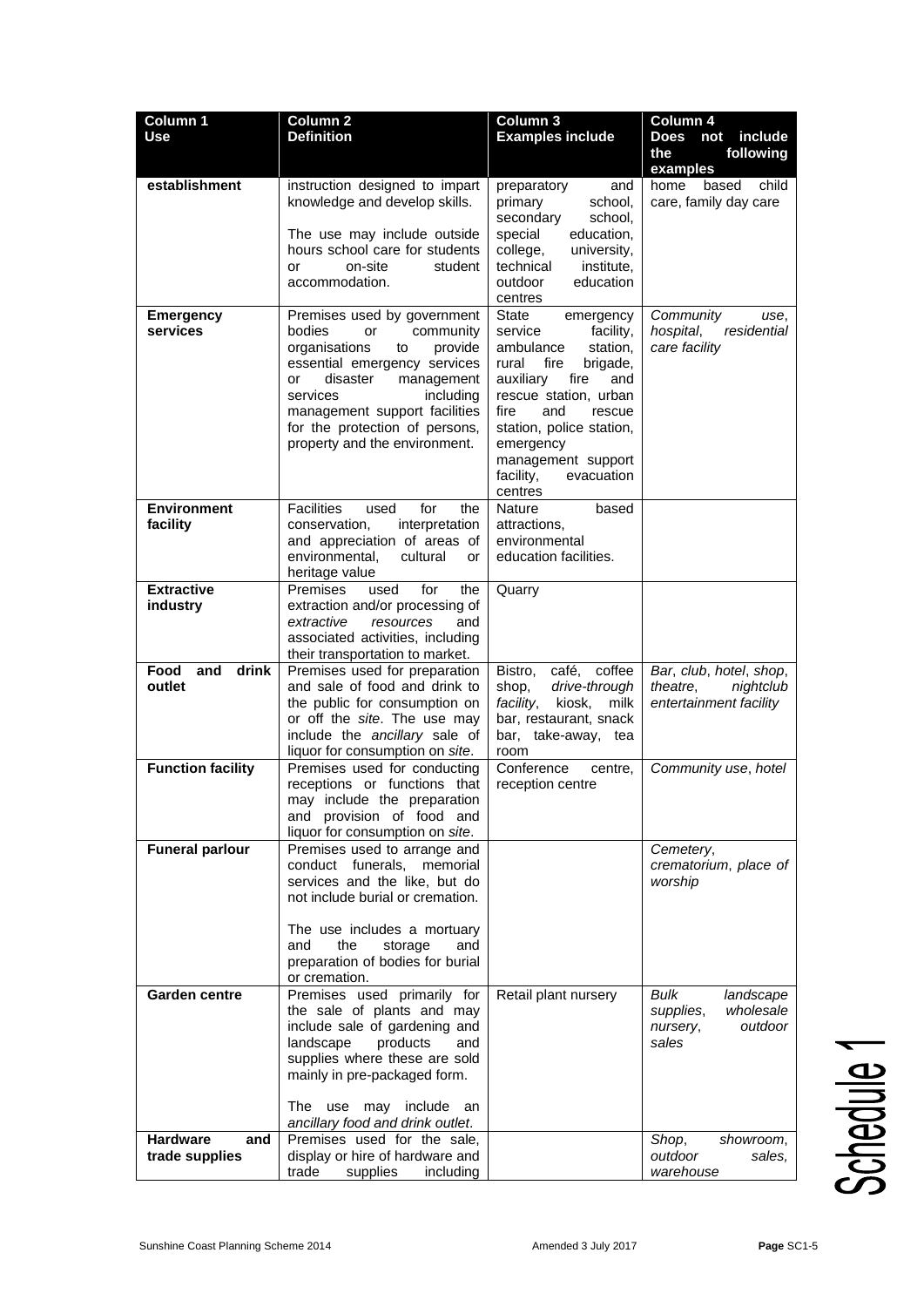| Column 1       | Column <sub>2</sub><br><b>Definition</b>                                     | Column 3<br><b>Examples include</b>          | Column 4<br><b>Does</b>                      |
|----------------|------------------------------------------------------------------------------|----------------------------------------------|----------------------------------------------|
| <b>Use</b>     |                                                                              |                                              | include<br>not<br>the<br>following           |
|                | household<br>fixtures,<br>timber,                                            |                                              | examples                                     |
|                | tools,<br>paint,<br>wallpaper,<br>plumbing supplies and the like.            |                                              |                                              |
| Health<br>care | for<br><b>Premises</b><br>medical,                                           | clinics,<br>Dental                           | Community<br>care                            |
| services       | paramedical,<br>alternative                                                  | medical<br>centres.                          | centre, hospital                             |
|                | therapies and general health<br>care and treatment of persons                | natural<br>medicine<br>practices,<br>nursing |                                              |
|                | that involves no overnight                                                   | services,                                    |                                              |
| High<br>impact | accommodation.<br>Premises used for industrial                               | physiotherapy clinic<br>See Table SC1.1.3    | Low impact industry,                         |
| industry       | activities<br>that<br>include<br>the                                         | (Industry                                    | medium<br>impact                             |
|                | manufacturing,<br>producing,<br>processing, repairing, altering,             | thresholds).                                 | industry,<br>research<br>and<br>technology   |
|                | recycling, storing, distributing,                                            |                                              | <i>industry,</i><br>service                  |
|                | transferring or treating<br>οf<br>products and have one or                   |                                              | <i>industry,</i><br>special<br>industry      |
|                | of<br>following<br>more<br>the                                               |                                              |                                              |
|                | attributes:-                                                                 |                                              |                                              |
|                | significant<br>potential<br>for<br>impacts on sensitive land                 |                                              |                                              |
|                | due<br>offsite<br>uses<br>to                                                 |                                              |                                              |
|                | emissions<br>including<br>aerosol, fume,<br>particle,                        |                                              |                                              |
|                | smoke, odour and noise;                                                      |                                              |                                              |
|                | potential<br>for<br>significant<br>$\bullet$<br>offsite impacts in the event |                                              |                                              |
|                | of fire, explosion or toxic                                                  |                                              |                                              |
|                | release:                                                                     |                                              |                                              |
|                | generates high traffic flows<br>٠<br>in the context of the locality          |                                              |                                              |
|                | or the road network;                                                         |                                              |                                              |
|                | $\bullet$<br>generates<br>significant<br>a<br>demand<br>local<br>on<br>the   |                                              |                                              |
|                | infrastructure network;                                                      |                                              |                                              |
|                | • the use may involve night<br>time and outdoor activities:                  |                                              |                                              |
|                | on-site controls are required                                                |                                              |                                              |
|                | emissions<br>and<br>for                                                      |                                              |                                              |
| Home<br>based  | dangerous goods risks.<br>A <i>dwelling</i> used for a business              | Bed and breakfast,                           | Hobby, office, shop,                         |
| business       | activity where subordinate to                                                | office,<br>home<br>home                      | warehouse, transport                         |
|                | the residential use.                                                         | childcare,<br>based<br>home based studio     | depot                                        |
|                |                                                                              | for creative industries                      |                                              |
| Hospital       | Premises used for medical or<br>surgical care or treatment of                |                                              | Health care services,<br>residential<br>care |
|                | patients<br>whether<br>or<br>not                                             |                                              | facility                                     |
|                | involving<br>overnight<br>accommodation.                                     |                                              |                                              |
|                |                                                                              |                                              |                                              |
|                | The use may include ancillary<br>accommodation for employees                 |                                              |                                              |
|                | and ancillary activities directly                                            |                                              |                                              |
|                | serving the needs of patients<br>and visitors.                               |                                              |                                              |
| <b>Hotel</b>   | Premises used primarily to sell<br>liquor for consumption.                   | Pub, tavern                                  | Nightclub<br>entertainment facility          |
|                | The use may include short-                                                   |                                              |                                              |
|                | term accommodation, dining                                                   |                                              |                                              |
|                | and entertainment activities<br>and facilities.                              |                                              |                                              |
|                |                                                                              |                                              |                                              |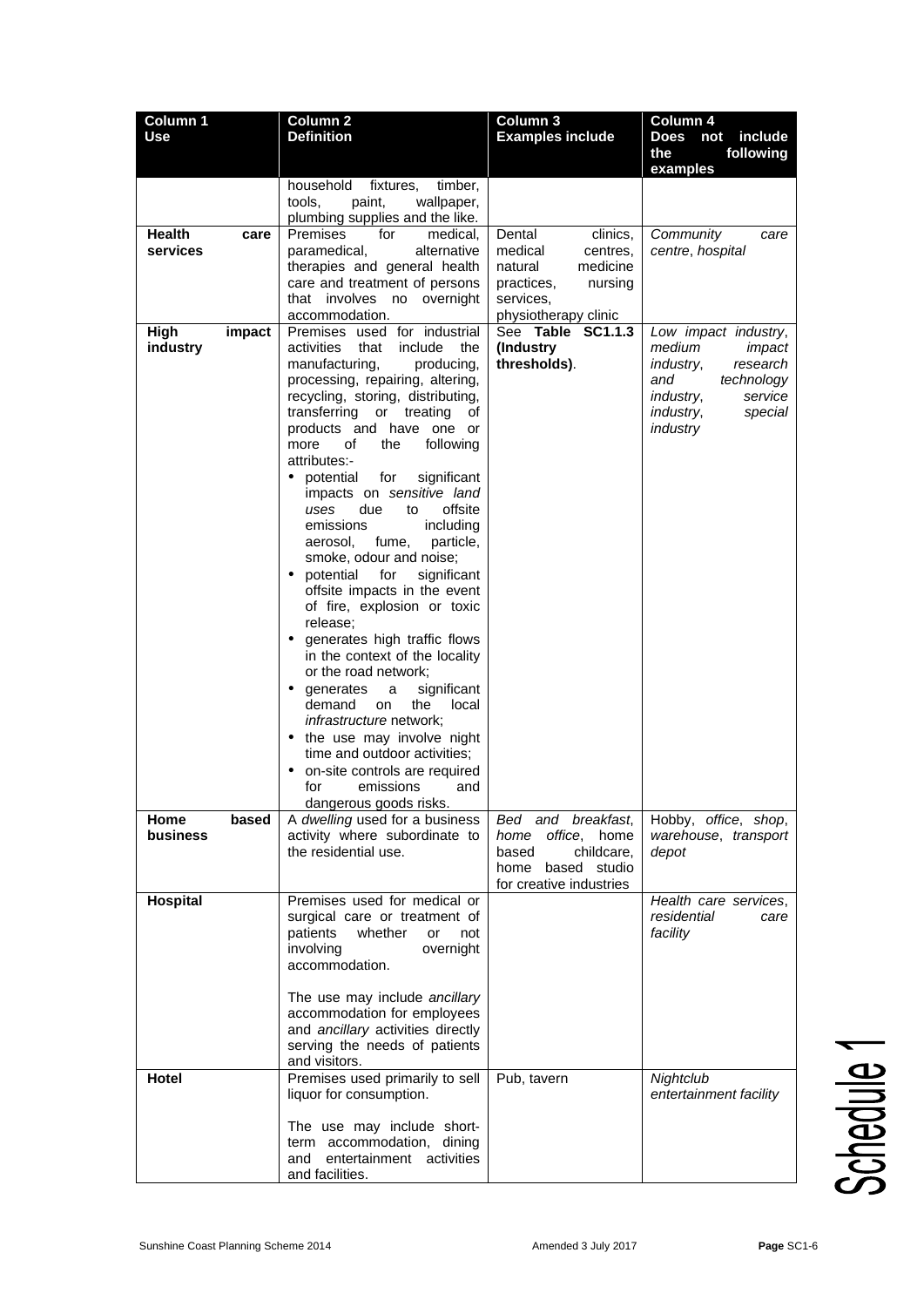| Column 1<br><b>Use</b>                 | Column <sub>2</sub><br><b>Definition</b>                                                                                                                                                                                                                                                                                                                                                                                                                                                                                                                                                                                                                                                                                                                                                                                                                                         | Column 3<br><b>Examples include</b>                                                                        | Column 4<br>include<br><b>Does</b><br>not                                                                                                                  |
|----------------------------------------|----------------------------------------------------------------------------------------------------------------------------------------------------------------------------------------------------------------------------------------------------------------------------------------------------------------------------------------------------------------------------------------------------------------------------------------------------------------------------------------------------------------------------------------------------------------------------------------------------------------------------------------------------------------------------------------------------------------------------------------------------------------------------------------------------------------------------------------------------------------------------------|------------------------------------------------------------------------------------------------------------|------------------------------------------------------------------------------------------------------------------------------------------------------------|
|                                        |                                                                                                                                                                                                                                                                                                                                                                                                                                                                                                                                                                                                                                                                                                                                                                                                                                                                                  |                                                                                                            | following<br>the<br>examples                                                                                                                               |
| Indoor sport and<br>recreation         | Premises used for leisure,<br>sport or recreation conducted<br>wholly or mainly indoors.                                                                                                                                                                                                                                                                                                                                                                                                                                                                                                                                                                                                                                                                                                                                                                                         | Amusement<br>parlour,<br>bowling<br>alley,<br>gymnasium,<br>squash<br>courts,<br>enclosed<br>tennis courts | Cinema,<br>hotel,<br>nightclub<br>entertainment facility,<br>theatre                                                                                       |
| <b>Intensive</b><br>animal<br>industry | Premises<br>used<br>for<br>the<br>intensive production of animals<br>or animal products in an<br>enclosure that requires the<br>provision of food and water<br>either<br>mechanically or<br>by<br>hand.<br>The use includes the ancillary<br>storage and packing of feed<br>and produce.                                                                                                                                                                                                                                                                                                                                                                                                                                                                                                                                                                                         | Feedlots,<br>piggeries,<br>poultry<br>and<br>egg<br>production (other than<br>grazing of poultry)          | Animal<br>husbandry,<br>aquaculture, drought<br>feeding,<br>milking<br>sheds,<br>shearing<br>sheds, weaning pens                                           |
| <b>Intensive</b><br>horticulture       | Premises<br>for<br>the<br>used<br>intensive production of plants<br>or plant material on imported<br>media and located within a<br>building or structure or where<br>outdoors, artificial lights or<br>containers are used.<br>The use includes the storage<br>and packing of produce and<br>plants grown on the subject<br>site.                                                                                                                                                                                                                                                                                                                                                                                                                                                                                                                                                | Greenhouse<br>and<br>shade<br>house<br>plant<br>production,<br>hydroponic<br>farms,<br>mushroom farms      | Wholesale nursery                                                                                                                                          |
| Low<br>impact<br>industry              | Premises used for industrial<br>activities that<br>include<br>the<br>manufacturing,<br>producing,<br>processing, repairing, altering,<br>recycling, storing, distributing,<br>transferring or treating<br>οf<br>products and have one or<br>more<br>of<br>following<br>the<br>attributes:-<br>• negligible<br>impacts<br>on<br>sensitive land uses due to<br>offsite emissions including<br>aerosol,<br>fume,<br>particle,<br>smoke, odour and noise;<br>minimal traffic generation<br>$\bullet$<br>and heavy-vehicle usage;<br>demands imposed upon the<br>$\bullet$<br>local infrastructure network<br>consistent with surrounding<br>uses;<br>• the use generally operates<br>during the day (e.g. 7am to<br>6pm);<br>offsite impacts from storage<br>$\bullet$<br>of dangerous goods are<br>negligible;<br>the<br>use<br>$\bullet$<br>is<br>primarily<br>undertaken indoors. | See Table SC1.1.3<br>(Industry<br>thresholds).                                                             | High impact industry,<br>medium<br>impact<br>industry,<br>research<br>technology<br>and<br>service<br><i>industry,</i><br>industry,<br>special<br>industry |
| Major<br>electricity<br>infrastructure | All aspects of development for<br>either the transmission grid or<br>electricity supply networks as<br>defined under the Electricity<br>Act 1994.                                                                                                                                                                                                                                                                                                                                                                                                                                                                                                                                                                                                                                                                                                                                | Powerlines<br>greater<br>than 66kV                                                                         | Minor<br>electricity<br><i>infrastructure,</i><br>substation                                                                                               |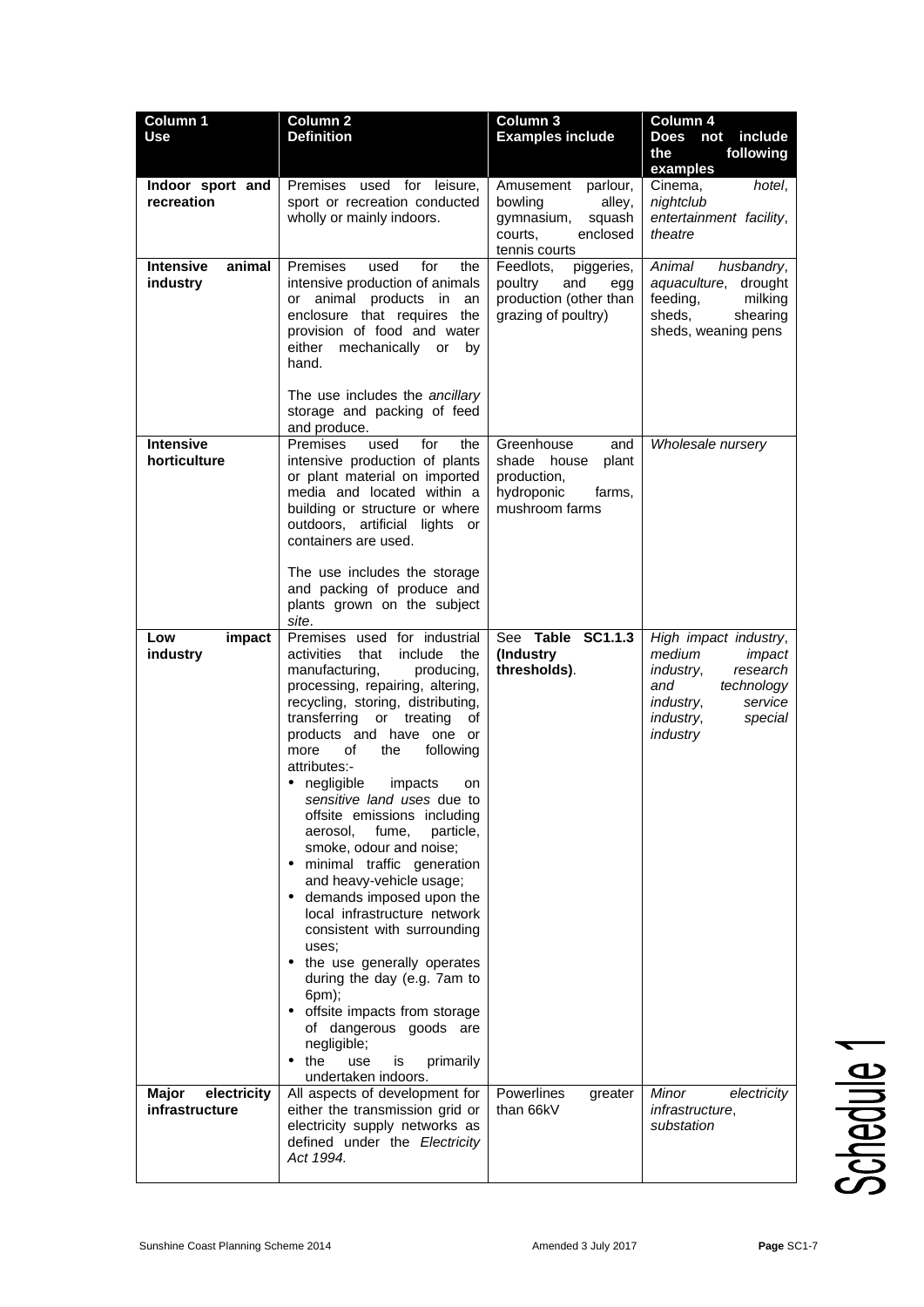| Column 1<br><b>Use</b>                                                   | Column <sub>2</sub><br><b>Definition</b>                                                                                                                                                                                                                                                                                                                                                                                                                                                                                                                                                                                                                                                                                                                                                                                                                                                                                                                                                | Column 3<br><b>Examples include</b>                                                                                | Column 4<br><b>Does</b><br>not<br>include                                                                                                    |
|--------------------------------------------------------------------------|-----------------------------------------------------------------------------------------------------------------------------------------------------------------------------------------------------------------------------------------------------------------------------------------------------------------------------------------------------------------------------------------------------------------------------------------------------------------------------------------------------------------------------------------------------------------------------------------------------------------------------------------------------------------------------------------------------------------------------------------------------------------------------------------------------------------------------------------------------------------------------------------------------------------------------------------------------------------------------------------|--------------------------------------------------------------------------------------------------------------------|----------------------------------------------------------------------------------------------------------------------------------------------|
|                                                                          |                                                                                                                                                                                                                                                                                                                                                                                                                                                                                                                                                                                                                                                                                                                                                                                                                                                                                                                                                                                         |                                                                                                                    | following<br>the<br>examples                                                                                                                 |
|                                                                          | The use may include ancillary<br>telecommunication facilities.                                                                                                                                                                                                                                                                                                                                                                                                                                                                                                                                                                                                                                                                                                                                                                                                                                                                                                                          |                                                                                                                    |                                                                                                                                              |
| <b>Major</b><br>sport,<br>recreation<br>and<br>entertainment<br>facility | Premises with large scale built<br>facilities designed to cater for<br>large scale events including<br>major<br>sporting, recreation,<br>conference and entertainment<br>events.                                                                                                                                                                                                                                                                                                                                                                                                                                                                                                                                                                                                                                                                                                                                                                                                        | Convention<br>and<br>exhibition<br>centres,<br>entertainment<br>centres,<br>sports<br>stadiums.<br>horse<br>racing | Indoor<br>sport<br>and<br>recreation,<br>local<br>sporting field,<br>motor<br>sport facility,<br>park,<br>outdoor sport<br>and<br>recreation |
| <b>Marine industry</b>                                                   | Premises used for waterfront<br>marine<br>industries<br>based<br>involved in any activity relating<br>to the manufacturing, storage,<br>repair or servicing of vessels<br>and maritime infrastructure.<br>The use may include the<br>provision of fuel and disposal<br>of waste.                                                                                                                                                                                                                                                                                                                                                                                                                                                                                                                                                                                                                                                                                                        | Boat building, boat<br>storage, dry dock                                                                           | Marina                                                                                                                                       |
| <b>Market</b>                                                            | Premises used for the sale of<br>goods to the public on a<br>regular basis, where goods are<br>primarily sold from temporary<br>structures such as stalls,<br>booths or trestle tables.<br>The<br>include<br>use<br>may<br>entertainment provided for the<br>enjoyment of customers.                                                                                                                                                                                                                                                                                                                                                                                                                                                                                                                                                                                                                                                                                                    | Flea market, farmers<br>market,<br>boot<br>car<br>sales                                                            | Shop, roadside stall                                                                                                                         |
| <b>Medium</b><br>impact<br>industry                                      | Premises used for industrial<br>activities that<br>include<br>the<br>manufacturing,<br>producing,<br>processing, repairing, altering,<br>recycling, storing, distributing,<br>transferring or treating<br>of<br>products and have one or<br>more<br>of<br>the<br>following<br>attributes:-<br>• potential<br>for<br>noticeable<br>impacts on sensitive land<br>offsite<br>due<br>to<br>uses<br>including<br>emissions<br>fume,<br>particle,<br>aerosol,<br>smoke, odour and noise;<br>potential<br>for<br>noticeable<br>offsite impacts in the event<br>of fire, explosion or toxic<br>release;<br>generates high traffic flows<br>in the context of the locality<br>or the road network;<br>elevated<br>generates<br>an<br>demand<br>on<br>the<br>local<br><i>infrastructure</i> network;<br>• onsite controls are required<br>for<br>emissions<br>and<br>dangerous goods risks;<br>the<br>use<br>is<br>primarily<br>$\bullet$<br>undertaken indoors;<br>• evening or night activities | See Table SC1.1.3<br>(Industry<br>thresholds).                                                                     | High impact industry,<br>low impact industry,<br>research<br>and<br>industry,<br>technology<br>service<br>industry,<br>special industry      |
| Motor<br>sport                                                           | are undertaken indoors and<br>not outdoors.<br>Premises used for organised                                                                                                                                                                                                                                                                                                                                                                                                                                                                                                                                                                                                                                                                                                                                                                                                                                                                                                              | Go-karting,<br>lawn                                                                                                | Major<br>sport,                                                                                                                              |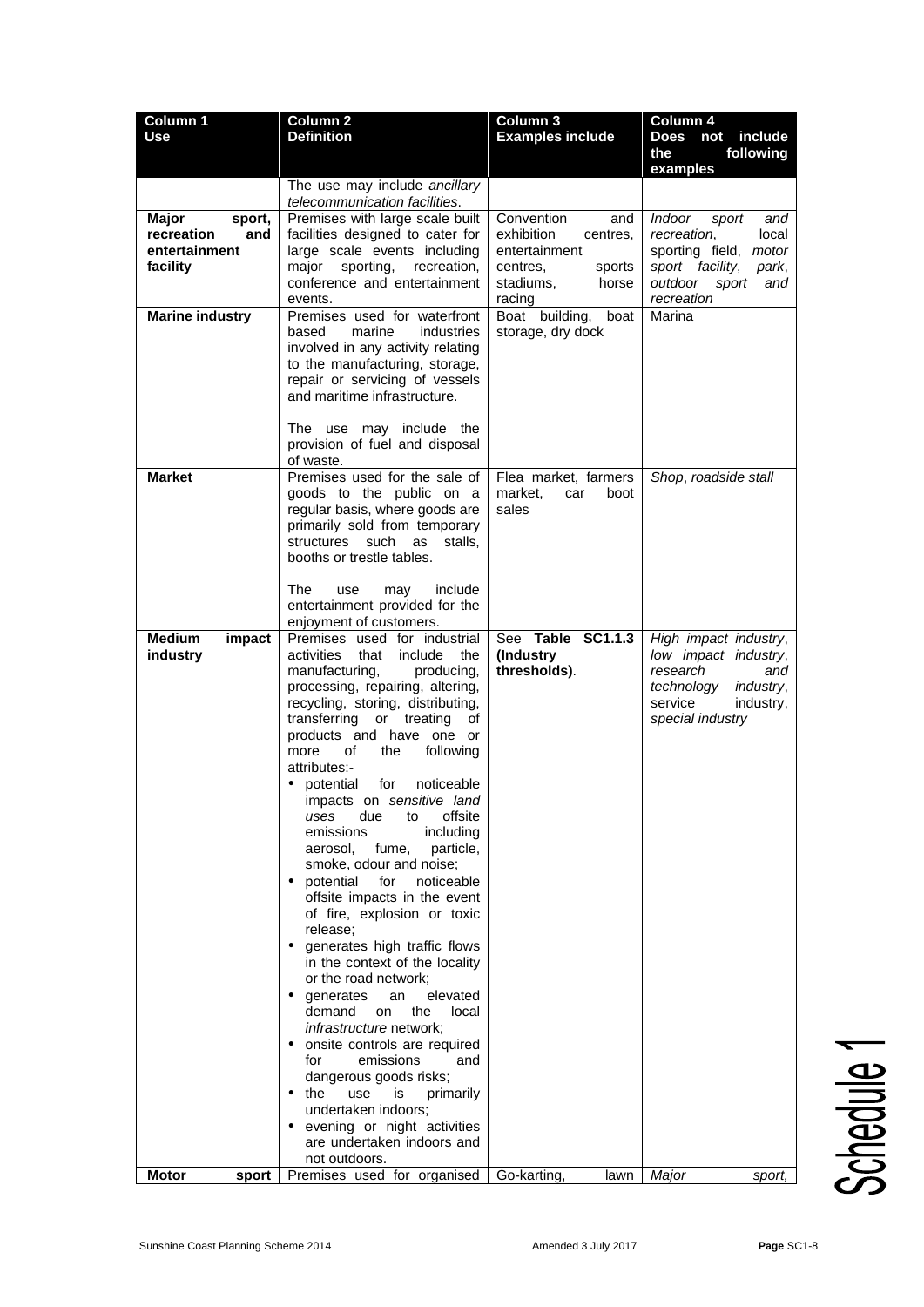| Column 1<br><b>Use</b>                        | <b>Column 2</b><br><b>Definition</b>                                                                                                                                                                                                                                                                                                                                                                                                                                                                                                                                        | Column 3<br><b>Examples include</b>                                                                                                                                | Column 4<br>Does<br>include<br>not                                                                                              |
|-----------------------------------------------|-----------------------------------------------------------------------------------------------------------------------------------------------------------------------------------------------------------------------------------------------------------------------------------------------------------------------------------------------------------------------------------------------------------------------------------------------------------------------------------------------------------------------------------------------------------------------------|--------------------------------------------------------------------------------------------------------------------------------------------------------------------|---------------------------------------------------------------------------------------------------------------------------------|
|                                               |                                                                                                                                                                                                                                                                                                                                                                                                                                                                                                                                                                             |                                                                                                                                                                    | following<br>the<br>examples                                                                                                    |
| facility                                      | or recreational motor sports<br>whether on or off-road, which<br>include<br>may<br>permanent,<br>informal<br>temporary<br>or<br>provision for spectators and<br>other supporting uses.                                                                                                                                                                                                                                                                                                                                                                                      | mower race tracks.<br>trail bike parks, 4WD<br>and all terrain parks,<br>motocross tracks, off<br>road<br>motorcycle<br>facility, motorcycle or<br>car race tracks | recreation<br>and<br>entertainment facility,<br>outdoor sport<br>and<br>recreation                                              |
| <b>Multiple dwelling</b>                      | Premises that contain three or<br>more dwellings for separate<br>households.                                                                                                                                                                                                                                                                                                                                                                                                                                                                                                | flats,<br>Apartments,<br>units.<br>townhouses.<br>row housing, triplex                                                                                             | Rooming<br>accommodation, dual<br>occupancy,<br>duplex,<br>granny flat, residential<br>care<br>facility,<br>retirement facility |
| Nature-based<br>tourism                       | The use of land or premises<br>for a tourism activity, including<br>tourist and visitor short-term<br>accommodation,<br>that<br>is<br>intended for the conservation.<br>interpretation and appreciation<br>of areas of environmental,<br>cultural or heritage value, local<br>ecosystem, and attributes of<br>the natural environment.<br>Nature-based tourism activities<br>typically:-<br>maintain a nature based<br>$\bullet$<br>focus or product;<br>promote<br>environmental<br>awareness, education and<br>conservation;<br>sustainable<br>carry<br>out<br>practices. | Environmentally<br>responsible<br>accommodation<br>facilities<br>including<br>lodges, cabins, huts<br>and tented camps                                             | <b>Environment facility</b>                                                                                                     |
| <b>Nightclub</b><br>entertainment<br>facility | Premises used to provide<br>which<br>entertainment.<br>may<br>include cabaret, dancing and<br>music.<br>The use generally includes the<br>sale of liquor and food for<br>consumption on site.                                                                                                                                                                                                                                                                                                                                                                               |                                                                                                                                                                    | Club, hotel, tavern,<br>pub, indoor sport and<br>recreation,<br>theatre,<br>concert hall                                        |
| <b>Office</b>                                 | for<br>Premises<br>used<br>an<br>administrative, secretarial or<br>management service or the<br>practice of a profession, where<br>no goods or materials are<br>made, sold or hired and where<br>the principal activity provides<br>for one or more of the<br>following:-<br>business or professional<br>advice;<br>• service of goods that are<br>physically<br>not<br>on<br>the<br>premises;<br>office based administrative<br>functions<br>οf<br>an<br>organisation.                                                                                                     | Administration<br>building, bank,<br>real<br>estate agent,<br>town<br>planning consultant                                                                          | Home<br>based<br>business,<br>shop,<br>outdoor sales                                                                            |
| <b>Outdoor sales</b>                          | Premises used for the display,<br>sale, hire or lease of products<br>where the use is conducted<br>wholly<br>predominantly<br>$\mathsf{or}$                                                                                                                                                                                                                                                                                                                                                                                                                                 | Agricultural<br>machinery sales yard,<br>motor vehicles sales<br>yard                                                                                              | Bulk<br>landscape<br>supplies, market                                                                                           |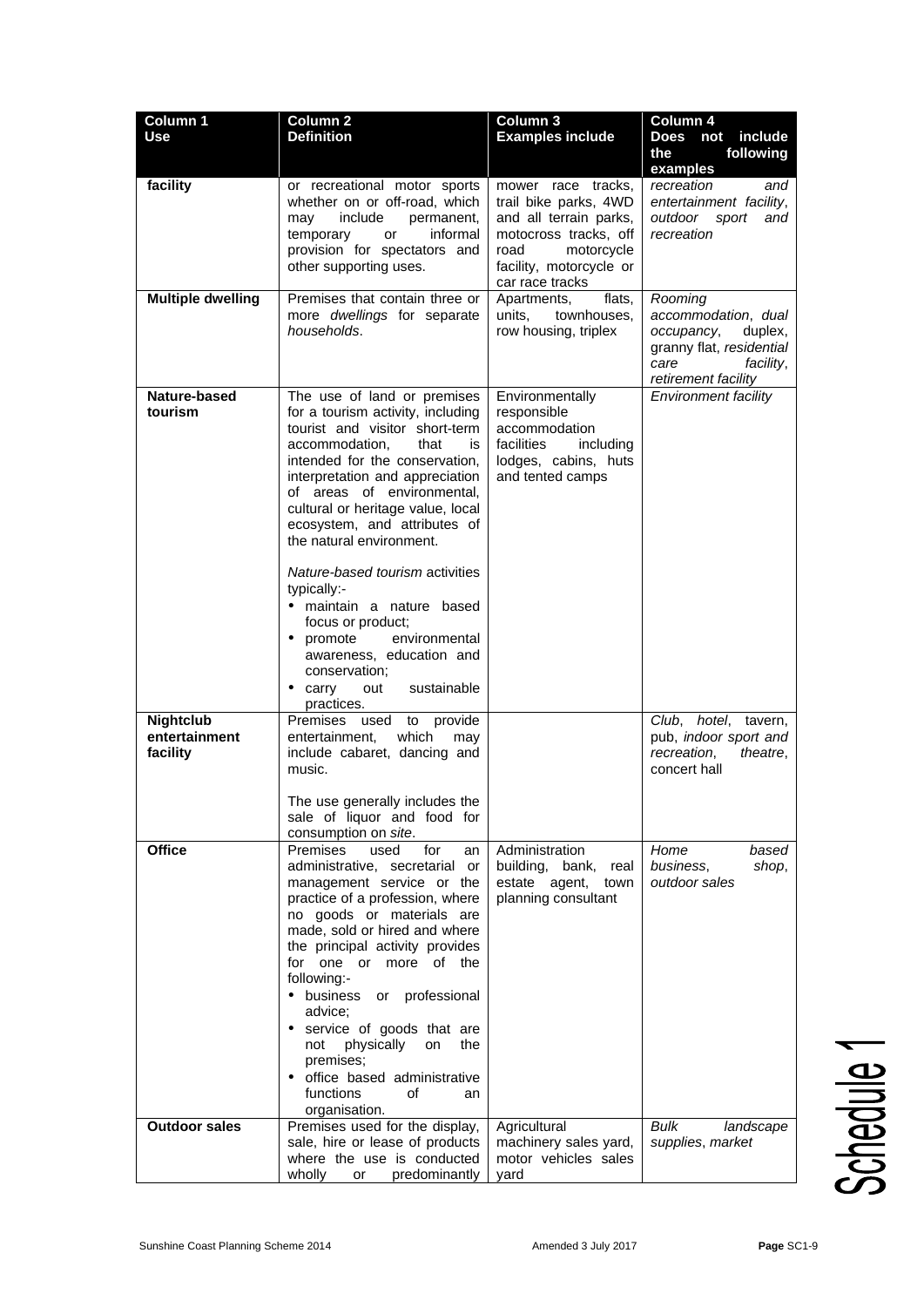| Column 1<br>Use                 | Column <sub>2</sub><br><b>Definition</b>                                                                                                                                                                                                                                                                             | Column 3<br><b>Examples include</b>                                                                             | Column 4<br>include<br><b>Does</b><br>not                                                                       |
|---------------------------------|----------------------------------------------------------------------------------------------------------------------------------------------------------------------------------------------------------------------------------------------------------------------------------------------------------------------|-----------------------------------------------------------------------------------------------------------------|-----------------------------------------------------------------------------------------------------------------|
|                                 |                                                                                                                                                                                                                                                                                                                      |                                                                                                                 | following<br>the<br>examples                                                                                    |
|                                 | outdoors and may include<br>construction, industrial or farm<br>plant and equipment, vehicles,<br>boats and caravans. The use<br>may include ancillary repair or<br>servicing activities and sale or<br>fitting of accessories.                                                                                      |                                                                                                                 |                                                                                                                 |
| Outdoor sport and<br>recreation | Premises used for a recreation<br>or sport activity that is carried<br>on outside a building and<br>requires areas of open space<br>and may include ancillary<br>works necessary for safety<br>and sustainability.<br>The use may include ancillary<br>food and drink outlet(s) and<br>provision of ancillary<br>the | Driving<br>golf<br>range,<br>course,<br>swimming<br>pool, tennis courts,<br>football<br>ground,<br>cricket oval | Major<br>sport,<br>recreation<br>and<br>entertainment facility,<br>motor sport facility,<br>park, community use |
|                                 | facilities<br>amenities<br>or<br>conducted indoors such as<br>changing rooms and storage<br>facilities.                                                                                                                                                                                                              |                                                                                                                 |                                                                                                                 |
| Park                            | Premises accessible to the<br>public generally for free sport,<br>recreation and leisure, and<br>may be used for community<br>events or other community<br>activities.                                                                                                                                               | Park                                                                                                            | Tourist<br>attraction,<br>outdoor<br>sport<br>and<br>recreation                                                 |
|                                 | Facilities<br>include<br>may<br>children's<br>playground<br>informal<br>equipment,<br>sports<br>fields and ancillary vehicle<br>parking and other<br>public<br>conveniences.                                                                                                                                         |                                                                                                                 |                                                                                                                 |
| <b>Parking station</b>          | Premises used for parking<br>vehicles where the parking is<br>not ancillary to another use.                                                                                                                                                                                                                          | Car park, 'park and<br>ride', bicycle parking                                                                   |                                                                                                                 |
| Permanent<br>plantation         | Premises used for growing<br>plants not intended to be<br>harvested.                                                                                                                                                                                                                                                 | Permanent<br>plantations for carbon<br>sequestration,<br>biodiversity or natural<br>resource<br>management      | Forestry<br>for<br>wood<br>production,<br>biofuel<br>production                                                 |
| Place of worship                | Premises<br>used<br>by<br>an<br>organised group for worship<br>and religious activities.<br>The use may include ancillary<br>facilities for social, educational<br>associated<br>charitable<br>and<br>events.                                                                                                        | chapel,<br>Church,<br>mosque, synagogue,<br>temple                                                              | Community use, child<br>care centre, funeral<br>parlour, crematorium                                            |
| <b>Port services</b>            | Premises<br>the<br>used<br>for<br>following:-<br>• the arrival and departure of<br>vessels;<br>the<br>$\bullet$<br>movement<br>οf<br>passengers or goods on or<br>off vessels;<br>ancillary<br>any<br>activities<br>directly serving the needs of<br>passengers and visitors or                                      | Marina, ferry terminal                                                                                          | Landing                                                                                                         |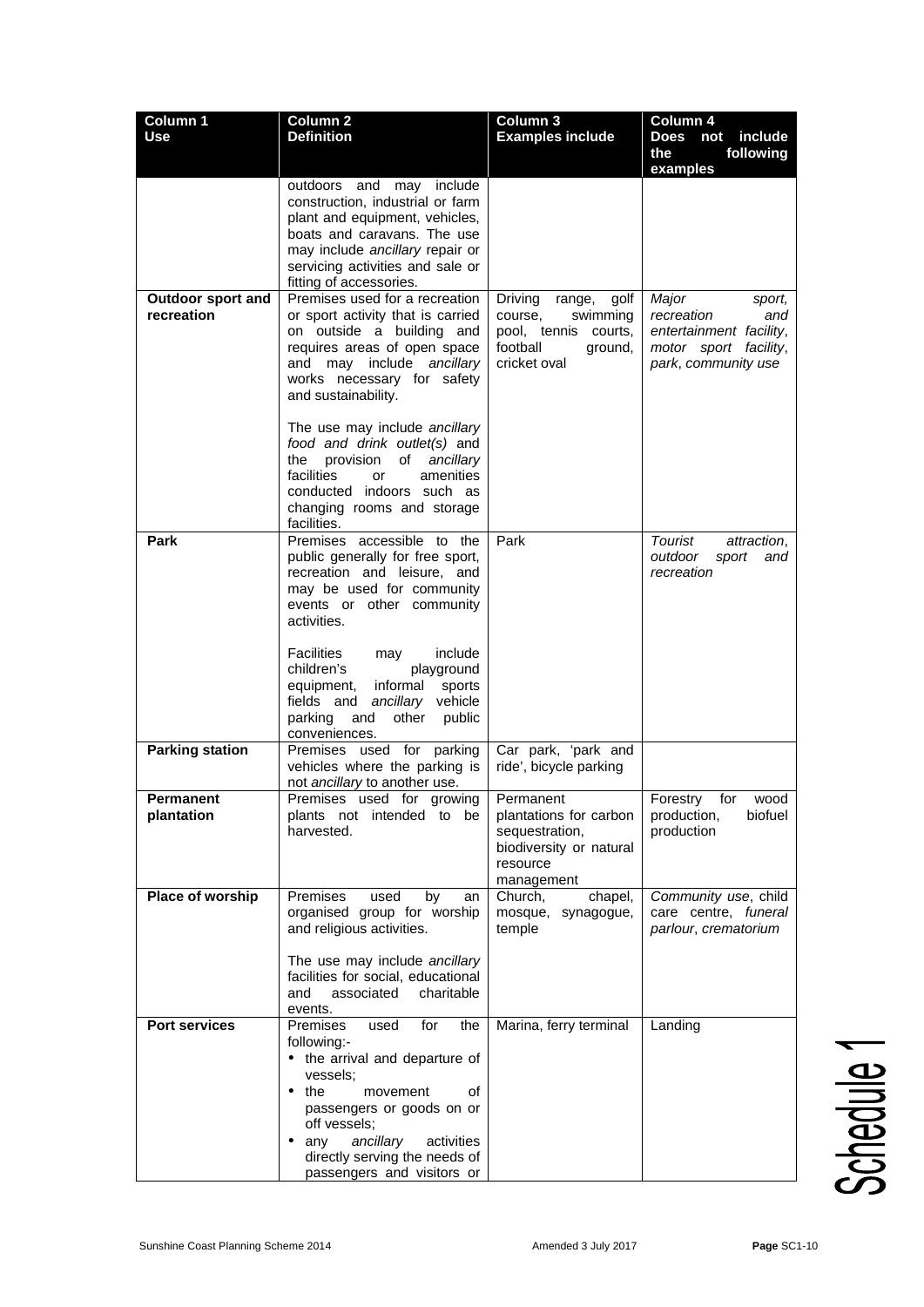| Column 1<br><b>Use</b>                           | Column <sub>2</sub><br><b>Definition</b>                                                                                                                                                                                                                                                                                                                                                                         | Column 3<br><b>Examples include</b>                                                                                             | Column 4<br>include<br><b>Does</b><br>not                                                                                        |  |
|--------------------------------------------------|------------------------------------------------------------------------------------------------------------------------------------------------------------------------------------------------------------------------------------------------------------------------------------------------------------------------------------------------------------------------------------------------------------------|---------------------------------------------------------------------------------------------------------------------------------|----------------------------------------------------------------------------------------------------------------------------------|--|
|                                                  |                                                                                                                                                                                                                                                                                                                                                                                                                  |                                                                                                                                 | following<br>the<br>examples                                                                                                     |  |
|                                                  | the<br>servicing,<br>housing,<br>maintenance and repair of<br>vessels.                                                                                                                                                                                                                                                                                                                                           |                                                                                                                                 |                                                                                                                                  |  |
| Relocatable home<br>park                         | Premises used for relocatable<br>dwellings (whether they are<br>permanently located or not)<br>that<br>provides<br>long-term<br>residential accommodation.<br>The<br>include<br>use<br>may<br>a<br>manager's<br>residence<br>and<br>office, ancillary food and drink<br>outlet, kiosk, amenity buildings<br>and the provision of recreation<br>facilities for the exclusive use<br>of residents.                 |                                                                                                                                 | Tourist park                                                                                                                     |  |
| Renewable energy<br>facility                     | Premises<br>used<br>for<br>the<br>generation of<br>electricity<br>or<br>from<br>renewable<br>energy<br>(naturally<br>reoccurring)<br>sources.                                                                                                                                                                                                                                                                    | Solar farm, wind farm,<br>tidal power                                                                                           | Wind turbine or solar<br>panels<br>supplying<br>energy to domestic or<br>rural activities on the<br>same site                    |  |
| <b>Research</b><br>and<br>technology<br>industry | Premises used for innovative<br>and emerging technological<br>industries involved in research<br>design,<br>manufacture,<br>assembly,<br>testing,<br>maintenance and storage of<br>machinery,<br>equipment<br>and<br>components.<br>The use may include emerging                                                                                                                                                 | Aeronautical<br>engineering,<br>computer component<br>manufacturing,<br>medical laboratories,<br>computer<br>server<br>facility | High impact industry,<br>low impact industry,<br>medium<br>impact<br>service<br>industry,<br>industry,<br>special<br>industry    |  |
|                                                  | industries such as energy,<br>aerospace, and biotechnology.                                                                                                                                                                                                                                                                                                                                                      |                                                                                                                                 |                                                                                                                                  |  |
| <b>Residential</b><br>care<br>facility           | A residential use of premises<br>for supervised accommodation<br>where<br>the<br>includes<br>use<br>medical<br>and other support<br>facilities for<br>residents who<br>cannot live independently and<br>require regular nursing<br>or<br>personal care.                                                                                                                                                          | Convalescent<br>home,<br>nursing home                                                                                           | Community<br>residence,<br>dwelling<br>dual<br>house,<br>hospital,<br>occupancy,<br>multiple<br>dwelling,<br>retirement facility |  |
| <b>Resort complex</b>                            | Premises used for tourist and<br>visitor<br>short-term<br>accommodation that include<br>integrated<br>leisure facilities<br>such as:-<br>restaurants and bars;<br>function<br>and<br>meeting<br>facilities;<br>• sporting<br>and<br>fitness<br>facilities;<br>• staff accommodation;<br>• transport facilities directly<br>associated with the tourist<br>facility such as a ferry<br>terminal and air services. | Island resort                                                                                                                   |                                                                                                                                  |  |
| <b>Retirement facility</b>                       | A residential use of premises<br>for an integrated community<br>specifically built<br>and<br>and<br>designed for older people.<br>The use includes independent                                                                                                                                                                                                                                                   | Retirement village                                                                                                              | Residential<br>care<br>facility                                                                                                  |  |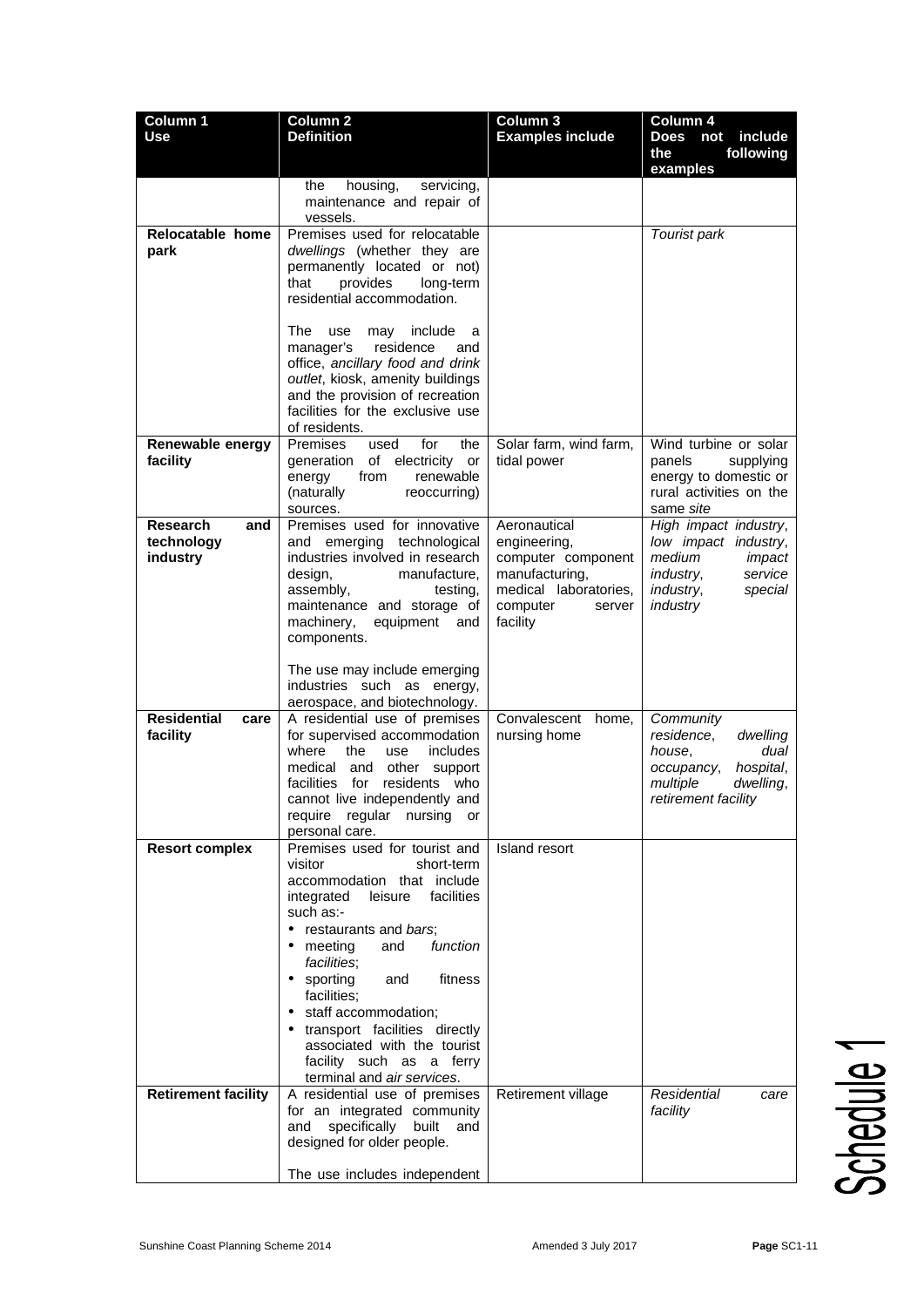| Column 1<br>Use       | Column 2<br><b>Definition</b>                                         | Column 3<br><b>Examples include</b>          | Column 4<br><b>Does</b><br>include<br>not      |  |
|-----------------------|-----------------------------------------------------------------------|----------------------------------------------|------------------------------------------------|--|
|                       |                                                                       |                                              | the<br>following<br>examples                   |  |
|                       | living units and may include                                          |                                              |                                                |  |
|                       | serviced units where residents<br>require some support with           |                                              |                                                |  |
|                       | health care and daily living                                          |                                              |                                                |  |
|                       | needs.                                                                |                                              |                                                |  |
|                       | The use may also include a                                            |                                              |                                                |  |
|                       | manager's residence<br>and<br>office, food and drink outlet,          |                                              |                                                |  |
|                       | amenity buildings, communal                                           |                                              |                                                |  |
|                       | facilities and accommodation<br>for staff.                            |                                              |                                                |  |
| <b>Roadside stall</b> | Premises<br>used<br>for<br>the                                        | Produce stall                                | Market                                         |  |
|                       | roadside display and sale of<br>goods in rural areas.                 |                                              |                                                |  |
| Rooming               | <b>Premises</b><br>for<br>used<br>the                                 | <b>Boarding</b><br>house,                    | Hospice,<br>community                          |  |
| accommodation         | accommodation of one<br>or<br>more <i>households</i> where each       | hostel,<br>monastery,<br>off-site<br>student | residence.<br>dwelling<br>house.<br>short-term |  |
|                       | resident:-                                                            | accommodation                                | accommodation,                                 |  |
|                       | • has a right to occupy one or<br>more rooms:                         |                                              | multiple dwelling                              |  |
|                       | does not have a right to<br>$\bullet$                                 |                                              |                                                |  |
|                       | occupy the whole of the<br>premises in which<br>the                   |                                              |                                                |  |
|                       | rooms are situated:                                                   |                                              |                                                |  |
|                       | • may be provided with<br>separate facilities for private             |                                              |                                                |  |
|                       | use:                                                                  |                                              |                                                |  |
|                       | may<br>share<br>communal<br>facilities<br>communal<br>or              |                                              |                                                |  |
|                       | space with one or more of                                             |                                              |                                                |  |
|                       | the other residents.                                                  |                                              |                                                |  |
|                       | The use may include:-                                                 |                                              |                                                |  |
|                       | rooms not in the same<br>building on-site; or                         |                                              |                                                |  |
|                       | provision of a food or other                                          |                                              |                                                |  |
|                       | service; or                                                           |                                              |                                                |  |
|                       | on-site management or staff<br>associated<br>and                      |                                              |                                                |  |
|                       | accommodation.                                                        |                                              |                                                |  |
|                       | Facilities includes furniture and                                     |                                              |                                                |  |
|                       | equipment as defined in the<br>Residential<br><b>Tenancies</b><br>and |                                              |                                                |  |
|                       | Rooming Accommodation Act                                             |                                              |                                                |  |
|                       | 2008.                                                                 |                                              |                                                |  |
| <b>Rural industry</b> | Premises used for storage,<br>processing and packaging of             | Packing shed                                 | Intensive<br>animal<br>husbandry,<br>intensive |  |
|                       | products from a rural use.                                            |                                              | horticulture, roadside                         |  |
|                       | The use includes processing,                                          |                                              | stall,<br>wholesale<br>nursery,<br>winery,     |  |
|                       | packaging<br>and<br>sale<br>οf<br>products produced as a result       |                                              | abattoir,<br>agricultural                      |  |
|                       | of a rural use where these                                            |                                              | supplies store                                 |  |
|                       | activities are ancillary to a rural                                   |                                              |                                                |  |
| workers<br>Rural      | use on or adjacent to the site.<br>Any<br>premises<br>used<br>as      | Farm<br>workers                              | Short-term                                     |  |
| accommodation         | quarters for staff employed in                                        | accommodation                                | accommodation,                                 |  |
|                       | the use of land for rural<br>purposes, such as agriculture,           |                                              | caretaker's<br>accommodation, dual             |  |
|                       | intensive animal husbandry                                            |                                              | occupancy, dwelling                            |  |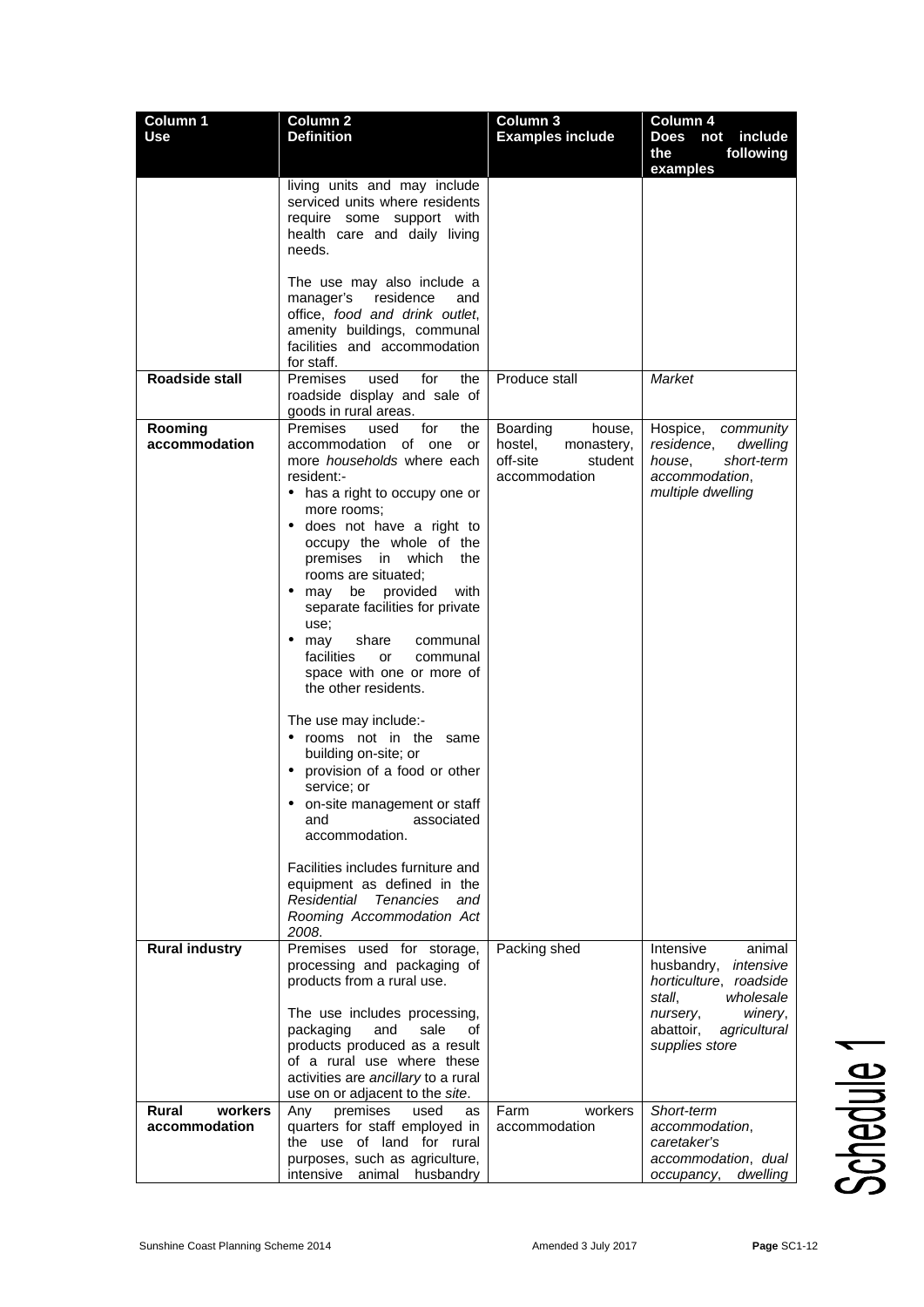| Column 1<br><b>Use</b>             | Column 2<br><b>Definition</b>                                                                                                                                                                                                                                                                                                            | Column 3<br><b>Examples include</b>                                                                                                                                                                                                                                              | Column 4<br><b>Does</b><br>include<br>not                                                                                                           |  |
|------------------------------------|------------------------------------------------------------------------------------------------------------------------------------------------------------------------------------------------------------------------------------------------------------------------------------------------------------------------------------------|----------------------------------------------------------------------------------------------------------------------------------------------------------------------------------------------------------------------------------------------------------------------------------|-----------------------------------------------------------------------------------------------------------------------------------------------------|--|
|                                    |                                                                                                                                                                                                                                                                                                                                          |                                                                                                                                                                                                                                                                                  | the<br>following                                                                                                                                    |  |
|                                    | and forestry, conducted on a<br>lot in the same ownership<br>whether or not such quarters<br>are self-contained.                                                                                                                                                                                                                         |                                                                                                                                                                                                                                                                                  | examples<br>house, nature or rural<br>based<br>tourist<br>accommodation, non-<br>resident<br>workers<br>accommodation,<br>multiple dwelling.        |  |
| <b>Sales office</b>                | The<br>temporary<br>of<br>use<br>premises for displaying a land<br>parcel or buildings that can be<br>built for sale or can be won as<br>a prize.<br>The<br>include<br>use<br>may<br>a<br>relocatable<br>caravan<br>or<br>dwelling or structure.                                                                                         | Display dwelling                                                                                                                                                                                                                                                                 | Bank, office                                                                                                                                        |  |
| <b>Service industry</b>            | Premises used for industrial<br>activities that have no external<br>air, noise or odour emissions<br>from the site and can be<br>suitably located with other<br>non-industrial uses.                                                                                                                                                     | Audio<br>visual<br>equipment repair, film<br>processing<br>bicycle<br>repairs, clock<br>and<br>watch<br>repairs,<br>computer repairs, dry<br>cleaning,<br>hand<br>engraving,<br>jewellery<br>making,<br>laundromat,<br>locksmith,<br>picture<br>framing, shoe repairs,<br>tailor | High impact industry,<br>low impact industry,<br>medium<br>impact<br>industry,<br>research<br>technology<br>and<br>industry,<br>special<br>industry |  |
| <b>Service station</b>             | Premises used for the sale of<br>fuel including petrol, liquid<br>petroleum gas, automotive<br>distillate and alternative fuels.<br>The use may include, where<br>ancillary, a shop, food and<br>drink<br>outlet,<br>maintenance.<br>repair servicing and washing<br>of vehicles, the hire of trailers,<br>and supply of compressed air. |                                                                                                                                                                                                                                                                                  | Car wash                                                                                                                                            |  |
| <b>Shop</b>                        | Premises used for the display,<br>sale or hire of goods or the<br>provision of personal services<br>or betting to the public.                                                                                                                                                                                                            | Hairdresser,<br>department<br>store,<br>discount<br>store.<br>department<br>store,<br>discount<br>variety<br>stores,<br>betting<br>agencies,<br>supermarket,<br>corner<br>store                                                                                                  | liquor   Adult store, food and<br>drink<br>outlet,<br>showroom, market                                                                              |  |
| <b>Shopping centre</b>             | Premises comprising two or<br>more individual tenancies that<br>comprised<br>primarily<br>is<br>οf<br>shops, and that function as an<br>integrated complex.                                                                                                                                                                              |                                                                                                                                                                                                                                                                                  |                                                                                                                                                     |  |
| <b>Short-term</b><br>accommodation | Premises<br>provide<br>used<br>to<br>short-term accommodation for<br>tourists or travellers for a<br>temporary period of<br>time<br>(typically not exceeding three<br>consecutive months) and may<br>be self-contained.<br>The<br>may include<br>use<br>a<br>manager's<br>residence<br>and<br>office and<br>the provision of             | Motel,<br>backpackers,<br>cabins,<br>serviced<br>apartments,<br>accommodation hotel,<br>farm stay                                                                                                                                                                                | Hostel,<br>rooming<br>accommodation,<br>tourist park                                                                                                |  |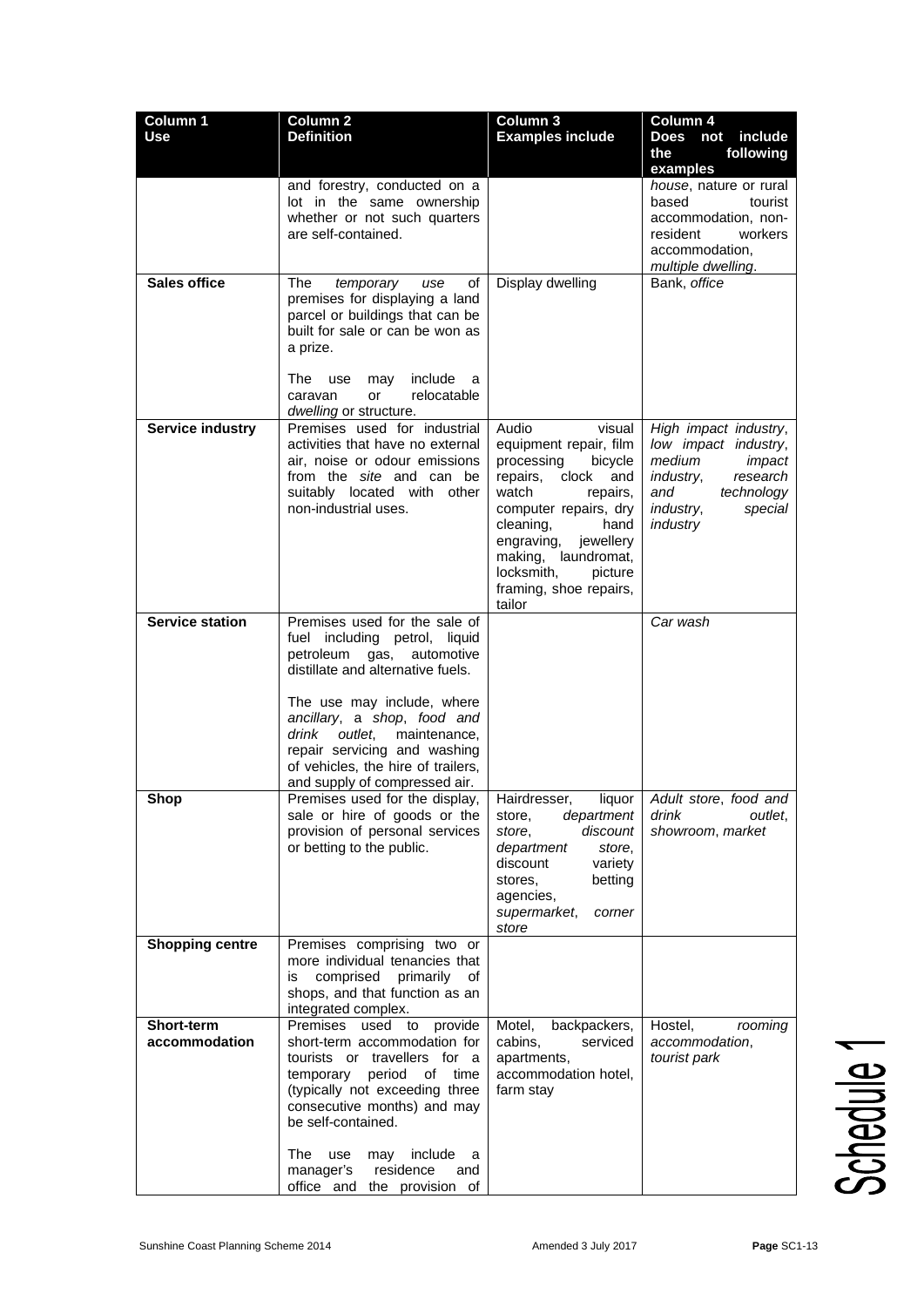| Column 1<br><b>Use</b>  | Column 2<br><b>Definition</b>                                                                                                                                                                                                                                                                                                                                                                                                                                                                                                                                                                                                                                                                                                                                                                                                                                                                     | Column 3<br><b>Examples include</b>                                                    | Column 4<br><b>Does</b>                                                                                                                                           |
|-------------------------|---------------------------------------------------------------------------------------------------------------------------------------------------------------------------------------------------------------------------------------------------------------------------------------------------------------------------------------------------------------------------------------------------------------------------------------------------------------------------------------------------------------------------------------------------------------------------------------------------------------------------------------------------------------------------------------------------------------------------------------------------------------------------------------------------------------------------------------------------------------------------------------------------|----------------------------------------------------------------------------------------|-------------------------------------------------------------------------------------------------------------------------------------------------------------------|
|                         |                                                                                                                                                                                                                                                                                                                                                                                                                                                                                                                                                                                                                                                                                                                                                                                                                                                                                                   |                                                                                        | include<br>not<br>following<br>the                                                                                                                                |
|                         | recreation facilities<br>for<br>the                                                                                                                                                                                                                                                                                                                                                                                                                                                                                                                                                                                                                                                                                                                                                                                                                                                               |                                                                                        | examples                                                                                                                                                          |
|                         | exclusive use of visitors.                                                                                                                                                                                                                                                                                                                                                                                                                                                                                                                                                                                                                                                                                                                                                                                                                                                                        |                                                                                        |                                                                                                                                                                   |
| <b>Showroom</b>         | Premises used primarily for<br>the sale of goods of a related<br>product line that are of a size,<br>shape or weight that requires:-<br>• a large area for handling,<br>display or storage;                                                                                                                                                                                                                                                                                                                                                                                                                                                                                                                                                                                                                                                                                                       | Bulky goods sales,<br>motor vehicles sales<br>showroom,<br>bulk<br>stationary supplies | Food and drink outlet,<br>shop, outdoor sales                                                                                                                     |
|                         | · direct vehicle access to the<br>building by members of the<br>public for loading<br>and<br>unloading items purchased<br>or hired.                                                                                                                                                                                                                                                                                                                                                                                                                                                                                                                                                                                                                                                                                                                                                               |                                                                                        |                                                                                                                                                                   |
| <b>Special industry</b> | Premises used for industrial<br>activities<br>that<br>include<br>the<br>manufacturing,<br>producing,<br>processing, repairing, altering,<br>recycling, storing, distributing,<br>transferring or treating<br>οf<br>products and have one or<br>more<br>οf<br>the<br>following<br>attributes:-<br>potential<br>for<br>$\bullet$<br>extreme<br>impacts on sensitive land<br>offsite<br>uses<br>due<br>to<br>including<br>emissions<br>particle,<br>aerosol, fume,<br>smoke, odour and noise;<br>potential for extreme offsite<br>impacts in the event of fire,<br>explosion or toxic release;<br>• onsite controls are required<br>for<br>emissions<br>and<br>dangerous goods risks;<br>• the use generally involves<br>night time and outdoor<br>activities:<br>the use may involve the<br>storage and handling of<br>large volumes of dangerous<br>goods;<br>requires<br>significant<br>$\bullet$ | See Table SC1.1.3<br>(Industry<br>thresholds).                                         | Low impact industry,<br>medium<br>impact<br>industry, high impact<br><i>industry,</i><br>research<br>technology<br>and<br><i>industry,</i><br>service<br>industry |
| <b>Substation</b>       | separation<br>from<br>non-<br>industrial uses.<br>Premises forming part of a                                                                                                                                                                                                                                                                                                                                                                                                                                                                                                                                                                                                                                                                                                                                                                                                                      | Substations,                                                                           | Major<br>electricity                                                                                                                                              |
|                         | transmission grid or supply<br>network under the Electricity<br>Act 1994, and used for:-<br>• converting or transforming<br>electrical energy from one<br>voltage to another; or<br>• regulating voltage in an<br>electrical circuit; or<br>controlling electrical circuits;<br>or<br>switching electrical current<br>$\bullet$<br>between circuits; or<br>a switchyard; or<br>communication facilities for<br>works"<br>"operating<br>as<br>defined under the Electricity<br>Act 1994; and for workforce                                                                                                                                                                                                                                                                                                                                                                                         | switching yards                                                                        | infrastructure,<br>minor<br>electricity<br>infrastructure                                                                                                         |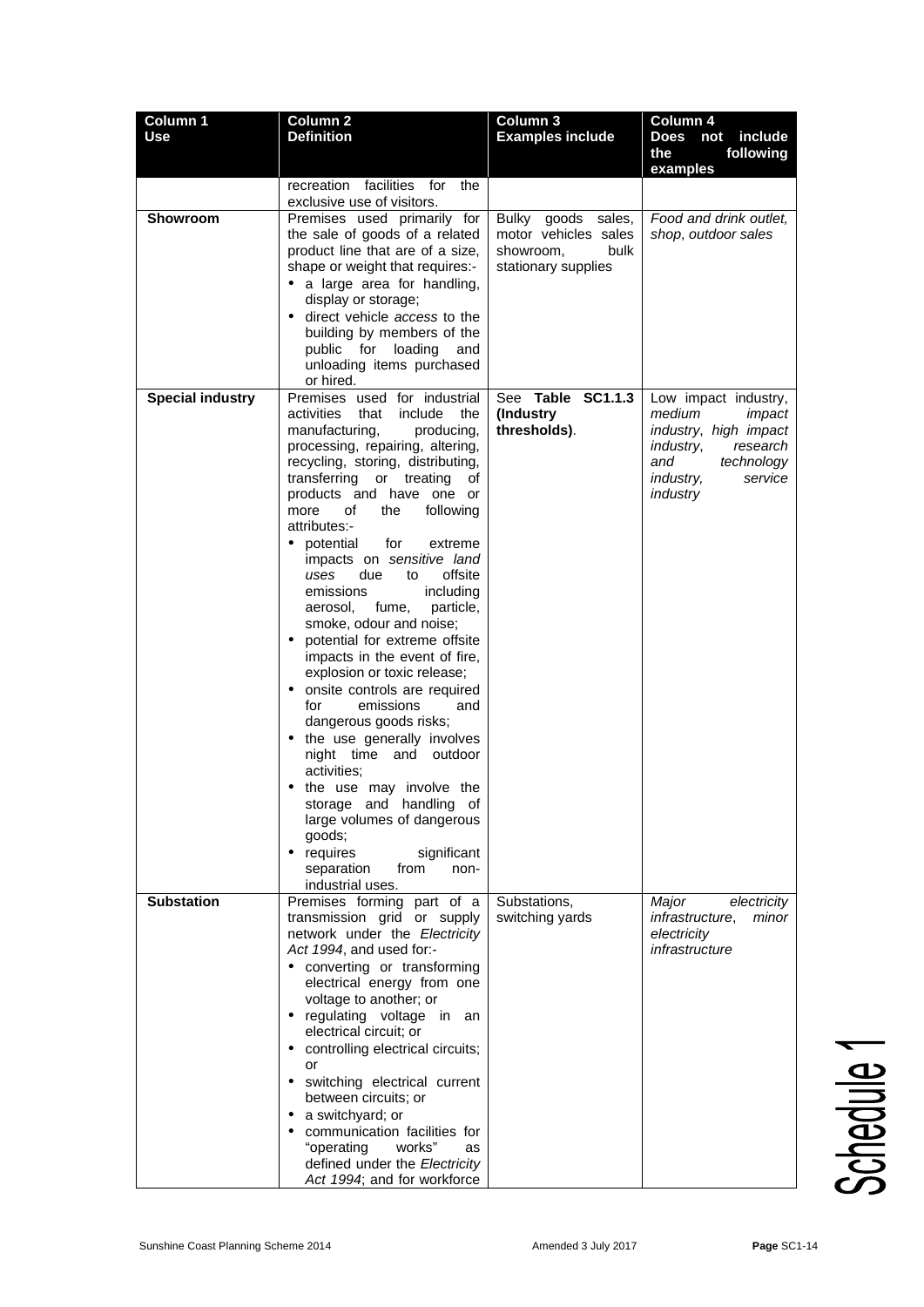| Column 1<br><b>Use</b>                 | <b>Column 2</b><br><b>Definition</b>                                                                                                                                                                                                                                                                                                                                                                                                                                                                           | Column 3<br><b>Examples include</b>                                                                        | Column 4<br><b>Does</b><br>include<br>not<br>following<br>the                                                                                   |  |
|----------------------------------------|----------------------------------------------------------------------------------------------------------------------------------------------------------------------------------------------------------------------------------------------------------------------------------------------------------------------------------------------------------------------------------------------------------------------------------------------------------------------------------------------------------------|------------------------------------------------------------------------------------------------------------|-------------------------------------------------------------------------------------------------------------------------------------------------|--|
|                                        |                                                                                                                                                                                                                                                                                                                                                                                                                                                                                                                |                                                                                                            | examples                                                                                                                                        |  |
|                                        | operational<br>and<br>safety<br>communications.                                                                                                                                                                                                                                                                                                                                                                                                                                                                |                                                                                                            |                                                                                                                                                 |  |
| <b>Telecommunicatio</b><br>ns facility | Premises used for systems<br>that carry communications and<br>signals by means of radio,<br>including guided or unguided<br>electromagnetic<br>energy,<br>whether<br>such<br>facility<br>is<br>manned<br>remotely<br>or<br>controlled.                                                                                                                                                                                                                                                                         | Telecommunication<br>broadcasting<br>tower,<br>station,<br>television<br>station                           | Aviation facility, "low-<br>impact<br>telecommunications<br>facility"<br>defined<br>as<br>under<br>the<br><b>Telecommunications</b><br>Act 1997 |  |
| <b>Theatre</b>                         | Premises used for presenting<br>movies, live entertainment or<br>music to the public and may<br>include provision of food and<br>liquor for consumption on the<br>premises.<br>The use may include the<br>production of film or music,<br>including associated ancillary<br>facilities, which are associated<br>with the production, such as<br>sound stages, wardrobe and<br>laundry<br>facilities,<br>makeup<br>construction<br>facilities.<br>set<br>workshops, editing and post-<br>production facilities. | Cinema,<br>movie<br>house, concert hall,<br>dance<br>hall,<br>film<br>studio,<br>music<br>recording studio | Community<br>hall,<br>hotel, indoor<br>sport<br>and recreation facility,<br>temporary film studio                                               |  |
| <b>Tourist attraction</b>              | Premises used for providing<br>on-site<br>entertainment.<br>recreation or similar facilities<br>for the general public.<br>The use may include provision<br>of<br>food<br>and<br>drink<br>for<br>consumption on site.                                                                                                                                                                                                                                                                                          | Theme park, zoo                                                                                            | Hotel, major<br>sport,<br>recreation<br>and<br>entertainment facility,<br>nightclub<br>entertainment facility                                   |  |
| <b>Tourist park</b>                    | Premises used to provide for<br>accommodation in caravans,<br>self-contained cabins, tents<br>and similar structures for the<br>public for short term holiday<br>purposes.<br>The use may include, where<br>ancillary,<br>manager's<br>a<br>residence and office, kiosk,<br>amenity buildings, food and<br>drink outlet, or the provision of<br>recreation facilities for the use<br>of occupants of the tourist park<br>their<br>visitors.<br>and<br>and<br>accommodation for staff.                          | Camping<br>ground,<br>caravan park, holiday<br>cabins                                                      | Relocatable<br>home<br>park,<br>tourist<br>attraction, short-term<br>accommodation, non-<br>resident<br>workforce<br>accommodation              |  |
| <b>Transport depot</b>                 | Premises used for the storage,<br>commercial or<br>public<br>for<br>purposes, of more than one<br>vehicle.<br>The<br>motor<br>use<br>for<br><i>includes</i><br>premises<br>the<br>storage of taxis, buses, trucks,<br>heavy machinery and uses of<br>a like nature. The term may<br>include the ancillary servicing,<br>repair and cleaning of vehicles<br>stored on the premises.                                                                                                                             | Contractor's<br>depot,<br>bus depot, truck yard,<br>heavy machinery yard                                   | Home<br>based<br>business, warehouse,<br>low impact industry,<br>service industry                                                               |  |
| <b>Utility installation</b>            | Premises used to provide the                                                                                                                                                                                                                                                                                                                                                                                                                                                                                   | Sewerage<br>treatment                                                                                      | Telecommunications                                                                                                                              |  |

Schedule 1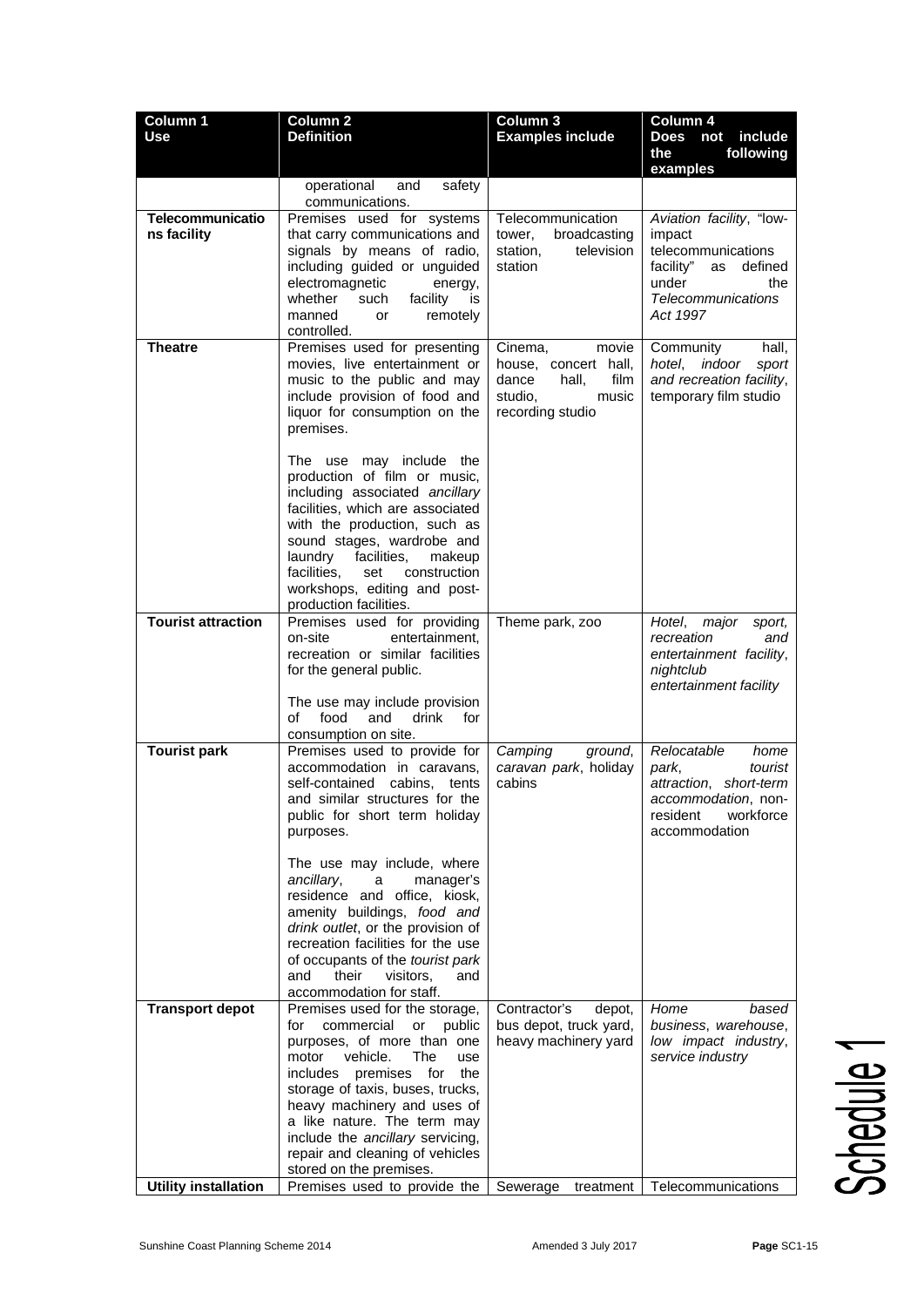| Column <sub>1</sub><br>Use    | Column <sub>2</sub><br><b>Definition</b>                                                                                                                                                                                                                                                                                                                                                     | Column 3<br><b>Examples include</b>                                      | Column 4<br><b>Does</b><br>include<br>not<br>the<br>following                                                                                                          |
|-------------------------------|----------------------------------------------------------------------------------------------------------------------------------------------------------------------------------------------------------------------------------------------------------------------------------------------------------------------------------------------------------------------------------------------|--------------------------------------------------------------------------|------------------------------------------------------------------------------------------------------------------------------------------------------------------------|
|                               |                                                                                                                                                                                                                                                                                                                                                                                              |                                                                          | examples                                                                                                                                                               |
|                               | public with any of the following<br>services:-<br>supply or treatment<br>οf<br>water, hydraulic power or<br>gas;<br>sewerage,<br>$\bullet$<br>drainage<br>or<br>stormwater services;<br>• transport services including<br>road, rail or water;<br>• waste<br>management<br>facilities; or<br>network <i>infrastructure</i> .<br>The use includes maintenance<br>and storage depots and other | plant,<br>mail<br>depot,<br>pumping<br>station.<br>water treatment plant | major<br>tower,<br>electricity<br><i>infrastructure.</i><br>minor<br>electricity<br>infrastructure,<br>substation, renewable<br>energy<br>facility,<br>transport depot |
|                               | facilities for the operation of<br>the use.                                                                                                                                                                                                                                                                                                                                                  |                                                                          |                                                                                                                                                                        |
| <b>Veterinary</b><br>services | Premises used for veterinary<br>care, surgery and treatment of<br>animals that may include<br>provision for the short-term<br>accommodation of the animals<br>on the premises.                                                                                                                                                                                                               |                                                                          | Animal keeping                                                                                                                                                         |
| Warehouse                     | Premises used for the storage<br>and distribution of goods,<br>whether or not in a building,<br>including self-storage facilities<br>or storage yards.<br>The use may include sale of<br>goods by wholesale where<br>ancillary to storage.<br>The use does not include retail<br>sales from the premises or<br>industrial uses.                                                              | Self-storage sheds                                                       | Hardware and trade<br>outdoor<br>supplies,<br>sales,<br>showroom.<br>shop                                                                                              |
| Wholesale<br>nursery          | Premises used for the sale of<br>plants, but not to the general<br>public, where the plants are<br>grown on or adjacent to the<br>site.<br>The use may include sale of<br>gardening<br>materials<br>where<br>these are<br>ancillary<br>to the<br>primary use.                                                                                                                                |                                                                          | Bulk<br>landscape<br>supplies,<br>garden<br>centre                                                                                                                     |
| <b>Winery</b>                 | Premises<br>for<br>used<br>manufacturing of wine, which<br>may include the sale of wine<br>manufactured on site.                                                                                                                                                                                                                                                                             |                                                                          | <b>Rural industry</b>                                                                                                                                                  |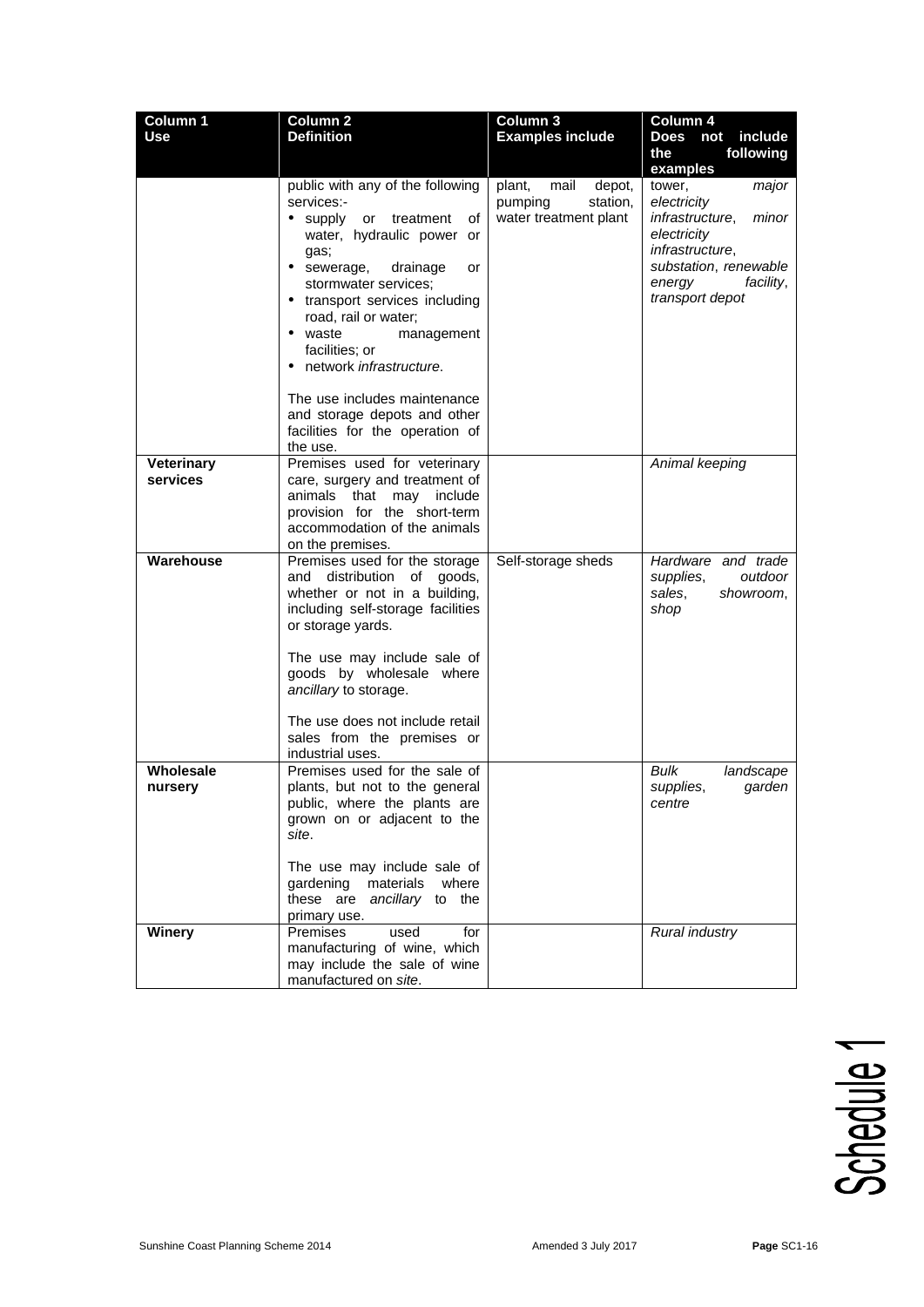#### <span id="page-17-0"></span>**SC1.1.2 Defined activity groups**

- (1) Defined uses listed in **Table SC1.1.1 (Index of use definitions)** are clustered into activity groups.
- (2) Activity groups are sometimes referenced in **Part 5 (Tables of assessment)**.
- (3) The activity groups clustered in **Figures SC1.1.2A to SC1.1.2G** are the defined activity groups for the purpose of the planning scheme.

<span id="page-17-1"></span>**Figure SC1.1.2A Residential activity group**

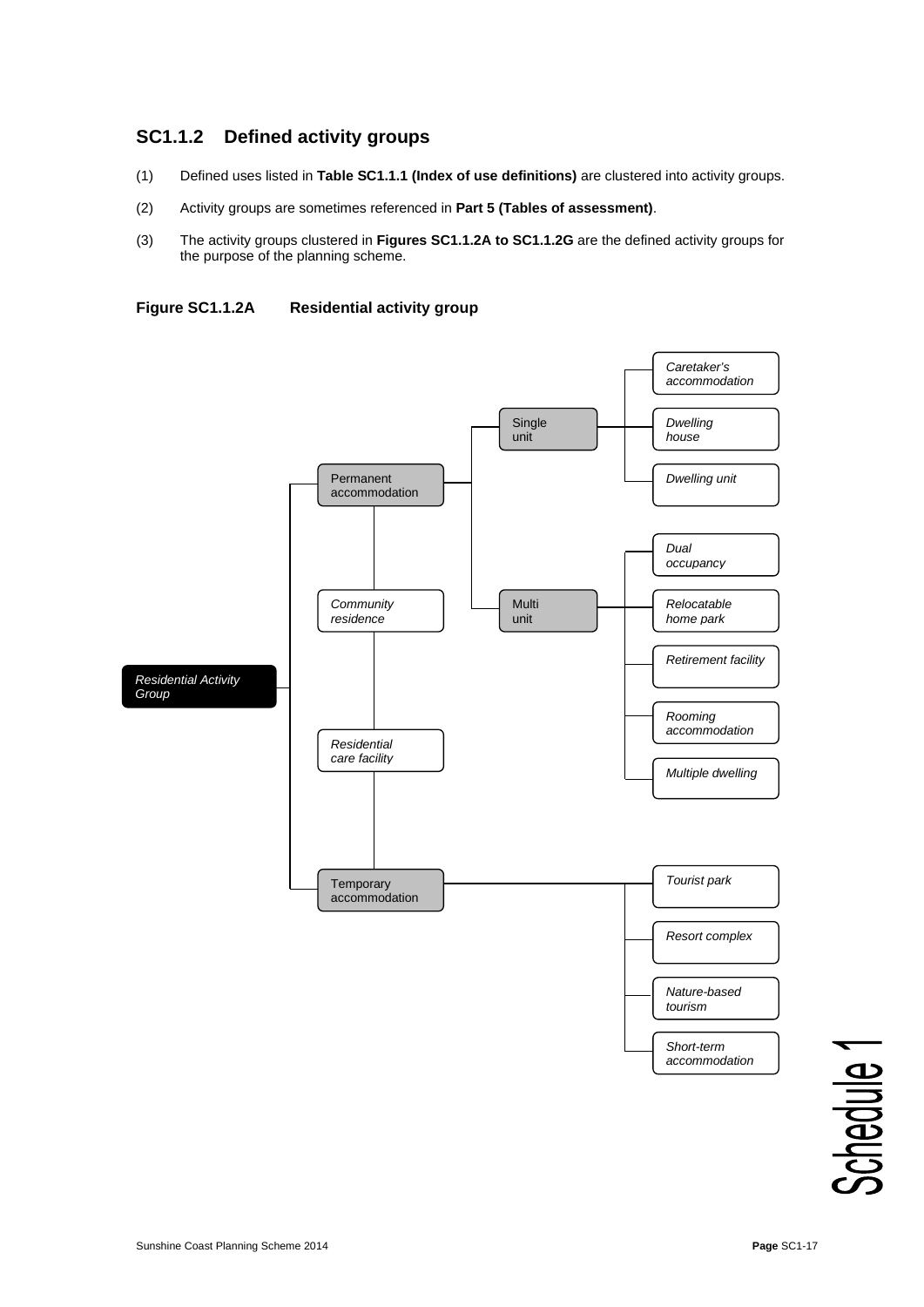<span id="page-18-0"></span>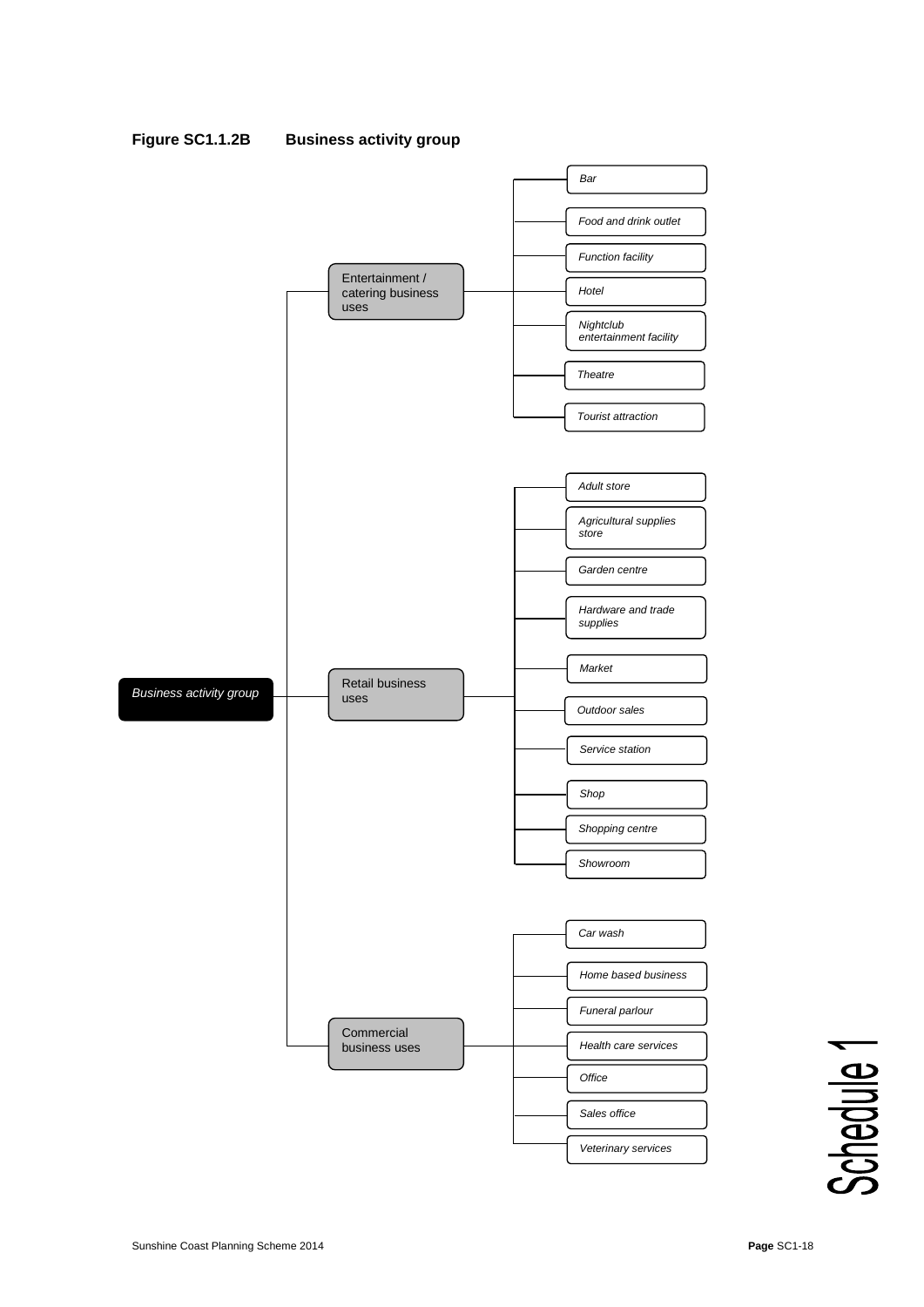#### <span id="page-19-0"></span>**Figure SC1.1.2C Industrial activity group**

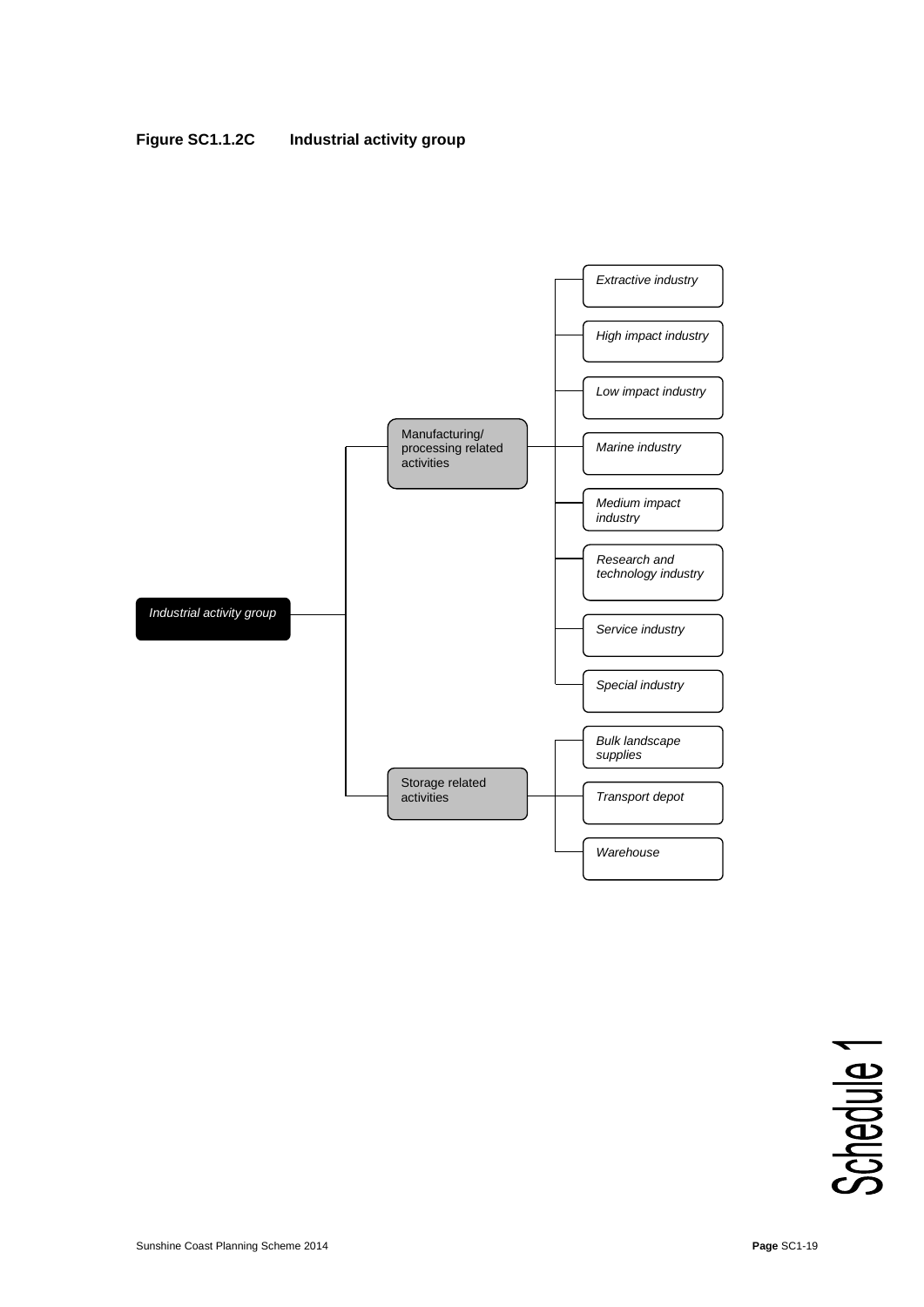#### <span id="page-20-0"></span>**Figure SC1.1.2D Community activity group**



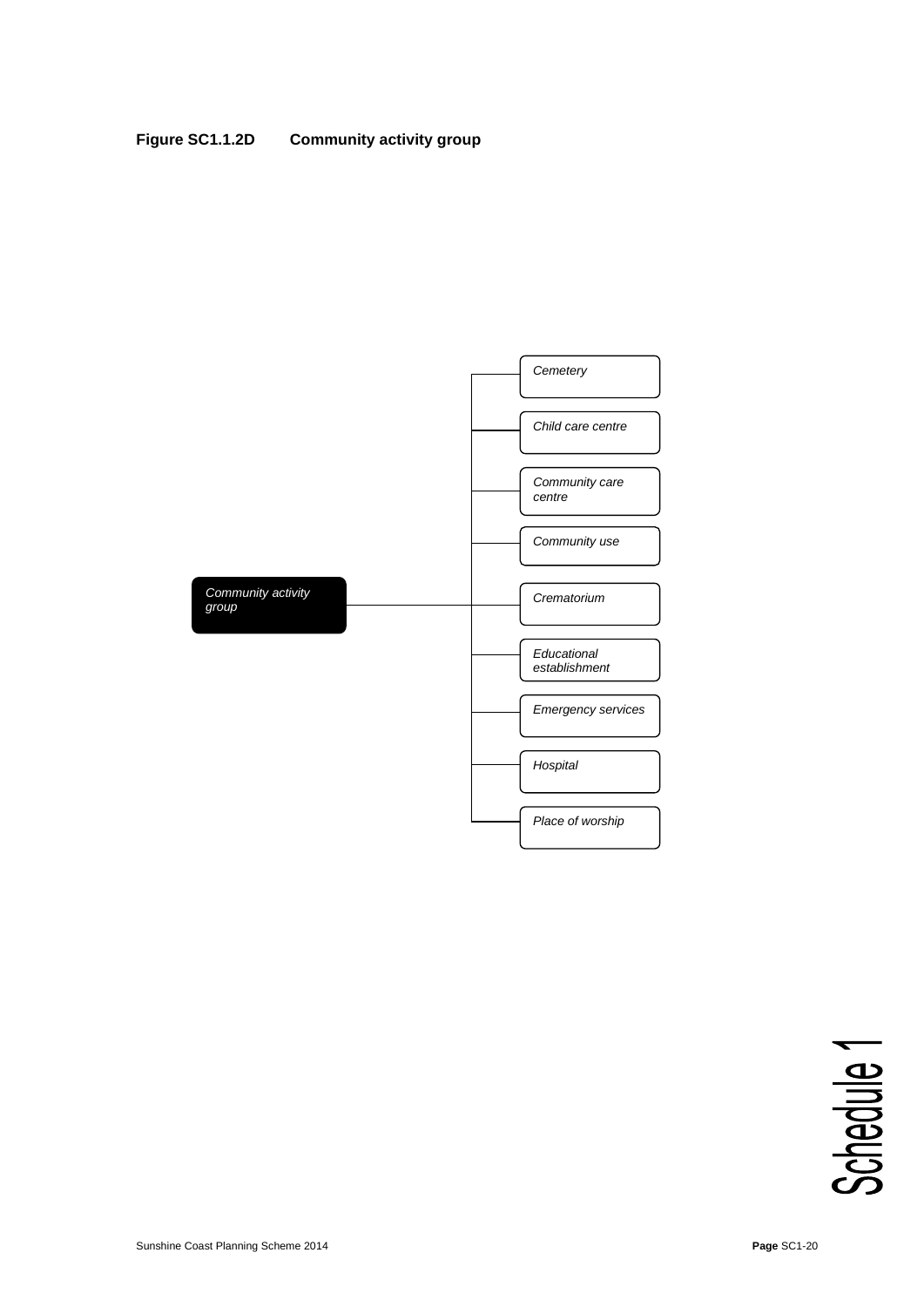#### <span id="page-21-0"></span>**Figure SC1.1.2E Sport and recreation activity group**

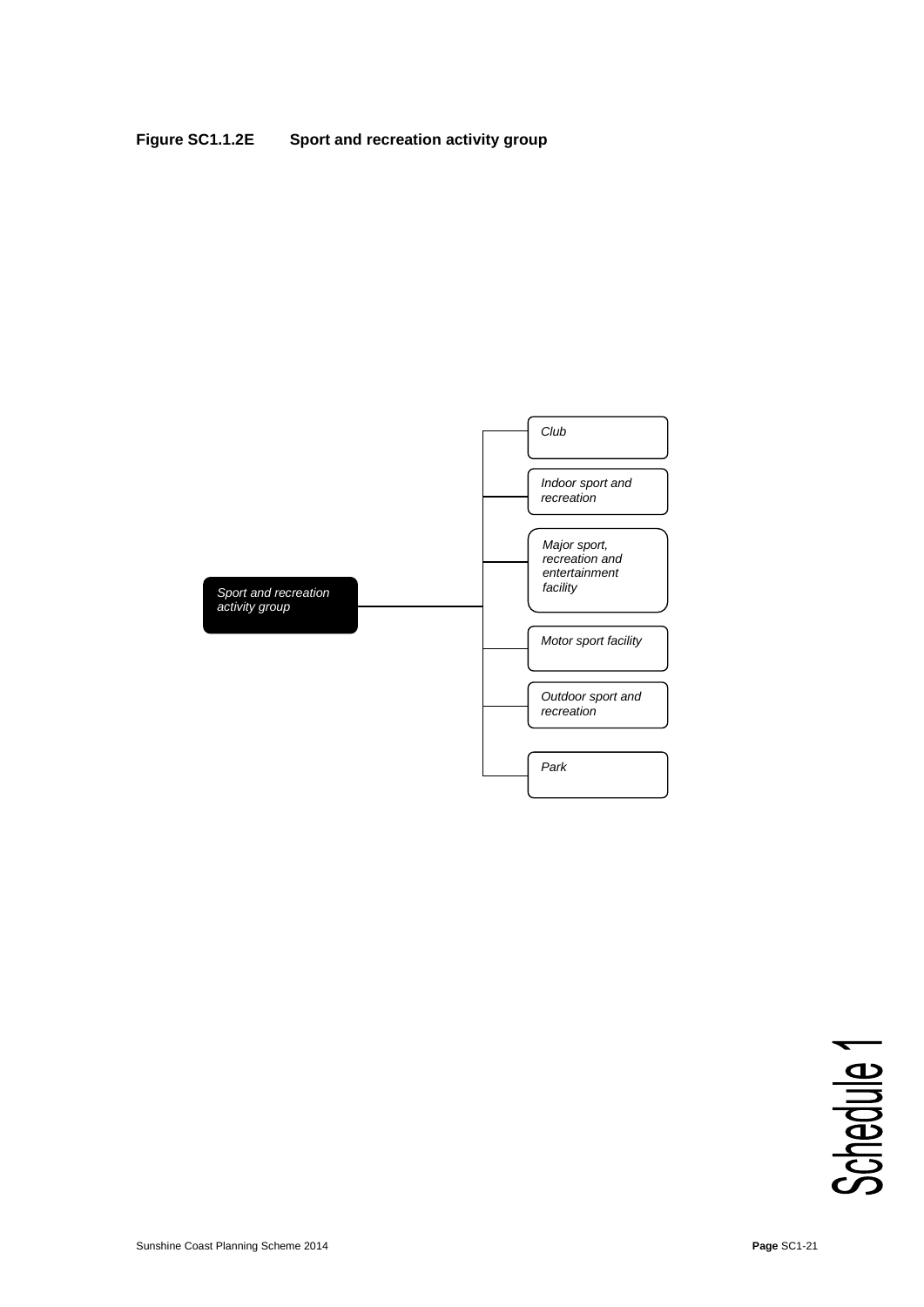#### <span id="page-22-0"></span>**Figure SC1.1.2F Rural activity group**



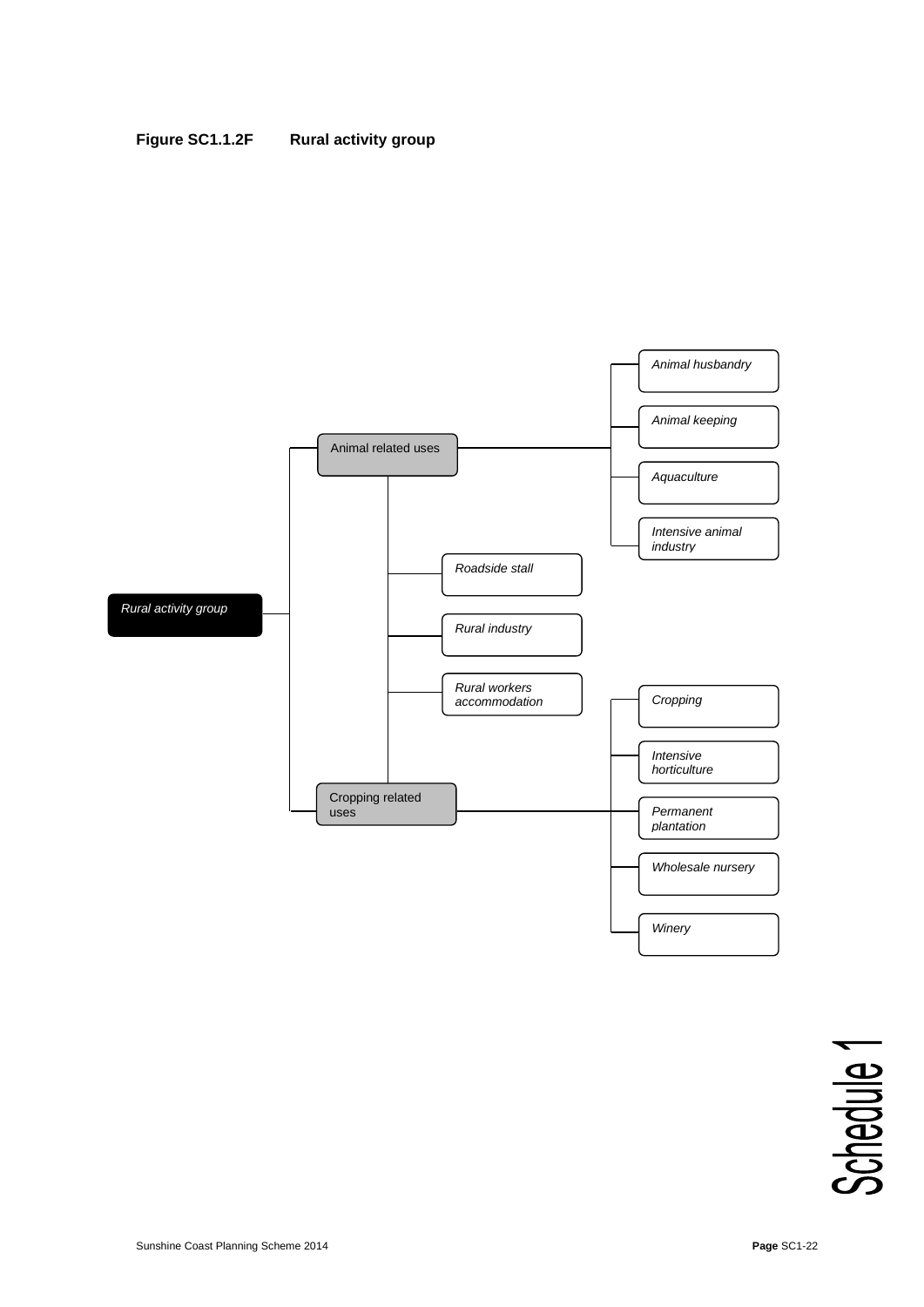#### <span id="page-23-0"></span>**Figure SC1.1.2G Other activity group**



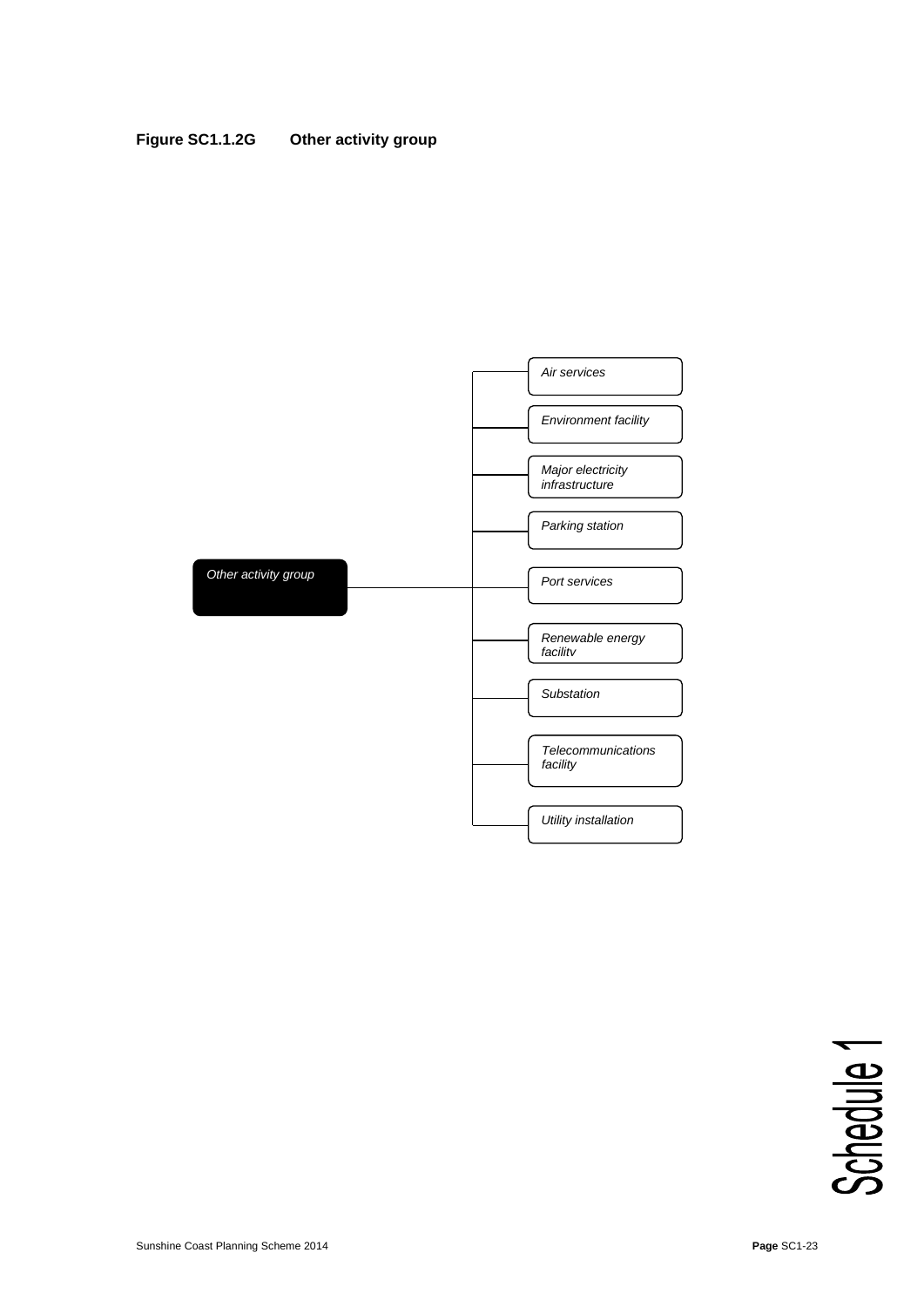### <span id="page-24-0"></span>**SC1.1.3 Industry thresholds**

The industry thresholds listed below are to be used in conjunction with the defined uses - *low impact industry*, *medium impact industry*, *high impact industry* and *special industry* - listed in **Table SC1.1.2 (Use definitions)**.

<span id="page-24-1"></span>

| Table SC1.1.3 | <b>Industry thresholds</b> |
|---------------|----------------------------|
|---------------|----------------------------|

| Column 1        | Column 2                                                                                                                                                                  |
|-----------------|---------------------------------------------------------------------------------------------------------------------------------------------------------------------------|
| <b>Use</b>      | <b>Examples include</b>                                                                                                                                                   |
| Low impact      | Repairing and servicing motor vehicles, including mechanical components,<br>$\bullet$                                                                                     |
| <i>industry</i> | radiators, electrical components, wheel alignments, exhausts, tyres, suspension or                                                                                        |
|                 | air conditioning, not including spray painting;                                                                                                                           |
|                 | Repairing and servicing lawn mowers and outboard engines;<br>$\bullet$                                                                                                    |
|                 | Fitting and turning workshop;<br>$\bullet$                                                                                                                                |
|                 | Assembling or fabricating products from sheet metal or welding steel, producing<br>٠                                                                                      |
|                 | less than 10 tonnes a year and not including spray painting;                                                                                                              |
|                 | Manufacturing wooden products involving cabinet making, joinery, wood working,<br>$\bullet$                                                                               |
|                 | where producing less than 500 tonnes per annum and where not involving spray                                                                                              |
|                 | painting or spraying of adhesives; and                                                                                                                                    |
|                 | Dismantling automotive or mechanical equipment, not including debonding brake<br>$\bullet$                                                                                |
|                 | or clutch components.                                                                                                                                                     |
| <b>Medium</b>   | Metal foundry producing less than 10 tonnes of metal castings per annum;<br>$\bullet$                                                                                     |
| impact          | Boiler making or engineering works producing less than 10,000 tonnes of metal<br>$\bullet$                                                                                |
| <i>industry</i> | product per annum;                                                                                                                                                        |
|                 | Concrete batching and producing concrete products;<br>$\bullet$                                                                                                           |
|                 | Dangerous goods storage facility not including the storage of toxic gases;<br>$\bullet$                                                                                   |
|                 | Abrasive blasting facility using less than 10 tonnes of abrasive material per annum;<br>٠                                                                                 |
|                 | Enamelling workshop using less than 15,000 litres of enamel per annum;<br>$\bullet$                                                                                       |
|                 | Galvanising works using less than 100 tonnes of zinc per annum;<br>$\bullet$                                                                                              |
|                 | Anodising or electroplating workshop where tank area is less than 400 square<br>$\bullet$                                                                                 |
|                 | metres;                                                                                                                                                                   |
|                 | Powder coating workshop using less than 500 tonnes of coating per annum;<br>$\bullet$                                                                                     |
|                 | Spray painting workshop (including spray painting vehicles, plant, equipment or<br>$\bullet$                                                                              |
|                 | boats) using less than 20,000 litres of paint per annum;                                                                                                                  |
|                 | Scrap metal yard (not including a fragmentiser), dismantling automotive or<br>$\bullet$                                                                                   |
|                 | mechanical equipment including debonding brake or clutch components;                                                                                                      |
|                 | Manufacturing clay or ceramic products including bricks, tiles, pipes and pottery<br>$\bullet$                                                                            |
|                 | goods, less than 200 tonnes per annum;                                                                                                                                    |
|                 | Processing, smoking, drying, curing, milling, bottling or canning food, beverages or<br>$\bullet$                                                                         |
|                 | pet food, less than 200 tonnes per annum;                                                                                                                                 |
|                 | Vegetable oil or oilseed processing in works with a design production capacity of<br>$\bullet$                                                                            |
|                 | less than 1,000 tonnes per annum;                                                                                                                                         |
|                 | Manufacturing wooden products including cabinet making, joinery, wood working,<br>$\bullet$<br>producing less than 500 tonnes per annum where including spray painting or |
|                 | spraying of adhesives;                                                                                                                                                    |
|                 | Manufacturing medium density fibreboard, chipboard, particle board, plywood,<br>$\bullet$                                                                                 |
|                 | laminated board or wood veneer products, less than 250 tonnes per annum;                                                                                                  |
|                 | Sawmilling, wood chipping and kiln drying timber and logs, producing less than 500<br>٠                                                                                   |
|                 | tonnes per annum;                                                                                                                                                         |
|                 | Recycling and reprocessing batteries;<br>٠                                                                                                                                |
|                 | Repairing or maintaining boats;                                                                                                                                           |
|                 | Manufacturing substrate for mushroom growing;                                                                                                                             |
|                 | Manufacturing or processing plaster, producing less than 5000 tonnes per annum;<br>٠                                                                                      |
|                 | Recycling or reprocessing tyres including retreading;<br>٠                                                                                                                |
|                 | Printing advertising material, magazines, newspapers, packaging and stationery;<br>$\bullet$                                                                              |
|                 | Distribution centre, contractors depot and storage yard;                                                                                                                  |
|                 | Manufacturing fibreglass, foam plastic, composite plastic or rigid fibre-reinforced                                                                                       |
|                 | plastic or plastic products, less than 5 tonnes per annum;                                                                                                                |
|                 | Manufacturing PET, PETE, polypropylene and polystyrene plastic or plastic<br>$\bullet$                                                                                    |
|                 | products, less than 10,000 tonnes per annum;                                                                                                                              |
|                 | Reconditioning metal or plastic drums;                                                                                                                                    |
|                 |                                                                                                                                                                           |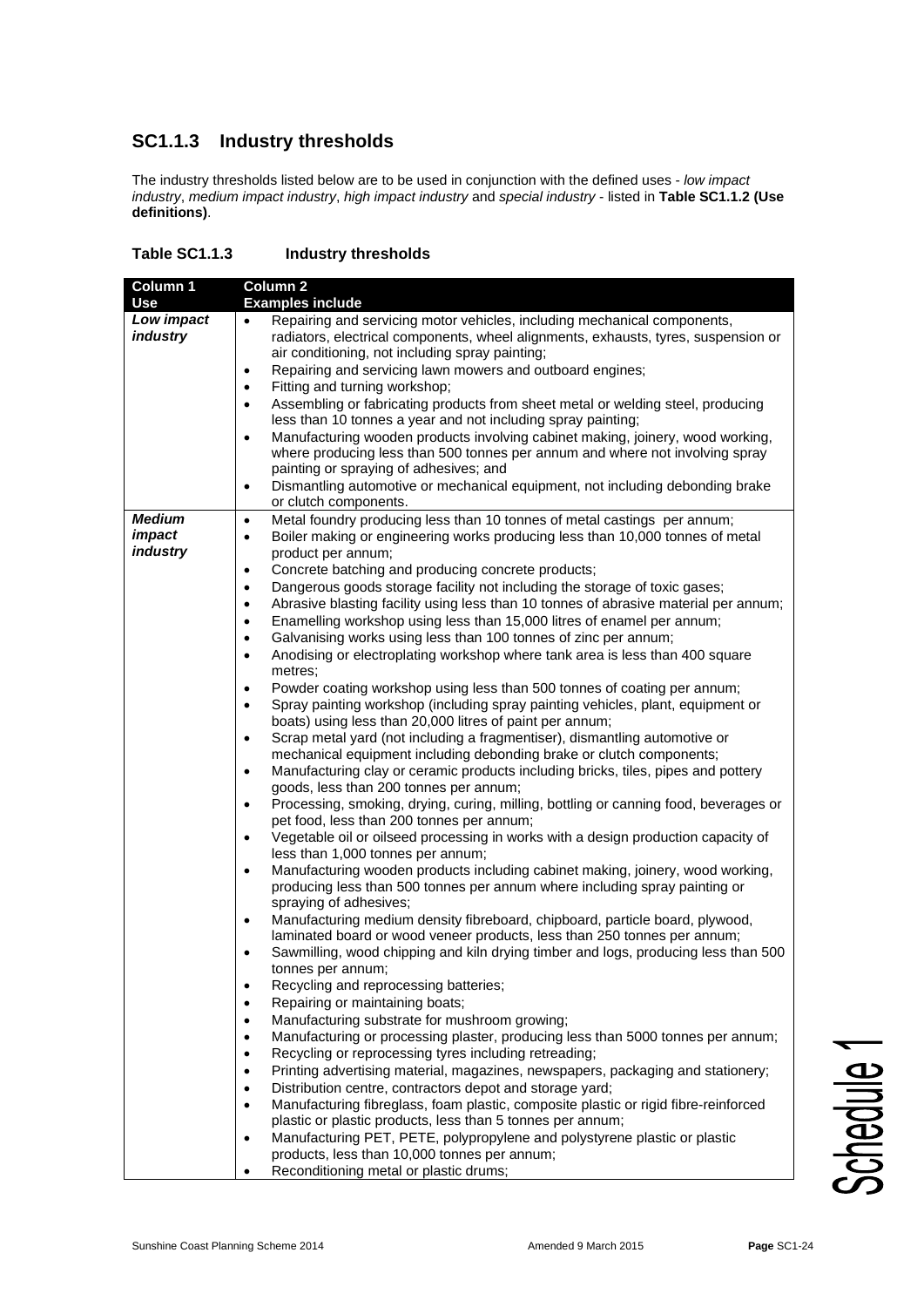| Column 1           | Column <sub>2</sub>                                                                                                                                                         |
|--------------------|-----------------------------------------------------------------------------------------------------------------------------------------------------------------------------|
| <b>Use</b>         | <b>Examples include</b><br>Glass fibre manufacture less than 200 tonnes per annum; and<br>$\bullet$                                                                         |
|                    | Manufacturing glass or glass products, where not glass fibre, less than 250 tonnes<br>$\bullet$                                                                             |
|                    | per annum.                                                                                                                                                                  |
| <b>High impact</b> | Metal foundry producing 10 tonnes or greater of metal castings per annum;<br>$\bullet$                                                                                      |
| <i>industry</i>    | Boiler making or engineering works producing 10,000 tonnes or greater of metal<br>$\bullet$                                                                                 |
|                    | product per annum;<br>Facility for the storage and distribution of dangerous goods not involving                                                                            |
|                    | $\bullet$<br>manufacturing processes;                                                                                                                                       |
|                    | Scrap metal yard including a fragmentiser;<br>$\bullet$                                                                                                                     |
|                    | Manufacturing clay or ceramic products including bricks, tiles, pipes and pottery<br>$\bullet$                                                                              |
|                    | goods, greater than 200 tonnes per annum;                                                                                                                                   |
|                    | Processing, smoking, drying, curing, milling, bottling or canning food, beverages or<br>$\bullet$<br>pet food, greater than 200 tonnes per annum;                           |
|                    | Vegetable oil or oilseed processing in works with a design production capacity of<br>$\bullet$                                                                              |
|                    | greater than 1,000 tonnes per annum;                                                                                                                                        |
|                    | Manufacturing wooden products including cabinet making, joinery, wood working,<br>$\bullet$                                                                                 |
|                    | producing greater than 500 tonnes per annum;                                                                                                                                |
|                    | Manufacturing medium density fibreboard, chipboard, particle board, plywood,<br>$\bullet$                                                                                   |
|                    | laminated board or wood veneer products, 250 tonnes or greater per annum;<br>Sawmilling, wood chipping and kiln drying timber and logs, producing greater than<br>$\bullet$ |
|                    | 500 tonnes per annum;                                                                                                                                                       |
|                    | Manufacturing or processing plaster, producing greater than 5,000 tonnes per<br>$\bullet$                                                                                   |
|                    | annum;                                                                                                                                                                      |
|                    | Enamelling workshop using 15,000 litres or greater of enamel per annum;<br>$\bullet$                                                                                        |
|                    | Galvanising works using 100 tonnes or greater of zinc per annum;<br>$\bullet$                                                                                               |
|                    | Anodising or electroplating workshop where tank area is 400 square metres or<br>٠<br>greater;                                                                               |
|                    | Powder coating workshop using 500 tonnes or greater of coating per annum;<br>$\bullet$                                                                                      |
|                    | Spray painting workshop (including spray painting vehicles, plant, equipment or<br>$\bullet$                                                                                |
|                    | boats) using 20,000 litres or greater of paint per annum;                                                                                                                   |
|                    | Treating timber for preservation using chemicals including copper, chromium,<br>$\bullet$                                                                                   |
|                    | arsenic, borax and creosote;<br>Manufacturing soil conditioners by receiving, blending, storing, processing, drying<br>$\bullet$                                            |
|                    | or composting organic material or organic waste, including animal manures,                                                                                                  |
|                    | sewage, septic sludges and domestic waste;                                                                                                                                  |
|                    | Manufacturing, fibreglass, foam plastic, composite plastic or rigid fibre-reinforced<br>$\bullet$                                                                           |
|                    | plastic or plastic products, 5 tonnes or greater per annum;                                                                                                                 |
|                    | Manufacturing PET, PETE, polypropylene and polystyrene plastic or plastic<br>$\bullet$<br>products, 10,000 tonnes or greater per annum;                                     |
|                    | Manufacturing tyres, asbestos products, asphalt, glass or glass fibre, mineral wool<br>٠                                                                                    |
|                    | or ceramic fibre;                                                                                                                                                           |
|                    | Recycling chemicals, oils or solvents;<br>$\bullet$                                                                                                                         |
|                    | Waste disposal facility (other than waste incinerator);<br>٠                                                                                                                |
|                    | Recycling, storing or reprocessing regulated waste;                                                                                                                         |
|                    | Manufacturing batteries;<br>٠                                                                                                                                               |
|                    | Abrasive blasting facility using 10 tonnes or greater of abrasive material per<br>$\bullet$<br>annum;                                                                       |
|                    | Crematoria;<br>$\bullet$                                                                                                                                                    |
|                    | Glass fibre manufacture producing 200 tonnes or greater per annum; and<br>٠                                                                                                 |
|                    | Manufacturing glass or glass products, where not glass fibre, less than 250 tonnes<br>$\bullet$                                                                             |
|                    | per annum.                                                                                                                                                                  |
| <b>Special</b>     | Abattoir;<br>$\bullet$                                                                                                                                                      |
| <i>industry</i>    | Oil refining or processing;<br>$\bullet$                                                                                                                                    |
|                    | Producing, refining or processing gas or fuel gas;<br>$\bullet$<br>Distilling alcohol in works producing greater than 2,500 litres per annum;<br>٠                          |
|                    | Power station;<br>٠                                                                                                                                                         |
|                    | Producing, quenching, cutting, crushing or grading coke;<br>$\bullet$                                                                                                       |
|                    | Waste incinerator;<br>$\bullet$                                                                                                                                             |
|                    | Sugar milling or refining;<br>$\bullet$                                                                                                                                     |
|                    | Pulp or paper manufacturing;<br>٠                                                                                                                                           |
|                    | Tobacco processing;                                                                                                                                                         |
|                    | Tannery or works for curing animal skins, hides or finishing leather;                                                                                                       |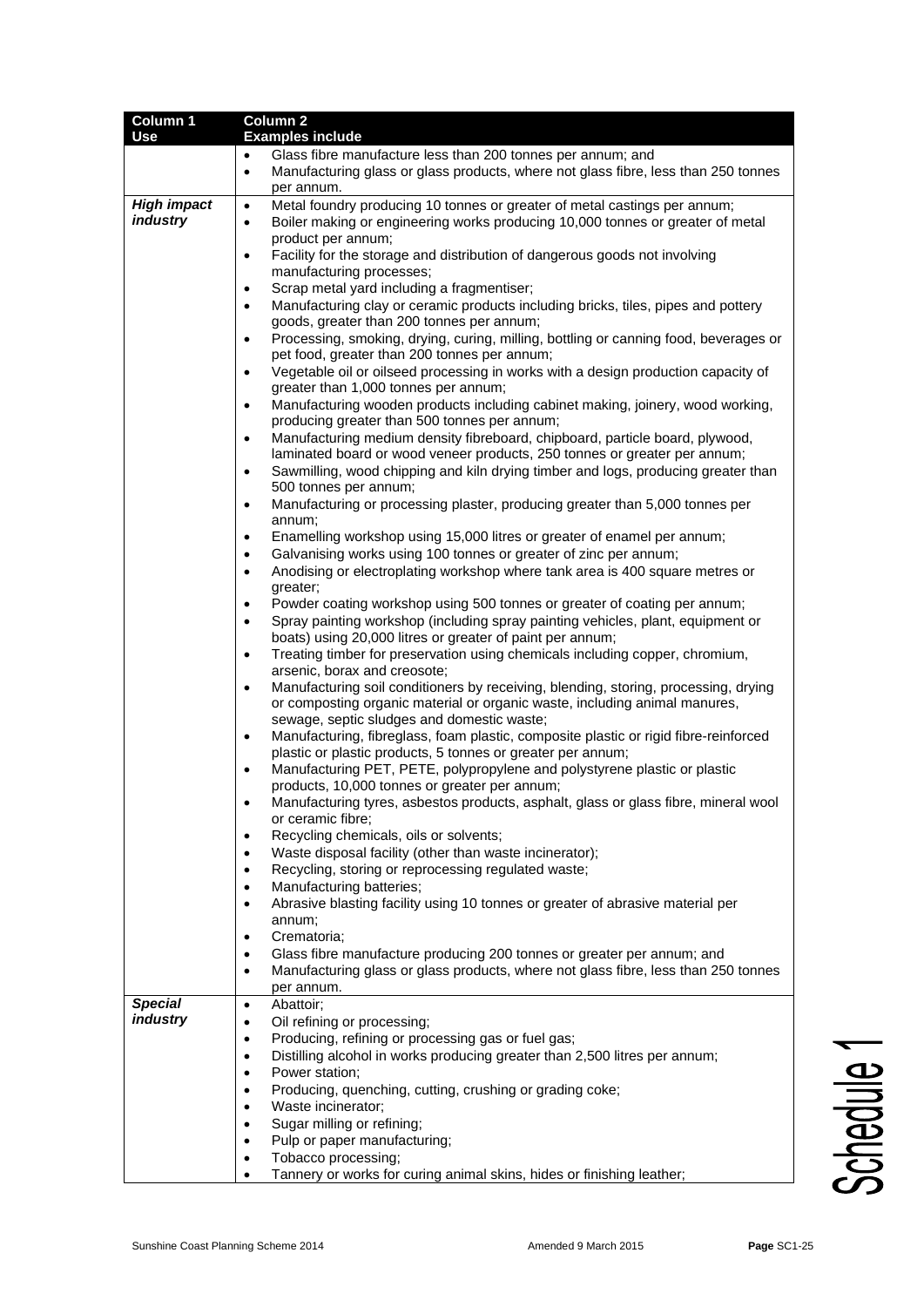| Column 1 | Column 2                                                                                                                                                                                                                                                                                                                    |
|----------|-----------------------------------------------------------------------------------------------------------------------------------------------------------------------------------------------------------------------------------------------------------------------------------------------------------------------------|
| Use      | <b>Examples include</b>                                                                                                                                                                                                                                                                                                     |
|          | Textile manufacturing, including carpet manufacturing, wool scouring or<br>carbonising, cotton milling, or textile bleaching, dyeing or finishing;<br>Rendering plant;<br>Manufacturing chemicals, poisons and explosives;<br>Manufacturing fertilisers involving ammonia; and<br>Manufacturing polyvinyl chloride plastic. |

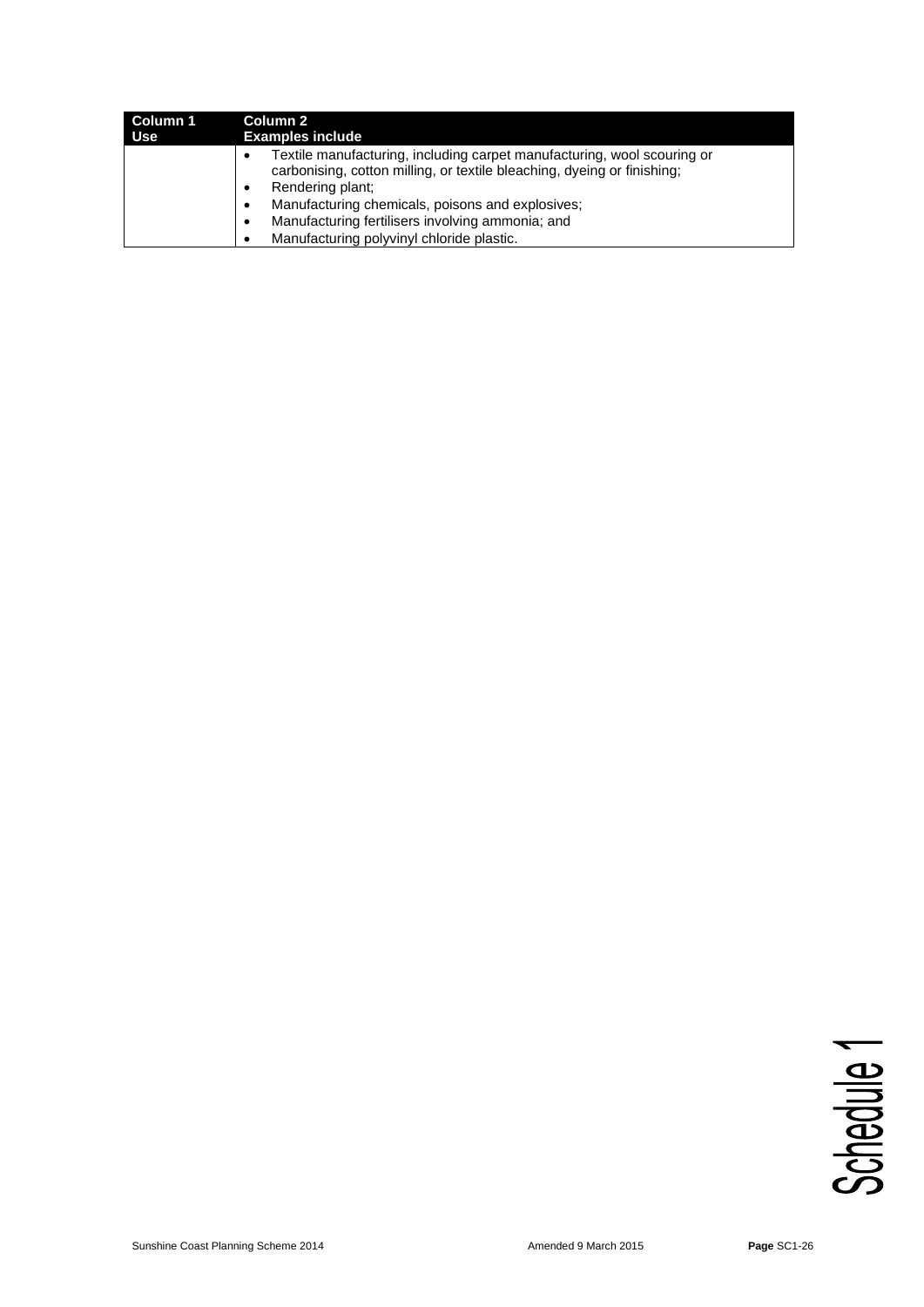## <span id="page-27-0"></span>**SC1.2 Administrative definitions**

- (1) Administrative definitions assist with the interpretation of the planning scheme but do not have a specific land use meaning.
- (2) A term listed in column 1 of **Table SC1.2.2 (Administrative definitions)** has the meaning set out beside that term in column 2.
- (3) The administrative definitions listed here are the definitions for the purpose of the planning scheme.

<span id="page-27-1"></span>**Table SC1.2.1 Index of administrative definitions**

| $\bullet$ | Access                      | $\bullet$ | Frontage                     | $\bullet$ | Property maintenance          |
|-----------|-----------------------------|-----------|------------------------------|-----------|-------------------------------|
| $\bullet$ | Acid sulfate soils (ASS)    | $\bullet$ | Full line supermarket        |           | activities                    |
| $\bullet$ | Active transport            | $\bullet$ | Gross floor area             | $\bullet$ | Protected estate              |
| $\bullet$ | Active use                  | $\bullet$ | Gross leasable floor area    | $\bullet$ | Public open space             |
| ٠         | Adjoining premises          | $\bullet$ | Ground level                 | $\bullet$ | Public safety area            |
| $\bullet$ | Adult store sensitive use   | $\bullet$ | High impact home based       | $\bullet$ | Rear lot                      |
|           | area                        |           | business activities          | $\bullet$ | Reasonably necessary          |
| $\bullet$ | Advertising device          | $\bullet$ | High volume convenience      | $\bullet$ | Recommended flood level       |
| $\bullet$ | Affordable living           |           | restaurant                   |           | (RFL)                         |
| $\bullet$ | Amplified music             | $\bullet$ | Home office                  | $\bullet$ | Regional activity centre      |
| $\bullet$ | Ancillary                   | $\bullet$ | Household                    | $\bullet$ | Residential activity group    |
|           | Annual exceedance           | $\bullet$ | Industrial activity group    | $\bullet$ | Residential density or        |
|           | probability (AEP)           | $\bullet$ | Industry zone                |           | density of residential uses   |
| $\bullet$ | Art and craft centre        | $\bullet$ | Infrastructure               | $\bullet$ | Residential zone              |
| $\bullet$ | Australian noise exposure   | $\bullet$ | Intensive rural use          | $\bullet$ | Resource/processing area      |
|           | forecast (ANEF)             | $\bullet$ | Kawana Waters                | $\bullet$ | Rooming unit                  |
| $\bullet$ | Average recurrence          |           | Development Agreement        | $\bullet$ | Rural activity group          |
|           | interval (ARI)              | $\bullet$ | Koala habitat tree           | $\bullet$ | Safe refuge                   |
| $\bullet$ | <b>Aviation facilities</b>  | $\bullet$ | Land in proximity to a local | $\bullet$ | Secondary active street       |
| $\bullet$ | Aviation facility sensitive |           | heritage place               |           | frontage                      |
|           | area                        | $\bullet$ | Local area structure plan    | $\bullet$ | Secondary dwelling            |
| $\bullet$ | Base date                   | $\bullet$ | Local heritage place         | $\bullet$ | Sensitive land use            |
| $\bullet$ | <b>Basement</b>             | $\bullet$ | Local utility                | $\bullet$ | Service catchment             |
| $\bullet$ | Bed and breakfast           | $\bullet$ | Major road                   | $\bullet$ | Setback                       |
| $\bullet$ | Best practice               | $\bullet$ | Major utility                | $\bullet$ | Signface area                 |
| $\bullet$ | Buffer or landscape buffer  | $\bullet$ | Maritime development         | $\bullet$ | Site                          |
| $\bullet$ | <b>Building height</b>      | $\bullet$ | Mezzanine                    | $\bullet$ | Site cover                    |
| ٠         | Business activity group     | $\bullet$ | Minor building work          | $\bullet$ | Slope                         |
| ٠         | Camping ground              | $\bullet$ | Minor electricity            | $\bullet$ | Slope analysis                |
| $\bullet$ | Caravan park                |           | infrastructure               | $\bullet$ | Sport and recreation activity |
| $\bullet$ | Caravan and boat storage    | $\bullet$ | Mixed use building           |           | group                         |
| $\bullet$ | Centre zone                 | $\bullet$ | Mixed use development        | $\bullet$ | State heritage place          |
| $\bullet$ | Character area              | $\bullet$ | Net developable area         | $\bullet$ | Steep land                    |
| $\bullet$ | Character building          | $\bullet$ | Netserv Plan                 | $\bullet$ | Storey                        |
| $\bullet$ | Coastal dependent           | $\bullet$ | Non-juvenile koala habitat   | $\bullet$ | Storm tide inundation area    |
|           | development                 |           | tree                         | $\bullet$ | Streetscape                   |
| $\bullet$ | Community activity group    | $\bullet$ | Non-urban zone               | $\bullet$ | Sunshine Coast activity       |
| $\bullet$ | Constructed water body      | $\bullet$ | Not-for-profit organisation  |           | centre network                |
| ٠         | Corner store                | $\bullet$ | Obstacle limitation surface  | $\bullet$ | Supermarket                   |
| $\bullet$ | Council                     |           | (OLS)                        | $\bullet$ | Temporary use                 |
|           | Defined flood event (DFE)   | $\bullet$ | Other activity group         |           | Third party advertising       |
| $\bullet$ | Defined storm tide event    | $\bullet$ | Operational airspace         |           | device                        |
|           | (DSTE)                      | $\bullet$ | Outermost projection         | $\bullet$ | <b>Tidal waters</b>           |
| $\bullet$ | Demand unit                 | $\bullet$ | Planning assumptions         | ٠         | Transport hierarchy           |
| ٠         | Department store            | $\bullet$ | Plot ratio                   | $\bullet$ | Transport network             |
| $\bullet$ | Development Control Plan    | $\bullet$ | Prescribed mixed use area    | $\bullet$ | Transport route               |
|           | 1 Kawana Waters             | $\bullet$ | Prescribed other             | $\bullet$ | Ultimate development          |
| $\bullet$ | Development footprint       |           | development codes            | $\bullet$ | Urban purposes                |
| ٠         | Discount department store   | $\bullet$ | Prescribed rooftop use       | $\bullet$ | Urban zone                    |
| $\bullet$ | Distributor-retailer        | $\bullet$ | Primary active street        | $\bullet$ | Use area                      |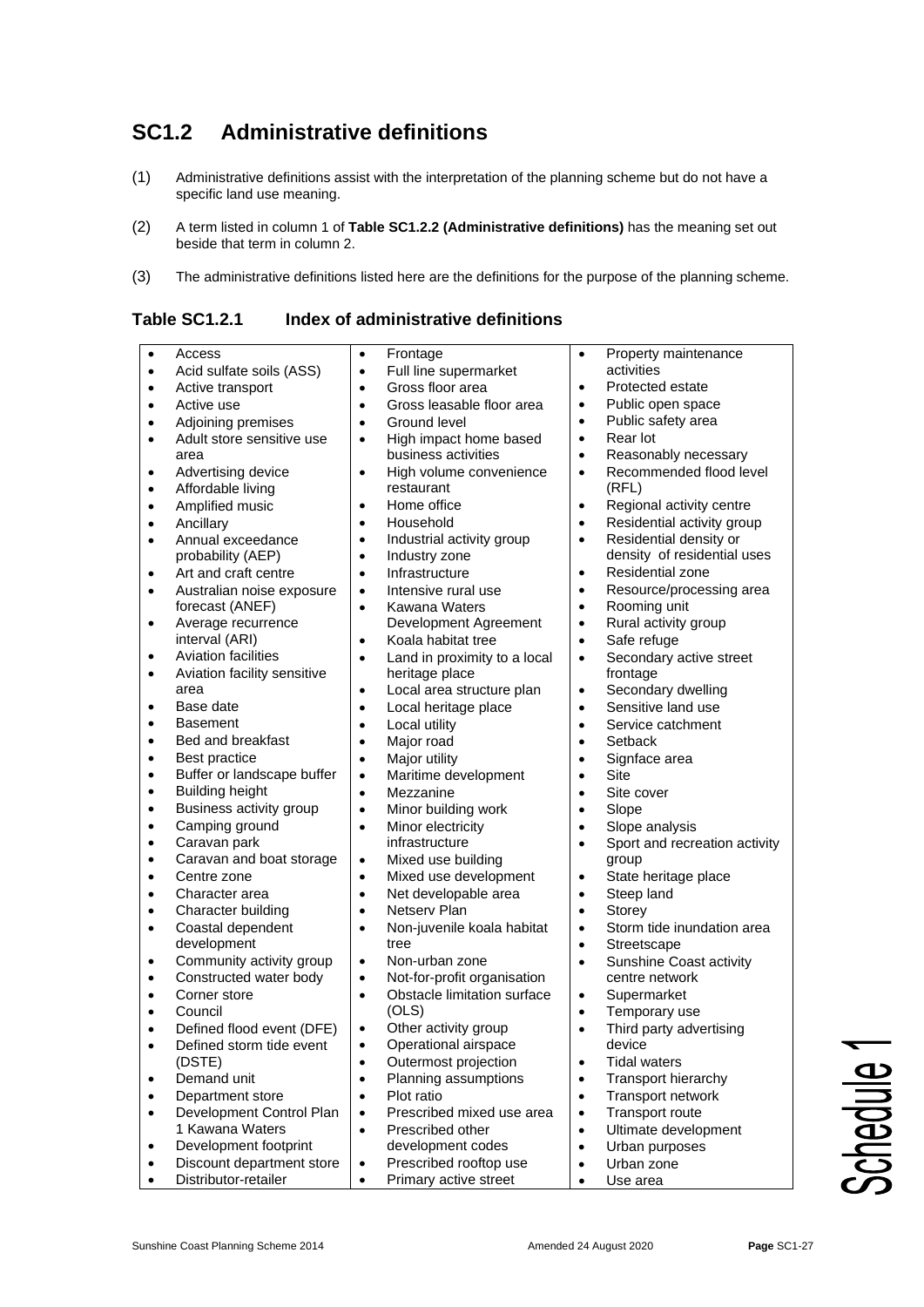| Domestic outbuilding<br>Drive-through facility<br><b>Dwelling</b><br>Ecologically important<br>area                                                                                       | frontage<br>Principal public transport<br>$\bullet$<br>network<br>Private open space<br>$\bullet$<br>Probable maximum flood<br>٠ | Vegetation<br>Vegetation clearing<br>Water resource catchment<br>area<br>Water supply storage |
|-------------------------------------------------------------------------------------------------------------------------------------------------------------------------------------------|----------------------------------------------------------------------------------------------------------------------------------|-----------------------------------------------------------------------------------------------|
| Equivalent dwelling<br>Erosion prone area<br><b>Essential community</b><br>infrastructure<br>Exempt vegetation<br>clearing<br>Extractive resources<br>Filling or excavation<br>Floodplain | (PMF)<br>Probable maximum storm<br>$\bullet$<br>tide (PMST)                                                                      | Waterway<br>Wetland                                                                           |

<span id="page-28-0"></span>

| Table SC1.2.2 | <b>Administrative definitions</b> |  |
|---------------|-----------------------------------|--|
|---------------|-----------------------------------|--|

| Column 1<br><b>Term</b>                  | Column <sub>2</sub><br><b>Definition</b>                                                                                                                                                                                                                                                                                                                                                                                                                                                                                                                                                                                                                                  |
|------------------------------------------|---------------------------------------------------------------------------------------------------------------------------------------------------------------------------------------------------------------------------------------------------------------------------------------------------------------------------------------------------------------------------------------------------------------------------------------------------------------------------------------------------------------------------------------------------------------------------------------------------------------------------------------------------------------------------|
| <b>Access</b>                            | The entry of persons and vehicles onto a lot, either existing or proposed, from a<br>road which abuts the frontage of that lot.                                                                                                                                                                                                                                                                                                                                                                                                                                                                                                                                           |
| Acid sulfate soils<br>(ASS)              | Soil or sediment containing highly acidic horizons or layers affected by the<br>oxidation of iron sulfides, known as actual ASS, and/or soil or sediment containing<br>iron sulfides or other sulfidic material that has not been exposed to air and<br>oxidised, known as potential ASS.                                                                                                                                                                                                                                                                                                                                                                                 |
| <b>Active transport</b>                  | Non-motorised forms of transport involving physical activity, such as walking and<br>cycling.                                                                                                                                                                                                                                                                                                                                                                                                                                                                                                                                                                             |
| <b>Active use</b>                        | Any use that by its nature creates activity on adjoining land. The term includes but<br>is not necessarily limited to the following uses as defined in Table SC1.1.2 (Use<br>definitions):-<br>(a) community use;<br>(b) food and drink outlet;<br>$(c)$ hotel;<br>(d) office (where a bank or real estate agent);<br>(e) shop; and<br>(f)<br>shopping centre.                                                                                                                                                                                                                                                                                                            |
| <b>Adjoining premises</b>                | Premises that share all or part of a measurable common boundary.                                                                                                                                                                                                                                                                                                                                                                                                                                                                                                                                                                                                          |
| <b>Adult store</b><br>sensitive use area | Means the area from the boundary of land occupied by a child care centre,<br>educational establishment or place of worship (Sensitive Use) which is within the<br>greater of the following:-<br>(a) 200 metres of a Sensitive Use according to the shortest route a person may<br>lawfully take, by vehicle or on foot; or<br>100 metres of a Sensitive Use measured in a straight line.<br>(b)                                                                                                                                                                                                                                                                           |
| <b>Advertising device</b>                | Any permanent structure, device, sign or the like intended for advertising<br>purposes. It includes any framework, supporting structure or building feature that<br>is provided exclusively or mainly as part of the advertisement.<br>Note—an <i>advertising device</i> that is not visible from a public place or premises other than<br>premises on which the advertising device is placed is not an advertising device for the<br>purposes of the planning scheme.<br>Note—an advertising device required to be placed on premises by legislation (including<br>subordinate legislation) is not an <i>advertising device</i> for the purposes of the planning scheme. |
| <b>Affordable living</b>                 | Housing and neighbourhoods that are designed to minimise the cost of living<br>through a range of measures including the following:-<br>(a) provision of appropriate employment, community infrastructure and open<br>space;<br>(b) provision of high quality public transport and bicycle and pedestrian<br>infrastructure networks; and<br>design for water and energy efficiency.<br>(c)                                                                                                                                                                                                                                                                               |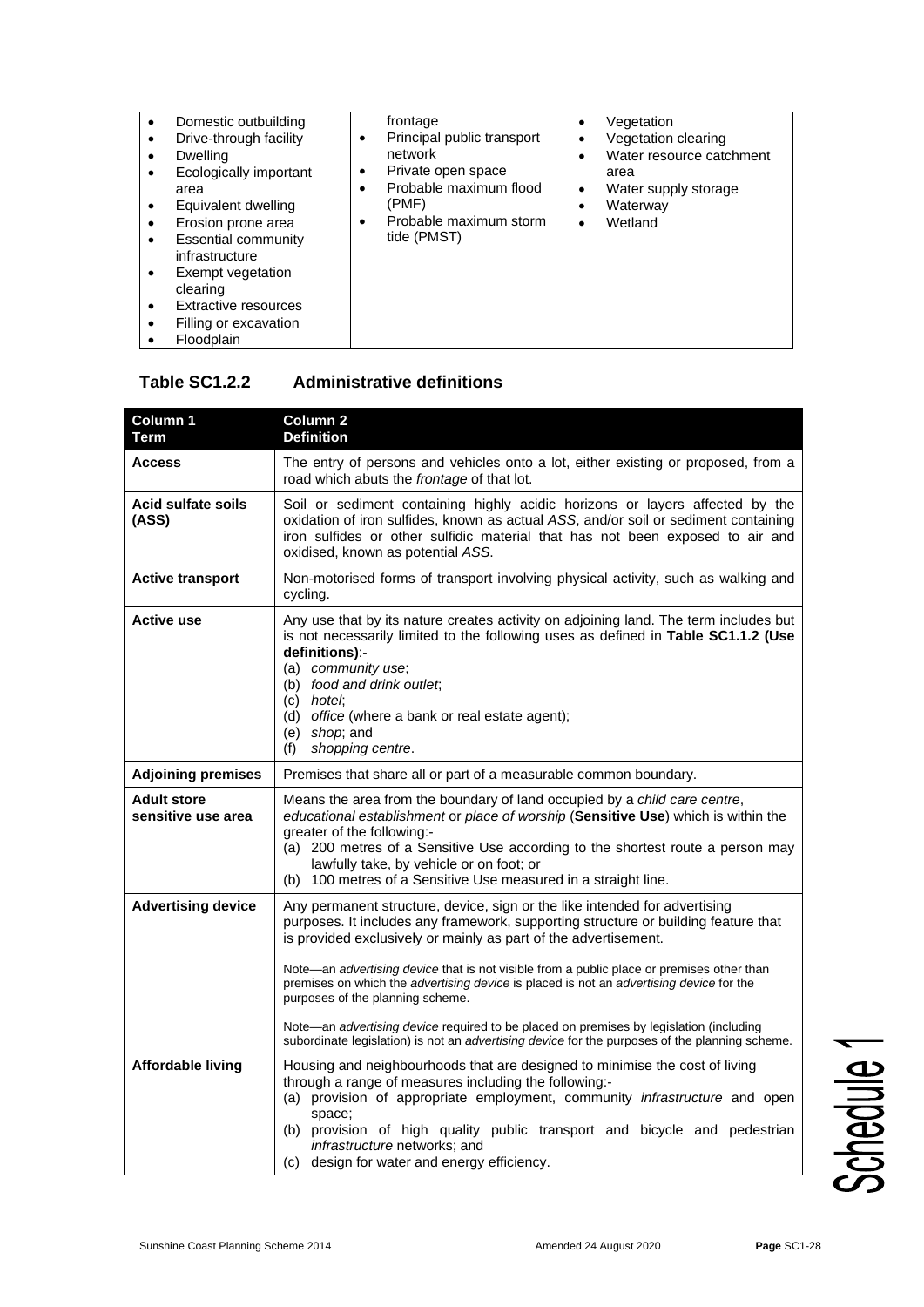| Column 1<br><b>Term</b>                         | Column <sub>2</sub><br><b>Definition</b>                                                                                                                                                                                                                                                                                                                                                                                                                                                                                                                                                                        |
|-------------------------------------------------|-----------------------------------------------------------------------------------------------------------------------------------------------------------------------------------------------------------------------------------------------------------------------------------------------------------------------------------------------------------------------------------------------------------------------------------------------------------------------------------------------------------------------------------------------------------------------------------------------------------------|
| <b>Amplified music</b>                          | Means music that is played with the use of electronic amplification equipment, for<br>example electric guitars or loud speakers.                                                                                                                                                                                                                                                                                                                                                                                                                                                                                |
|                                                 | Note-for the purposes of this definition, amplified music does not include the following:-<br>Use of a microphone by a singer; or<br>Use of domestic scale amplification equipment for the purposes of playing background<br>$\bullet$<br>music.                                                                                                                                                                                                                                                                                                                                                                |
| <b>Ancillary</b>                                | Associated with, but incidental and subordinate to.                                                                                                                                                                                                                                                                                                                                                                                                                                                                                                                                                             |
| <b>Annual exceedance</b><br>probability (AEP)   | The likelihood of occurrence of a flood of a given size or larger in any one year,<br>usually expressed as a percentage (e.g. 5% AEP).                                                                                                                                                                                                                                                                                                                                                                                                                                                                          |
| Art and craft centre                            | The use of premises being shop for the display and sale of a work of art or craft,<br>such as handicrafts, pottery, paintings and sculptures. The term includes:-<br>(a) the manufacture of art or craft on the premises; and<br>(b) associated individual or small group instruction on the making of a work of art<br>or craft.                                                                                                                                                                                                                                                                               |
| Australian noise<br>exposure forecast<br>(ANEF) | A single number index (shown as a series of contours on an Airport Environs<br>Overlay Map) that predicts for a particular future year the cumulative exposure to<br>aircraft noise likely to be experienced by communities near airports during a<br>specified time period.                                                                                                                                                                                                                                                                                                                                    |
| Average recurrence<br>interval (ARI)            | The average period between the recurrence of a storm event of a given rainfall<br>intensity.                                                                                                                                                                                                                                                                                                                                                                                                                                                                                                                    |
|                                                 | The ARI represents a statistical probability. For example, a 10 year ARI indicates<br>an average of 10 years between exceedance of a given storm magnitude.                                                                                                                                                                                                                                                                                                                                                                                                                                                     |
| <b>Aviation facilities</b>                      | Navigation, communication or surveillance installations provided to assist the safe<br>and efficient movement of aircraft. Such facilities may be located either on or off<br>airport premises.                                                                                                                                                                                                                                                                                                                                                                                                                 |
| <b>Aviation facility</b><br>sensitive area      | The area around an aviation facility that is sensitive to development including<br>physical obstructions, competing radio transmissions or significant electromagnetic<br>emissions.                                                                                                                                                                                                                                                                                                                                                                                                                            |
| <b>Base date</b>                                | The date from which a local government has estimated its projected infrastructure<br>demands and costs.                                                                                                                                                                                                                                                                                                                                                                                                                                                                                                         |
| <b>Basement</b>                                 | A space that is situated between one floor level and the floor level next below<br>where no part of the space projects more than one metre above ground level.                                                                                                                                                                                                                                                                                                                                                                                                                                                  |
| <b>Bed and breakfast</b>                        | The use of a premises being a <i>dwelling house</i> for short term accommodation to<br>the travelling public.                                                                                                                                                                                                                                                                                                                                                                                                                                                                                                   |
| <b>Best practice</b>                            | The application of measures that are comparable with the acknowledged best<br>measures applied nationally and internationally.                                                                                                                                                                                                                                                                                                                                                                                                                                                                                  |
| <b>Buffer (or</b><br>landscape buffer)          | An area required for ecological, acoustic or scenic amenity protection purposes<br>that incorporates a separation distance and associated landscape, structures and<br>works:-<br>(a)<br>between different land uses:<br>from a major noise source;<br>(b)<br>from a conservation area or a public recreation area; or<br>(c)<br>(d)<br>from a wetland, waterway or waterbody.                                                                                                                                                                                                                                  |
| <b>Building height</b>                          | Means:-<br>(a) if specified in metres—the vertical distance between the ground level and the<br>highest point of the building roof (apex) or parapet at any point, but not<br>including any load bearing antenna, aerial, chimney, flagpole or the like;<br>if specified in storeys—the number of storeys above ground level; or<br>(b)<br>if specified in both metres and storeys, both (a) and (b) apply.<br>(c)<br>Note—Notwithstanding the definition of ground level, for the purpose of determining building<br>height in Precinct CAL LPP-4 (Moffat Beach/Shelly Beach/Dicky Beach), ground level is the |
|                                                 | level of the land at the time the original estate was subdivided and roads created as<br>determined by a cadastral surveyor, or if this level is not known, the natural level of the<br>ground or probable natural level of the ground as determined by a cadastral surveyor.                                                                                                                                                                                                                                                                                                                                   |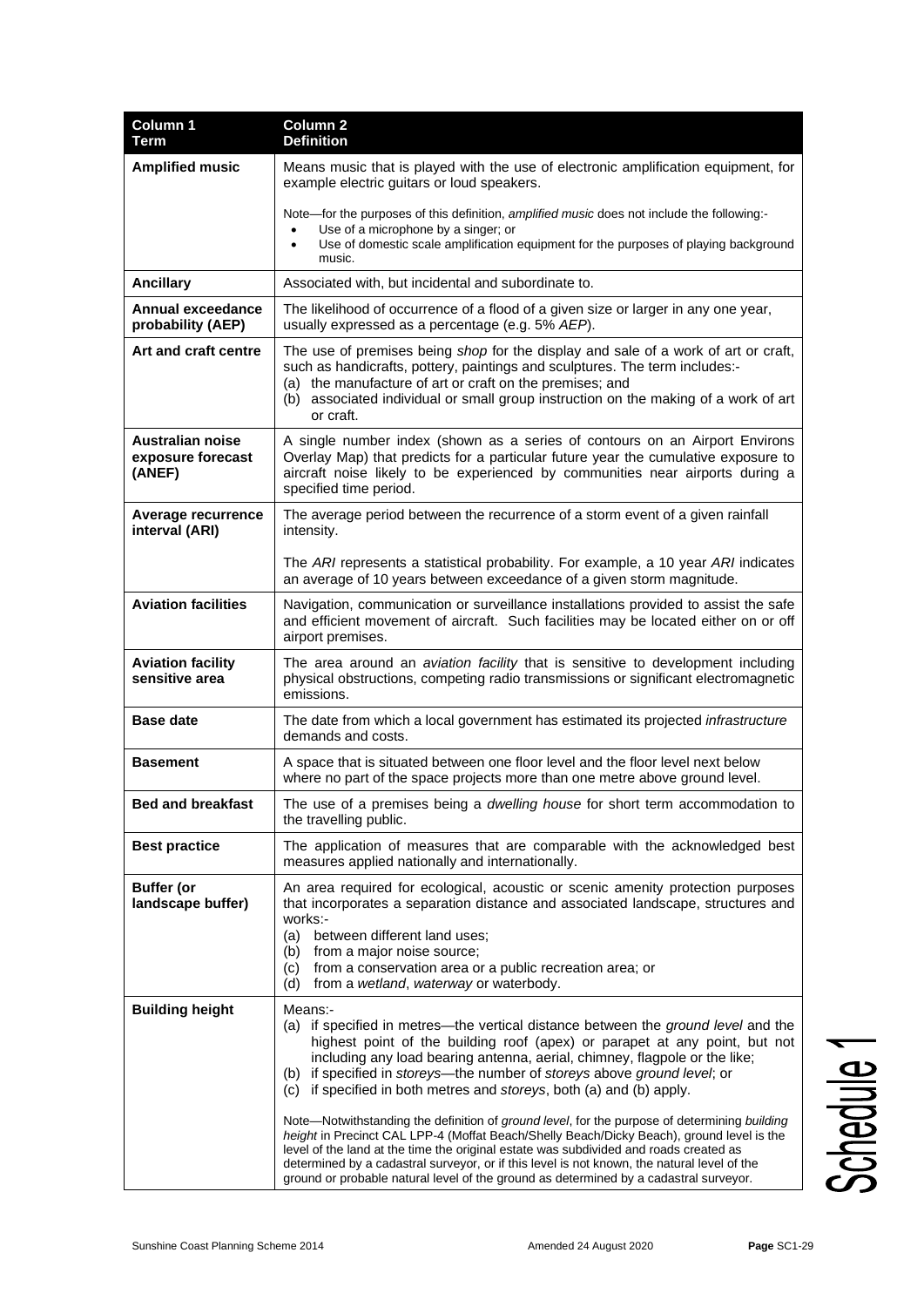| Column 1<br><b>Term</b>                 | <b>Column 2</b><br><b>Definition</b>                                                                                                                                                                                                                                                                                                                                                                                                                                                                                                                                                                                        |
|-----------------------------------------|-----------------------------------------------------------------------------------------------------------------------------------------------------------------------------------------------------------------------------------------------------------------------------------------------------------------------------------------------------------------------------------------------------------------------------------------------------------------------------------------------------------------------------------------------------------------------------------------------------------------------------|
| <b>Business activity</b><br>group       | The uses identified in Figure SC1.1.2B (Business activity group) as forming part<br>of the business activity group.                                                                                                                                                                                                                                                                                                                                                                                                                                                                                                         |
| <b>Camping ground</b>                   | The use of premises being tourist park for pitching a tent for the purpose of<br>providing short term accommodation to the travelling public. The use may include<br>toilet and shower facilities for the convenience of visitors.                                                                                                                                                                                                                                                                                                                                                                                          |
| <b>Caravan and boat</b><br>storage      | The use of premises being a warehouse primarily for the storage of caravans,<br>boats, recreation vehicles and the like, where the use is conducted wholly or<br>predominantly outdoors.                                                                                                                                                                                                                                                                                                                                                                                                                                    |
| Caravan park                            | The use of premises being <i>tourist park</i> for the parking of caravans, motor homes,<br>campervans, camper trailers and the like for the purpose of providing<br>accommodation. The use may include:-<br>communal facilities for the exclusive use of occupants;<br>(a)<br>the use of camping areas and cabins for short term accommodation where<br>(b)<br>they are ancillary to the provision of caravan sites;<br>any associated manager's residence and office; and<br>(c)<br>any amenity buildings, recreation and entertainment facilities that cater<br>(d)<br>exclusively for the occupants of the caravan park. |
| <b>Centre zone</b>                      | Means each of the following zones:-<br>Principal centre zone;<br>(a)<br>Major centre zone;<br>(b)<br>District centre zone; and<br>(c)<br>Local centre zone.<br>(d)                                                                                                                                                                                                                                                                                                                                                                                                                                                          |
| <b>Character area</b>                   | An area identified as a character area as shown on a Heritage and Character<br>Areas Overlay Map.                                                                                                                                                                                                                                                                                                                                                                                                                                                                                                                           |
| <b>Character building</b>               | A building or structure within a character area that exemplifies the identified and<br>predominant character of the area and which is shown on a Heritage and<br>Character Areas Overlay Map.                                                                                                                                                                                                                                                                                                                                                                                                                               |
| <b>Coastal-dependent</b><br>development | Development that requires land adjoining the foreshore and access to tidal water<br>to function, including:-<br>(a) industrial and commercial facilities such as ports, harbours and navigation<br>channels and facilities, erosion control structures and beach nourishment; and<br>(b) tourism facilities for marine (boating) purposes or that are part of an integrated<br>development proposal incorporating a marina.                                                                                                                                                                                                 |
| <b>Community activity</b><br>group      | The uses identified in Figure SC1.1.2D (Community activity group) as forming<br>part of the community activity group.                                                                                                                                                                                                                                                                                                                                                                                                                                                                                                       |
| <b>Constructed water</b><br>body        | Any artificial waterway, including any artificial channel, lake or other body of water.<br>The term includes a canal (being an artificial waterway connected, or intended to<br>be connected to tidal water and from which boating access to the tidal water is not<br>hindered by a lock, weir or similar structure) but does not include a sedimentation<br>basin, stormwater drain (including of natural channel design), treatment wetland,<br>water supply infrastructure or agricultural water body.                                                                                                                  |
| <b>Corner store</b>                     | The use of premises being shop for the display and retail sale of convenience<br>goods to members of the public where the gross leasable floor area of the use is<br>not more than 100m <sup>2</sup> . The use may be combined with the use of the same<br>premises for a dwelling unit.                                                                                                                                                                                                                                                                                                                                    |
| Council                                 | The Sunshine Coast Regional Council.                                                                                                                                                                                                                                                                                                                                                                                                                                                                                                                                                                                        |
| Defined flood event<br>(DFE)            | The event, measured in terms of the likelihood of occurrence, adopted by the<br>Council to manage development as identified in Column 2 of Table 8.2.7.3.3<br>immunity requirements for development<br>(Flood levels<br>and flood<br>infrastructure) of the Flood hazard overlay code. The DFE incorporates an<br>allowance for future climate change over the design life of the development,<br>through increased rainfall intensities and mean sea level rise.                                                                                                                                                           |
| Defined storm tide<br>event (DSTE)      | The event, measured in terms of the likelihood of occurrence, and associated<br>inundation level adopted by the Council to manage development as identified in<br>Column 2 of Table 8.2.7.3.3 (Flood levels and flood immunity requirements for<br>development infrastructure) of the Flood hazard overlay code. The DSTE                                                                                                                                                                                                                                                                                                   |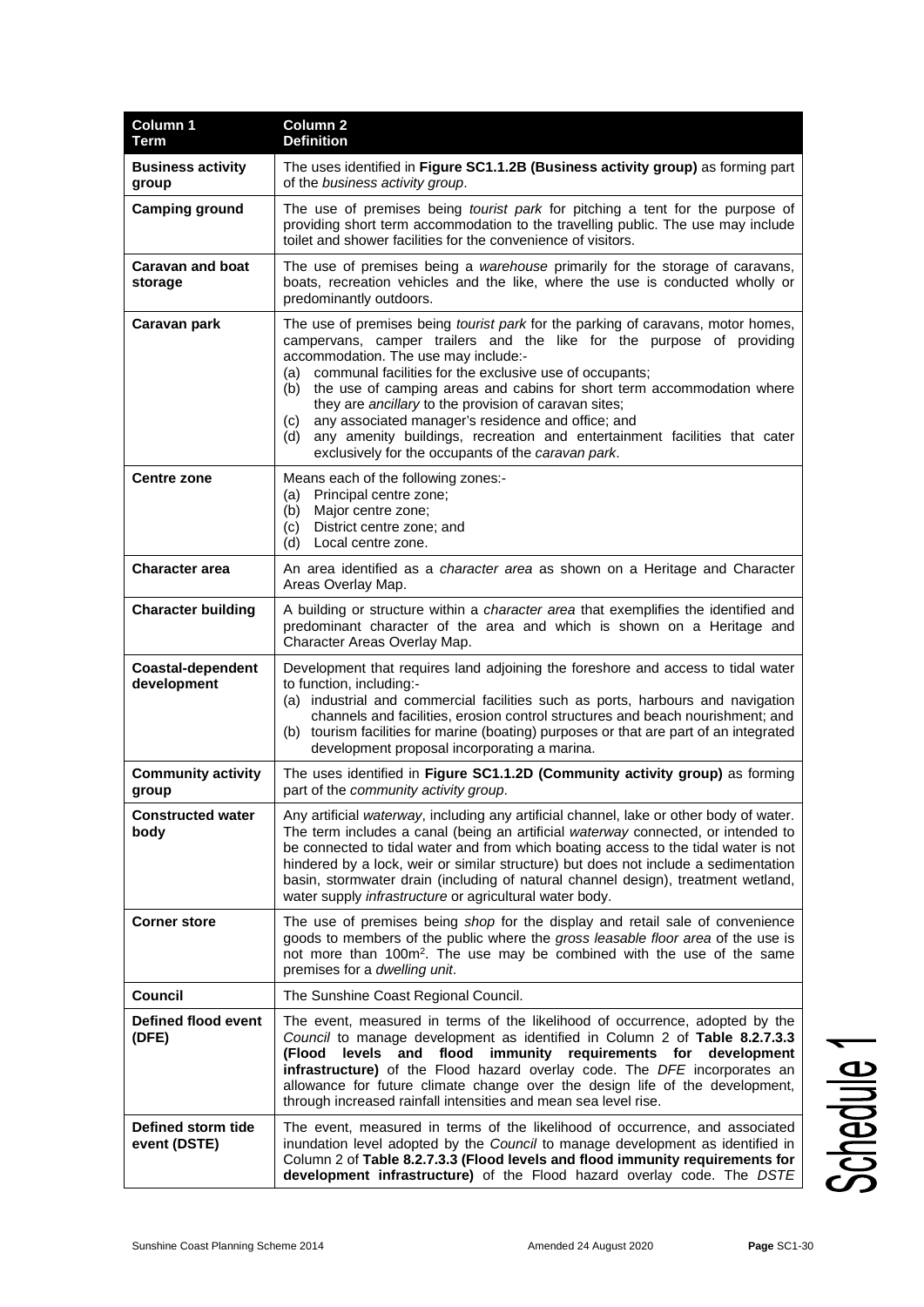| Column 1<br><b>Term</b>                                             | Column <sub>2</sub><br><b>Definition</b>                                                                                                                                                                                                                                                                                                                                                                                                                                                                                                                                                                                                                                                                                                                                                                                                          |
|---------------------------------------------------------------------|---------------------------------------------------------------------------------------------------------------------------------------------------------------------------------------------------------------------------------------------------------------------------------------------------------------------------------------------------------------------------------------------------------------------------------------------------------------------------------------------------------------------------------------------------------------------------------------------------------------------------------------------------------------------------------------------------------------------------------------------------------------------------------------------------------------------------------------------------|
|                                                                     | incorporates an allowance for future climate change over the design life of the<br>development, through increased rainfall intensities, mean sea level rise and a<br>greater frequency of extreme weather events.                                                                                                                                                                                                                                                                                                                                                                                                                                                                                                                                                                                                                                 |
| <b>Demand unit</b>                                                  | A standard of unit measurement to express demand on a trunk infrastructure<br>network.                                                                                                                                                                                                                                                                                                                                                                                                                                                                                                                                                                                                                                                                                                                                                            |
| <b>Department store</b>                                             | A single self-contained retailing outlet in a department based structure and with<br>department based service facilities offering a wide variety of goods and services<br>generally of a non-food nature for sale.                                                                                                                                                                                                                                                                                                                                                                                                                                                                                                                                                                                                                                |
|                                                                     | Note-examples - David Jones, Myer.                                                                                                                                                                                                                                                                                                                                                                                                                                                                                                                                                                                                                                                                                                                                                                                                                |
| <b>Development</b><br><b>Control Plan 1</b><br><b>Kawana Waters</b> | Development Control Plan 1 Kawana Waters made under the repealed Planning<br>and Environment Act 1997 and which was in existence prior to the<br>commencement of the planning scheme and includes all amendments to the<br>Development Control Plan 1 Kawana Waters made pursuant to Section 857<br>(Development Control Plans under repealed LGP&E Act) of the Sustainable<br>Planning Act 2009.                                                                                                                                                                                                                                                                                                                                                                                                                                                 |
| <b>Development</b><br>footprint                                     | The location and extent of all development proposed on a site. This includes all<br>buildings and structures, open space, all associated facilities, landscaping, on-site<br>stormwater drainage, on-site wastewater treatment, all areas of disturbance, on-<br>site parking, access and manoeuvring areas.                                                                                                                                                                                                                                                                                                                                                                                                                                                                                                                                      |
| <b>Discount</b><br>department store                                 | A single self-contained retailing outlet with fast service checkout facilities offering a<br>wide variety of goods and services generally of a non-food nature for sale.<br>Note-examples - Big W, K Mart, Target.                                                                                                                                                                                                                                                                                                                                                                                                                                                                                                                                                                                                                                |
| <b>Distributor-retailer</b>                                         |                                                                                                                                                                                                                                                                                                                                                                                                                                                                                                                                                                                                                                                                                                                                                                                                                                                   |
|                                                                     | The Northern South East Queensland Distributor-Retailer Authority (trading as<br>Unitywater).                                                                                                                                                                                                                                                                                                                                                                                                                                                                                                                                                                                                                                                                                                                                                     |
| <b>Domestic</b><br>outbuilding                                      | A Class 10a building, as defined in the Building Code of Australia, that is ancillary<br>to a residential use on the same premises and is limited to non-habitable buildings<br>for the purpose of a shed, garage or carport.                                                                                                                                                                                                                                                                                                                                                                                                                                                                                                                                                                                                                     |
| Drive-through<br>facility                                           | The use of land buildings or structures to provide or dispense products or services,<br>through an attendant or window or automated machine, to persons remaining in a<br>motor vehicle.                                                                                                                                                                                                                                                                                                                                                                                                                                                                                                                                                                                                                                                          |
| <b>Dwelling</b>                                                     | A building or part of a building used or capable of being used as a self-contained<br>residence that must include the following:-<br>(a) food preparation facilities;<br>a bath or shower;<br>(b)<br>a toilet and wash basin;<br>(c)<br>clothes washing facilities.<br>(d)<br>The term includes outbuildings, structures and works normally associated with a<br>dwelling.                                                                                                                                                                                                                                                                                                                                                                                                                                                                        |
| <b>Ecologically</b><br>important area                               | Except where separately defined in a structure plan, means:-<br>a natural waterway or wetland;<br>(a)<br>an area of remnant or non-remnant native vegetation identified on a<br>(b)<br>Biodiversity, Waterways and Wetlands Overlay Map; or<br>an area which otherwise:-<br>(c)<br>contains or is likely habitat for scheduled species under the Nature<br>(1)<br>Conservation (Wildlife) Regulation (Qld) 2006;<br>(ii) contains or is likely to contain listed threatened species and/or ecological<br>communities, protected critical habitat or listed migratory species as<br>defined by the Environmental Protection and Biodiversity Conservation<br>(Cth) Act 1999;<br>(iii) contains a spring as defined under the Water Act (Qld) 2000; or<br>(iv) contains habitat for flora and/or fauna species of local ecological<br>significance. |
| <b>Equivalent dwelling</b>                                          | The equivalence factor used to calculate residential density where:-<br>(a) a rooming unit equals 0.35 equivalent dwellings;                                                                                                                                                                                                                                                                                                                                                                                                                                                                                                                                                                                                                                                                                                                      |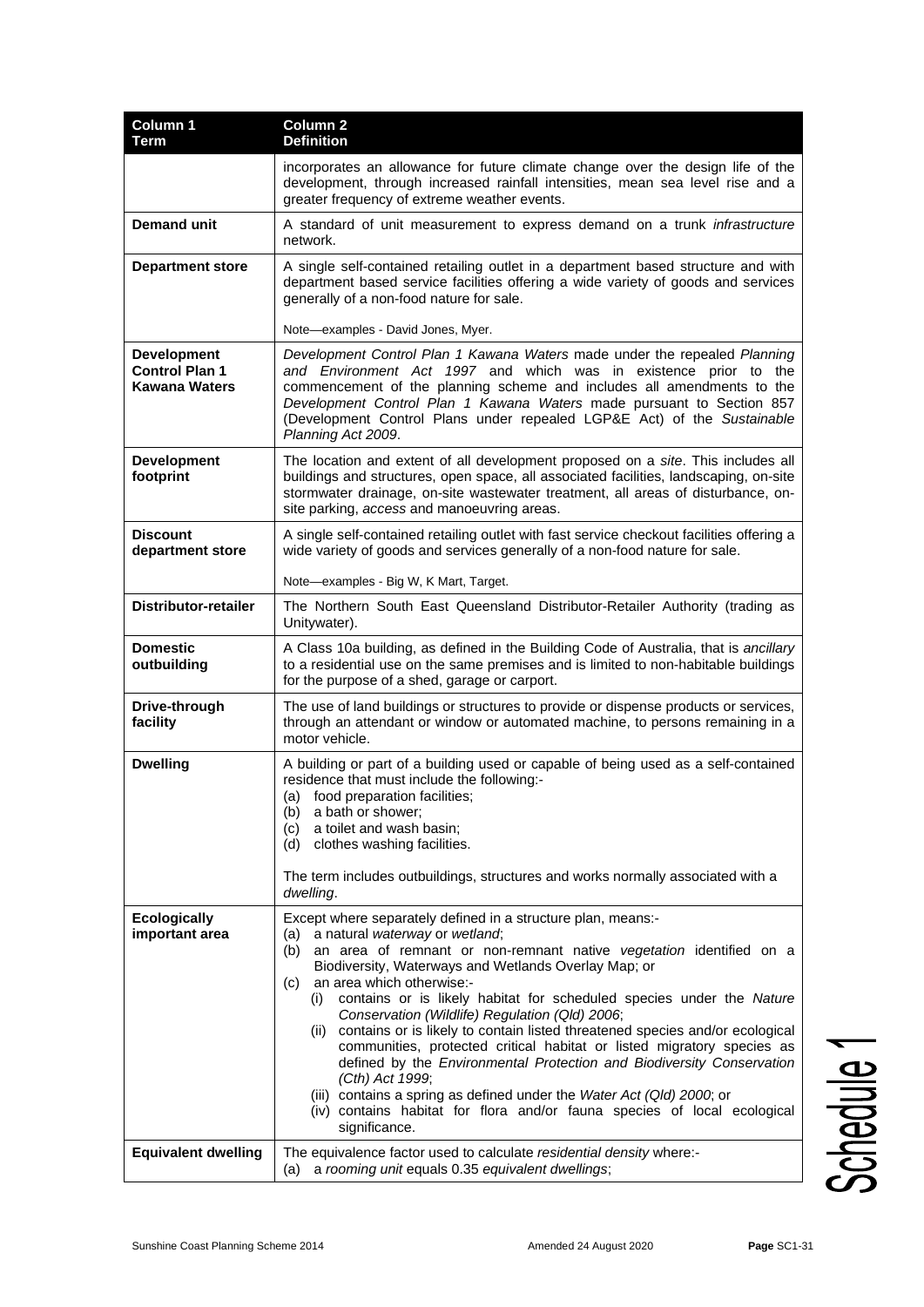| Column 1<br>Term                                | Column 2<br><b>Definition</b>                                                                                                                                                                                                                                                                                                                                                                                                                                                                                                                                                                                                                                                                                                                                                                                                                                                                                                                                                                                                                                                                                                                                                                                                                                                                                                                                                                                                                                                                                                                                                                                                                                                                                                                                                                                                                                                                                                                                                                                                                                                                                                                                                                                                                                                                                                                                                                                                                                                                                                                                                                                                                                                                              |
|-------------------------------------------------|------------------------------------------------------------------------------------------------------------------------------------------------------------------------------------------------------------------------------------------------------------------------------------------------------------------------------------------------------------------------------------------------------------------------------------------------------------------------------------------------------------------------------------------------------------------------------------------------------------------------------------------------------------------------------------------------------------------------------------------------------------------------------------------------------------------------------------------------------------------------------------------------------------------------------------------------------------------------------------------------------------------------------------------------------------------------------------------------------------------------------------------------------------------------------------------------------------------------------------------------------------------------------------------------------------------------------------------------------------------------------------------------------------------------------------------------------------------------------------------------------------------------------------------------------------------------------------------------------------------------------------------------------------------------------------------------------------------------------------------------------------------------------------------------------------------------------------------------------------------------------------------------------------------------------------------------------------------------------------------------------------------------------------------------------------------------------------------------------------------------------------------------------------------------------------------------------------------------------------------------------------------------------------------------------------------------------------------------------------------------------------------------------------------------------------------------------------------------------------------------------------------------------------------------------------------------------------------------------------------------------------------------------------------------------------------------------------|
|                                                 | a one bedroom dwelling equals 0.7 equivalent dwellings;<br>(b)<br>a two bedroom dwelling equals 1 equivalent dwelling;<br>(c)<br>a three bedroom dwelling equals 1.35 equivalent dwellings; and<br>(d)<br>a dwelling with four or more bedrooms equals 1.7 equivalent dwellings.<br>(e)                                                                                                                                                                                                                                                                                                                                                                                                                                                                                                                                                                                                                                                                                                                                                                                                                                                                                                                                                                                                                                                                                                                                                                                                                                                                                                                                                                                                                                                                                                                                                                                                                                                                                                                                                                                                                                                                                                                                                                                                                                                                                                                                                                                                                                                                                                                                                                                                                    |
| Erosion prone area                              | An area subject to coastal erosion and declared to be an erosion prone area under<br>section 70(1) of the Coastal Protection and Management Act 1995.                                                                                                                                                                                                                                                                                                                                                                                                                                                                                                                                                                                                                                                                                                                                                                                                                                                                                                                                                                                                                                                                                                                                                                                                                                                                                                                                                                                                                                                                                                                                                                                                                                                                                                                                                                                                                                                                                                                                                                                                                                                                                                                                                                                                                                                                                                                                                                                                                                                                                                                                                      |
| <b>Essential</b><br>community<br>infrastructure | Any one or more of the following:-<br>(a) emergency services infrastructure;<br>(b) emergency shelters;<br>(c) police facilities;<br>(d) hospitals and associated facilities;<br>(e) stores of valuable records or heritage items;<br>(f) power stations and <i>substations</i> ;<br>(g) major switch yards;<br>(h) communication facilities;<br>(i)<br>sewage treatment plants; and<br>water treatment plants.<br>(j)                                                                                                                                                                                                                                                                                                                                                                                                                                                                                                                                                                                                                                                                                                                                                                                                                                                                                                                                                                                                                                                                                                                                                                                                                                                                                                                                                                                                                                                                                                                                                                                                                                                                                                                                                                                                                                                                                                                                                                                                                                                                                                                                                                                                                                                                                     |
| <b>Exempt vegetation</b><br>clearing            | Vegetation clearing under the following circumstances:-<br>(a) vegetation clearing undertaken by a statutory authority on land other than<br>freehold land:<br>(b) vegetation clearing undertaken by the Council in the exercise of its power<br>under the Local Government Act 2009;<br>(c) vegetation clearing undertaken by or on behalf of the Council on Council<br>owned or controlled land included within the Community facilities zone, Sport<br>and recreation zone or Open space zone;<br>(d) clearing of:-<br>a plant declared as a pest pursuant to the Land Protection (Pest and<br>(1)<br>Stock Route Management) Act 2002;<br>a plant identified as a locally significant pest species in the Sunshine<br>(II) —<br>Coast Local Government Area Pest Management Plan; or<br>(iii) a plant which is otherwise an exotic species;<br>provided that the clearing:-<br>is consistent with any current development approval that attaches to the<br>(1)<br>land;<br>(ii) does not involve the removal of vegetation on a local heritage place<br>identified on a Heritage and Character Areas Overlay Map;<br>(iii) does not involve the removal of vegetation identified as character<br>vegetation in a local plan; and<br>(iv) does not result in the total clearing of an area of vegetation greater than<br>$250m^2$ ;<br>(e) vegetation clearing in the Rural zone associated with property maintenance<br>activities;<br>vegetation clearing that is reasonably necessary for carrying out work that is:-<br>(f)<br>authorised or required under legislation or a local law; or<br>(ii) specified in a notice served by Council or another regulatory authority;<br>(g) vegetation clearing in accordance with a current development approval:-<br>for material change of use, reconfiguring a lot or other operational work;<br>(1)<br>or<br>(ii) for building work associated with a dwelling house;<br>(h) vegetation clearing in accordance with an approved Property Vegetation<br>Management Plan, current permit or other approved plan granted under a<br>local law;<br>vegetation clearing required for emergency works, where:-<br>(i)<br>(iii) a person honestly and reasonably believes that an immediate threat<br>exists to life or property;<br>(iv) no other lawful action is reasonably available to the person to avoid the<br>immediate threat to life or property;<br>(v) no reasonable opportunity exists for an application to be made to clear<br>the vegetation; and<br>(vi) Council is advised in writing as soon as practicable after the action has<br>been taken;<br>vegetation clearing involving the harvesting of timber in a lawfully established<br>(j) |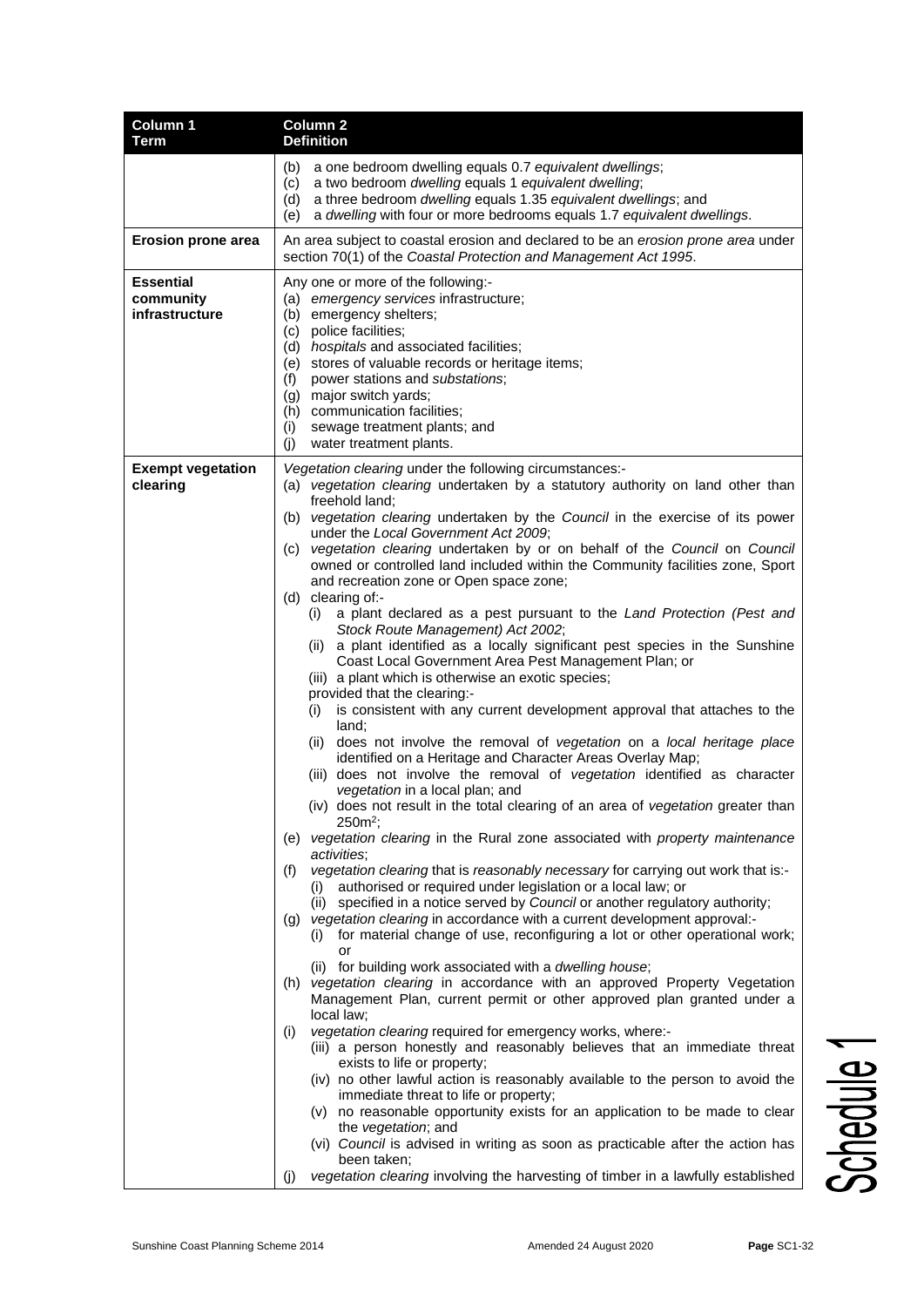| Column 1<br>Term                | <b>Column 2</b><br><b>Definition</b>                                                                                                                                                                                                                                                                                                                                                                                                                                                                                                                                                                                                                                                                                                                                                                                                                                                                                                                                                                                                                                                                                                                                                                                                                                                                                                                                                                                                                                                                                                                                                                                                                                                                                                                                                                                                                                                                                                                                                                                                                                                                                                                                                                                                                                                                                                                                                                                                                   |
|---------------------------------|--------------------------------------------------------------------------------------------------------------------------------------------------------------------------------------------------------------------------------------------------------------------------------------------------------------------------------------------------------------------------------------------------------------------------------------------------------------------------------------------------------------------------------------------------------------------------------------------------------------------------------------------------------------------------------------------------------------------------------------------------------------------------------------------------------------------------------------------------------------------------------------------------------------------------------------------------------------------------------------------------------------------------------------------------------------------------------------------------------------------------------------------------------------------------------------------------------------------------------------------------------------------------------------------------------------------------------------------------------------------------------------------------------------------------------------------------------------------------------------------------------------------------------------------------------------------------------------------------------------------------------------------------------------------------------------------------------------------------------------------------------------------------------------------------------------------------------------------------------------------------------------------------------------------------------------------------------------------------------------------------------------------------------------------------------------------------------------------------------------------------------------------------------------------------------------------------------------------------------------------------------------------------------------------------------------------------------------------------------------------------------------------------------------------------------------------------------|
|                                 | plantation;<br>vegetation clearing within 3 metres of a lawful building or structure, unless the<br>(k)<br>vegetation is otherwise required to be retained in accordance with a<br>development approval;<br>vegetation clearing on a lot not exceeding 1,000m <sup>2</sup> in area provided that such<br>(1)<br>vegetation clearing:-<br>(i) is consistent with any current development approval that attaches to the<br>land;<br>(ii) is not located in an area subject to a vegetation protection order,<br>registrable covenant, easement or similar legally binding mechanism that<br>seeks to protect the values and functions of recognised significant<br>vegetation;<br>(iii) is not located on land adjacent to land included within the Environmental<br>management and conservation zone;<br>(iv) does not involve the removal of vegetation on a local heritage place<br>identified on a Heritage and Character Areas Overlay Map;<br>(v) does not involve the removal of vegetation identified as character<br>vegetation in a local plan; and<br>(vi) does not exceed a total area of $600m^2$ ; and<br>(m) vegetation clearing on a lot exceeding $1,000m^2$ in area provided that such<br>vegetation clearing -<br>(i) is not located in a native vegetation area, waterway or wetland on a<br>Biodiversity, Waterways and Wetlands Overlay Map;<br>is consistent with any current development approval that attaches to the<br>(ii)<br>land;<br>(iii) is not located in an area subject to a vegetation protection order,<br>registrable covenant, easement or similar legally binding mechanism that<br>seeks to protect the values and functions of recognised significant<br>vegetation;<br>(iv) is not located in or within 10 metres of the high bank of a natural<br>waterway or wetland, other than a waterway with a revetment wall;<br>(v) is not located on land identified as a landslide hazard area on a<br>Landslide Hazard and Steep Land Overlay Map;<br>(vi) does not involve the removal of vegetation on a local heritage place<br>identified on a Heritage and Character Areas Overlay map; and<br>(vii) does not involve the removal of vegetation identified as character<br>vegetation in a local plan.<br>Editor's note—vegetation clearing which is defined as exempt vegetation clearing for the<br>purposes of the planning scheme may be subject to assessment under State and/or Federal<br>legislation. |
| <b>Extractive</b><br>resources  | Natural deposits of sand, gravel, quarry rock, clay, and soil extracted from the<br>earth's crust and processed for use in construction. The term does not include<br>minerals under the Mineral Resources Act 1989 such as metal ores, coal, clay for<br>ceramic purposes, foundry sand, limestone and silica sand mined and used for<br>their chemical properties, and rock mined in block or slab form for building or<br>monumental purposes.                                                                                                                                                                                                                                                                                                                                                                                                                                                                                                                                                                                                                                                                                                                                                                                                                                                                                                                                                                                                                                                                                                                                                                                                                                                                                                                                                                                                                                                                                                                                                                                                                                                                                                                                                                                                                                                                                                                                                                                                      |
| <b>Filling or</b><br>excavation | The removal or importation of material to or from a lot or the relocation of material<br>within a lot that will change the ground level of the land.                                                                                                                                                                                                                                                                                                                                                                                                                                                                                                                                                                                                                                                                                                                                                                                                                                                                                                                                                                                                                                                                                                                                                                                                                                                                                                                                                                                                                                                                                                                                                                                                                                                                                                                                                                                                                                                                                                                                                                                                                                                                                                                                                                                                                                                                                                   |
| <b>Floodplain</b>               | An area of land adjacent to a creek, river, estuary, lake, dam or artificial channel,<br>which is subject to inundation by the Probable Maximum Flood (PMF).                                                                                                                                                                                                                                                                                                                                                                                                                                                                                                                                                                                                                                                                                                                                                                                                                                                                                                                                                                                                                                                                                                                                                                                                                                                                                                                                                                                                                                                                                                                                                                                                                                                                                                                                                                                                                                                                                                                                                                                                                                                                                                                                                                                                                                                                                           |
| <b>Frontage</b>                 | Any boundary line, or part thereof, of a lot which coincides with the alignment of a<br>road.                                                                                                                                                                                                                                                                                                                                                                                                                                                                                                                                                                                                                                                                                                                                                                                                                                                                                                                                                                                                                                                                                                                                                                                                                                                                                                                                                                                                                                                                                                                                                                                                                                                                                                                                                                                                                                                                                                                                                                                                                                                                                                                                                                                                                                                                                                                                                          |
| <b>Full line</b><br>supermarket | A supermarket offering all or most major lines of groceries for sale and having a<br>gross leasable floor area generally in excess of 2,500m <sup>2</sup> .                                                                                                                                                                                                                                                                                                                                                                                                                                                                                                                                                                                                                                                                                                                                                                                                                                                                                                                                                                                                                                                                                                                                                                                                                                                                                                                                                                                                                                                                                                                                                                                                                                                                                                                                                                                                                                                                                                                                                                                                                                                                                                                                                                                                                                                                                            |
|                                 | Examples—larger types of the examples cited for the term supermarket.                                                                                                                                                                                                                                                                                                                                                                                                                                                                                                                                                                                                                                                                                                                                                                                                                                                                                                                                                                                                                                                                                                                                                                                                                                                                                                                                                                                                                                                                                                                                                                                                                                                                                                                                                                                                                                                                                                                                                                                                                                                                                                                                                                                                                                                                                                                                                                                  |
| Gross floor area<br>(GFA)       | The total floor area of all storeys of a building (measured from the outside of the<br>external walls or the centre of a common wall), other than areas used for the<br>following:-                                                                                                                                                                                                                                                                                                                                                                                                                                                                                                                                                                                                                                                                                                                                                                                                                                                                                                                                                                                                                                                                                                                                                                                                                                                                                                                                                                                                                                                                                                                                                                                                                                                                                                                                                                                                                                                                                                                                                                                                                                                                                                                                                                                                                                                                    |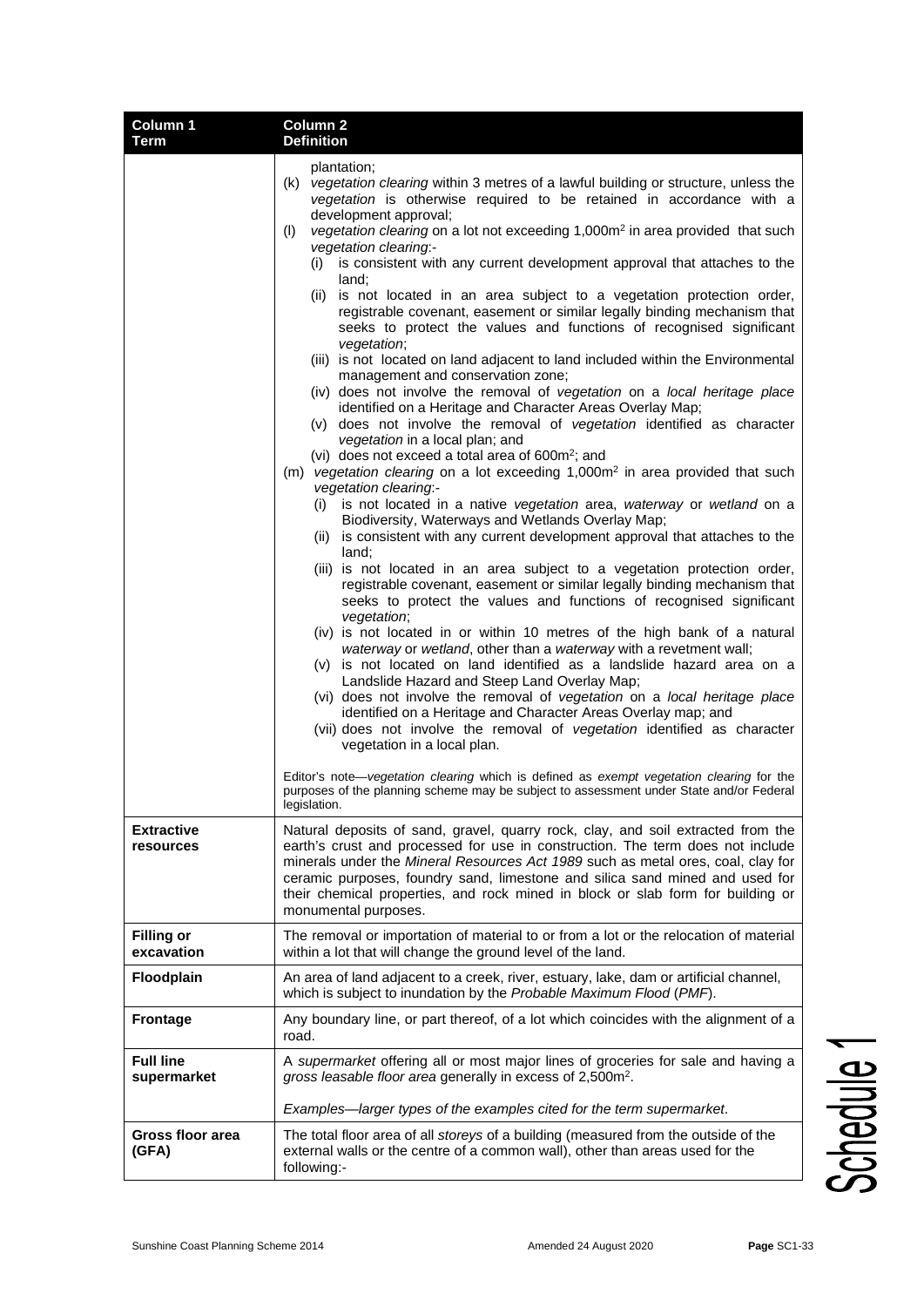| Column 1<br><b>Term</b>                                 | <b>Column 2</b><br><b>Definition</b>                                                                                                                                                                                                                                                                                                                                                                                                                                                                                                                                                           |
|---------------------------------------------------------|------------------------------------------------------------------------------------------------------------------------------------------------------------------------------------------------------------------------------------------------------------------------------------------------------------------------------------------------------------------------------------------------------------------------------------------------------------------------------------------------------------------------------------------------------------------------------------------------|
|                                                         | building services, plant and equipment;<br>(a)<br>access between levels;<br>(b)<br>ground floor public lobby;<br>(c)<br>a mall;<br>(d)<br>the parking, loading and manoeuvring of motor vehicles;<br>(e)<br>unenclosed private balconies whether roofed or not.<br>(f)                                                                                                                                                                                                                                                                                                                         |
| <b>Ground level</b>                                     | The level of the natural ground, or, where the level of the natural ground has been<br>changed, the level as lawfully changed.                                                                                                                                                                                                                                                                                                                                                                                                                                                                 |
|                                                         | Note-lawfully changed ground level is:<br>(a) the as constructed level of the ground in accordance with an operational works<br>development permit;<br>OR.<br>where a site has been filled to manage a flood hazard, a level no higher than:<br>(b)<br>(i) the level of the defined flood event (DFE) or the defined storm tide event (DSTE)<br>for the site; or<br>(ii) if the DFE or DSTE have not been modelled for the area, the highest recorded<br>flood level or storm tide inundation level for the site; or<br>(iii) the level determined by the Council, in all other circumstances. |
| Gross leasable floor<br>area (GLFA)                     | That part of the gross floor area of a building accommodating non-residential<br>activities available to be rented by a tenant for exclusive use.                                                                                                                                                                                                                                                                                                                                                                                                                                              |
| High impact home<br>based business<br><b>activities</b> | A type of <i>home based business</i> that involves one or more of the following<br>activities:-<br>(a) any form of vehicle repairs, services, detailing;<br>(b) panel beating;<br>(c) spray painting;<br>(d) engine reconditioning, repairs;<br>(e) wood working/manufacturing involving the use of power tools;<br>(f) furniture manufacturing;<br>(g) metal work;<br>(h) welding.                                                                                                                                                                                                            |
| <b>High volume</b><br>convenience<br>restaurant         | The use of premises being fast food outlet for the preparation of take-away meals<br>and foods for sale as a nationally or internationally franchised business, where<br>provision is made for high customer turn over, facilities are provided for eating on<br>the premises, and which may or may not include a drive-through facility.                                                                                                                                                                                                                                                      |
| <b>Home office</b>                                      | The use of premises being home based business for office activities which:-<br>(a) are subordinate to the residential component of the dwelling;<br>are conducted only by residents of the dwelling;<br>(b)<br>(c) involve no client visits to the premises;<br>are located in the dwelling or an associated building, with no outside activity;<br>(d)<br>and<br>do not exceed a gross floor area of 20m <sup>2</sup> .<br>(e)                                                                                                                                                                |
| Household                                               | An individual or a group of two or more related or unrelated people who reside in<br>the dwelling, with the common intention to live together on a long-term basis and<br>who make common provision for food or other essentials for living.                                                                                                                                                                                                                                                                                                                                                   |
| <b>Industrial activity</b><br>group                     | The uses identified in Figure SC1.1.2C (Industrial activity group) as forming<br>part of the industrial activity group.                                                                                                                                                                                                                                                                                                                                                                                                                                                                        |
| <b>Industry zone</b>                                    | Means each of the following zones:-<br>Low impact industry zone;<br>(a)<br>Medium impact industry zone;<br>(b)<br>High impact industry zone; and<br>(c)<br>Waterfront and marine industry zone.<br>(d)                                                                                                                                                                                                                                                                                                                                                                                         |
| <b>Infrastructure</b>                                   | The transport, water cycle management, energy generation, waste management,<br>information and telecommunications, environmental management, open space<br>and social systems and facilities required to support the sustainable growth of the<br>region.                                                                                                                                                                                                                                                                                                                                      |
| Intensive rural use                                     | Means each of the following uses as defined in Table SC1.1.2 (Use definitions):-<br>(a) animal keeping;<br>aquaculture;<br>(b)                                                                                                                                                                                                                                                                                                                                                                                                                                                                 |

Schedule 1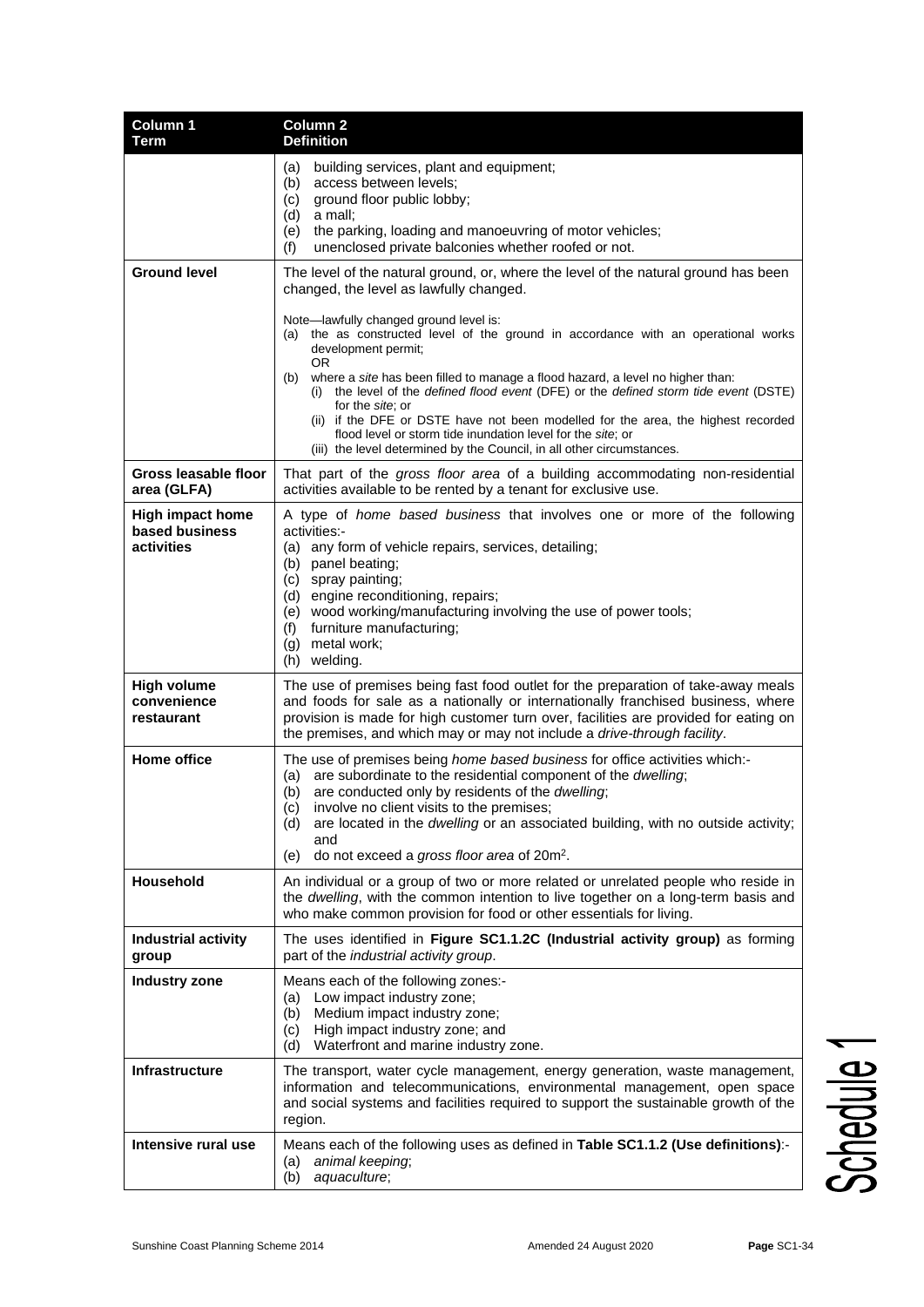| Column 1<br><b>Term</b>                                 | Column <sub>2</sub><br><b>Definition</b>                                                                                                                                                                                                                                                                                                                                                                                                                                                                                                                                                                                                                                                                                                                                                                                                                                                                                                                                                                                                                                                                                |
|---------------------------------------------------------|-------------------------------------------------------------------------------------------------------------------------------------------------------------------------------------------------------------------------------------------------------------------------------------------------------------------------------------------------------------------------------------------------------------------------------------------------------------------------------------------------------------------------------------------------------------------------------------------------------------------------------------------------------------------------------------------------------------------------------------------------------------------------------------------------------------------------------------------------------------------------------------------------------------------------------------------------------------------------------------------------------------------------------------------------------------------------------------------------------------------------|
|                                                         | (c)<br>intensive animal industry; and<br>(d) intensive horticulture.                                                                                                                                                                                                                                                                                                                                                                                                                                                                                                                                                                                                                                                                                                                                                                                                                                                                                                                                                                                                                                                    |
| Kawana Waters<br><b>Development</b><br><b>Agreement</b> | The development agreement dated 6 September 1996 between Kawana Estates<br>Pty Ltd (ACN 009 693 556), Buddina Estates Pty Ltd (ACN 009 682 384), the<br>Caloundra City Council and the Minister for Natural Resources and includes all<br>amendments to the development agreement.                                                                                                                                                                                                                                                                                                                                                                                                                                                                                                                                                                                                                                                                                                                                                                                                                                      |
| Koala habitat tree                                      | Means:-<br>a food tree of the Corymbia, Melaleuca, Lophostemon or Eucalyptus genera;<br>(a)<br>and<br>a preferred shelter species such as Angophora.<br>(b)                                                                                                                                                                                                                                                                                                                                                                                                                                                                                                                                                                                                                                                                                                                                                                                                                                                                                                                                                             |
| Land in proximity to<br>a local heritage<br>place       | Land identified on a Heritage and Character Areas Overlay Map as being in<br>proximity to a local heritage place.                                                                                                                                                                                                                                                                                                                                                                                                                                                                                                                                                                                                                                                                                                                                                                                                                                                                                                                                                                                                       |
| Local area structure<br>plan                            | An integrated plan setting out the environmental, land use, and infrastructure<br>parameters intended to guide development on a site or in an area.                                                                                                                                                                                                                                                                                                                                                                                                                                                                                                                                                                                                                                                                                                                                                                                                                                                                                                                                                                     |
| Local heritage place                                    | A place of local heritage significance as shown on a Heritage and Character Areas<br>Overlay Map.                                                                                                                                                                                                                                                                                                                                                                                                                                                                                                                                                                                                                                                                                                                                                                                                                                                                                                                                                                                                                       |
| <b>Local utility</b>                                    | The use of premises being utility installation for:-<br>(a) any undertaking by the Council or other public sector entity (including a<br>distributor-retailer entity) for:-<br>the reticulation or conveyance of water, sewerage and stormwater<br>(i)<br>drainage;<br>the provision or maintenance of roads and traffic controls; or<br>(ii)<br>(iii) a public purpose carried out by the Council pursuant to the Local<br>Government Act 2009;<br>(b) the reticulation of power (including electricity and gas);<br>(c) activities and associated facilities that support the effective functioning of<br>public transport services, including bus, rail, road and water transport;<br>(d) activities and associated facilities that support the effective management of a<br>State Forest, National Park or Conservation Park;<br>(e) the provision of postal services; or<br>the provision of telecommunication services not involving the erection of a<br>(f)<br>telecommunications facility.<br>The term includes ancillary maintenance and storage depots and other facilities for<br>the operation of the use. |
| Major road                                              | A road classified as one of the following on Figure 9.4.8A (2031 Functional<br>Transport Hierarchy):-<br>highway/motorway;<br>(a)<br>arterial:<br>(b)<br>sub-arterial;<br>(c)<br>controlled distributor;<br>(d)<br>distributor; or<br>(e)<br>district collector.<br>(f)                                                                                                                                                                                                                                                                                                                                                                                                                                                                                                                                                                                                                                                                                                                                                                                                                                                 |
| <b>Major utility</b>                                    | The use of premises being <i>utility installation</i> for:-<br>(a) the generation of power (including electricity or gas) from a power plant;<br>(b) the storage or treatment of water, sewage or refuse; or<br>(c) any other Local Government, State or Federal Government purpose which is<br>not a defined use.<br>The term includes ancillary maintenance and storage depots and other facilities for<br>the operation of the use.                                                                                                                                                                                                                                                                                                                                                                                                                                                                                                                                                                                                                                                                                  |
| <b>Maritime</b><br>development                          | Development that requires a location in, or adjacent to, tidal waters to function.                                                                                                                                                                                                                                                                                                                                                                                                                                                                                                                                                                                                                                                                                                                                                                                                                                                                                                                                                                                                                                      |
| <b>Mezzanine</b>                                        | An intermediate floor with a room.                                                                                                                                                                                                                                                                                                                                                                                                                                                                                                                                                                                                                                                                                                                                                                                                                                                                                                                                                                                                                                                                                      |
| <b>Minor building work</b>                              | An alteration, addition or extension to an existing building(s):-<br>(a) which results in an increase in the gross floor area, of the building(s) of less                                                                                                                                                                                                                                                                                                                                                                                                                                                                                                                                                                                                                                                                                                                                                                                                                                                                                                                                                               |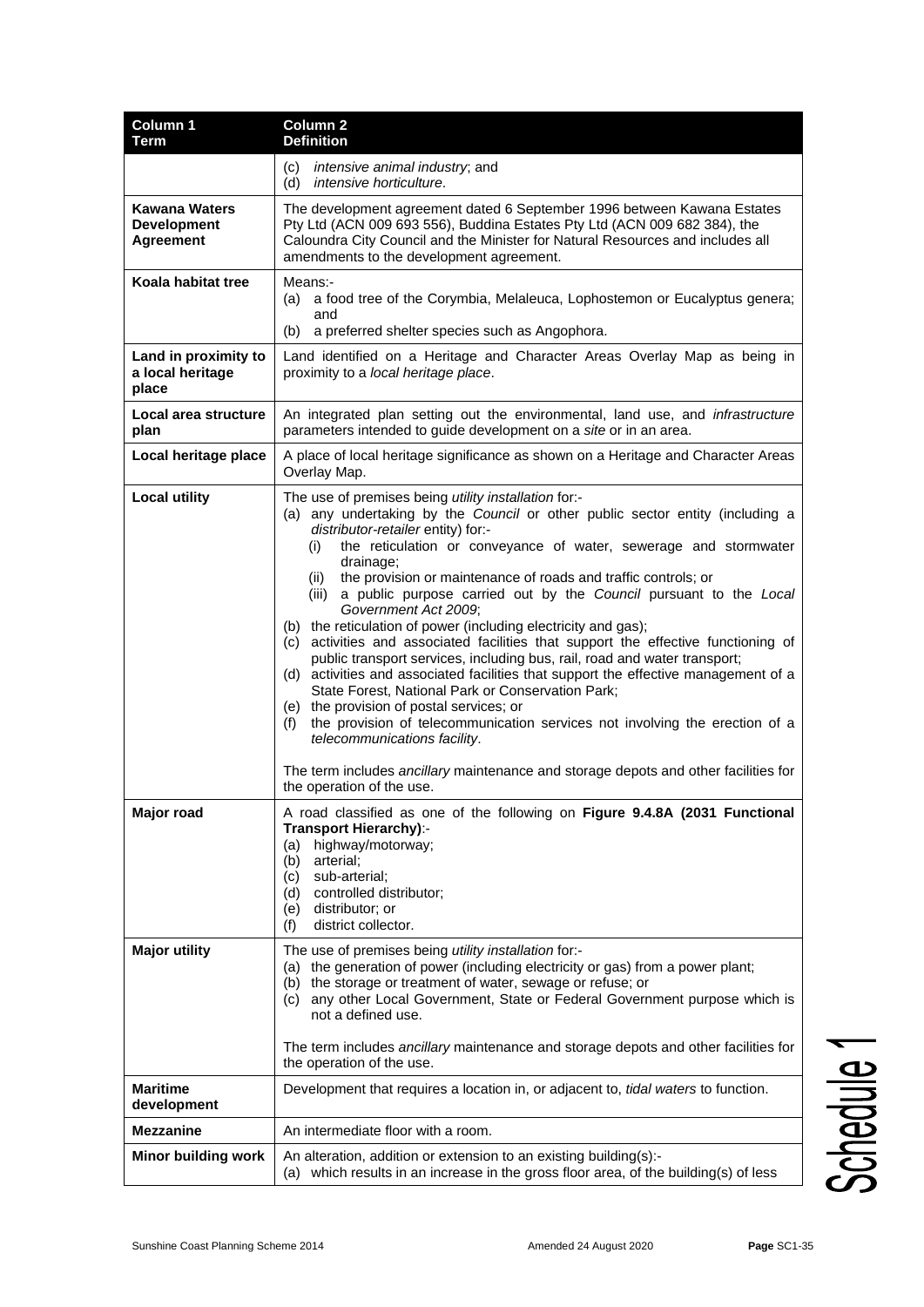| Column 1<br><b>Term</b>                     | Column <sub>2</sub><br><b>Definition</b>                                                                                                                                                                                                                                                                                                                                                                                                                                                                                 |
|---------------------------------------------|--------------------------------------------------------------------------------------------------------------------------------------------------------------------------------------------------------------------------------------------------------------------------------------------------------------------------------------------------------------------------------------------------------------------------------------------------------------------------------------------------------------------------|
|                                             | than five per cent of the gross floor area of the existing building(s) or 50m <sup>2</sup> ,<br>whichever is the lesser; and<br>(b) where the building work does not intrude into any boundary setback specified<br>as an acceptable solution in an applicable use code.                                                                                                                                                                                                                                                 |
| <b>Minor electricity</b><br>infrastructure  | All aspects for development for an electricity supply network as defined under the<br>Electricity Act 1994, (or for private electricity works that form an extension of, or<br>provide service connections to properties from the network), if the network<br>operates at standard voltages up to and including 66kV.                                                                                                                                                                                                    |
|                                             | This includes:-<br>(a) augmentations/upgrades to existing powerlines where the voltage of the<br>infrastructure does not increase; and<br>(b) augmentations to existing substations (including communication facilities for<br>controlling works as defined under the Electricity Act 1994) where the voltage<br>of the infrastructure does not increase, and where they are located at an<br>existing substation lot.                                                                                                   |
| <b>Mixed use building</b>                   | A use of premises that integrates residential uses with non-residential uses such<br>as business uses or community uses.                                                                                                                                                                                                                                                                                                                                                                                                 |
| <b>Mixed use</b><br>development             | Development which comprises a mix of residential and non-residential uses such<br>as business uses or community uses, either within a single building (horizontally or<br>vertically) or multiple buildings of different use.                                                                                                                                                                                                                                                                                            |
| Net developable<br>area                     | The area of land available for development. It does not include land that cannot be<br>developed due to constraints such as acid sulphate soils, conservation land, flood<br>affected land or steep slope.                                                                                                                                                                                                                                                                                                               |
|                                             | Note-for the purpose of a local government infrastructure plan, net developable area is<br>usually measured in hectares, net developable hectares (net dev ha).                                                                                                                                                                                                                                                                                                                                                          |
| <b>Netserv Plan</b>                         | A distributor-retailer's plan about its water and wastewater networks and provision<br>of water service and wastewater service pursuant to section 99BJ of the South<br>East Queensland Water (Distribution and Retail Restructuring) Act 2009.                                                                                                                                                                                                                                                                          |
| Non-juvenile koala<br>habitat tree          | A koala habitat tree that has a height of more than four (4) metres, or a trunk with<br>a circumference of more than 31.5 centimetres at 1.3 metres above the ground, or<br>both.                                                                                                                                                                                                                                                                                                                                        |
| Non-urban zone                              | Means each of the following zones:-<br>(a) Community facilities zone if located outside the urban growth management<br>boundary;<br>(b) Sport and recreation zone if located outside the urban growth management<br>boundary;<br>Open space zone;<br>(C).<br>Environmental management and conservation zone;<br>(d)<br>(e) Limited development (landscape residential) zone;<br>Rural zone;<br>(f)<br>Rural residential zone; and<br>(g)<br>(h)<br>Tourism zone if located outside the urban growth management boundary. |
| Not-for-profit<br>organisation              | A bona fide non-profit, volunteer, charitable, community, sporting or religious<br>organisation which is registered with the Australian Tax Office as a charitable/non-<br>profit organisation or with the Office of Fair Trading under either the Associations<br>Incorporation Act 1981 or Collections Act 1966.                                                                                                                                                                                                       |
| <b>Obstacle limitation</b><br>surface (OLS) | The surface that establishes the limit to which objects may project into the<br>airspace associated with an airport or aerodrome to maintain safe aeronautical<br>operations. The OLS consists of an outer surface, a take-off/approach surface and<br>a transitional surface.                                                                                                                                                                                                                                           |
| Other activity group                        | The uses identified in Figure SC1.1.2G (Other activity group) as forming part of<br>the other activity group.                                                                                                                                                                                                                                                                                                                                                                                                            |
| <b>Operational</b><br>airspace              | The areas and vertical dimensions of the OLS of the Sunshine Coast Airport and<br>Caloundra Aerodrome.                                                                                                                                                                                                                                                                                                                                                                                                                   |
| <b>Outermost</b>                            | The outermost projection of any part of a building or structure including, in the                                                                                                                                                                                                                                                                                                                                                                                                                                        |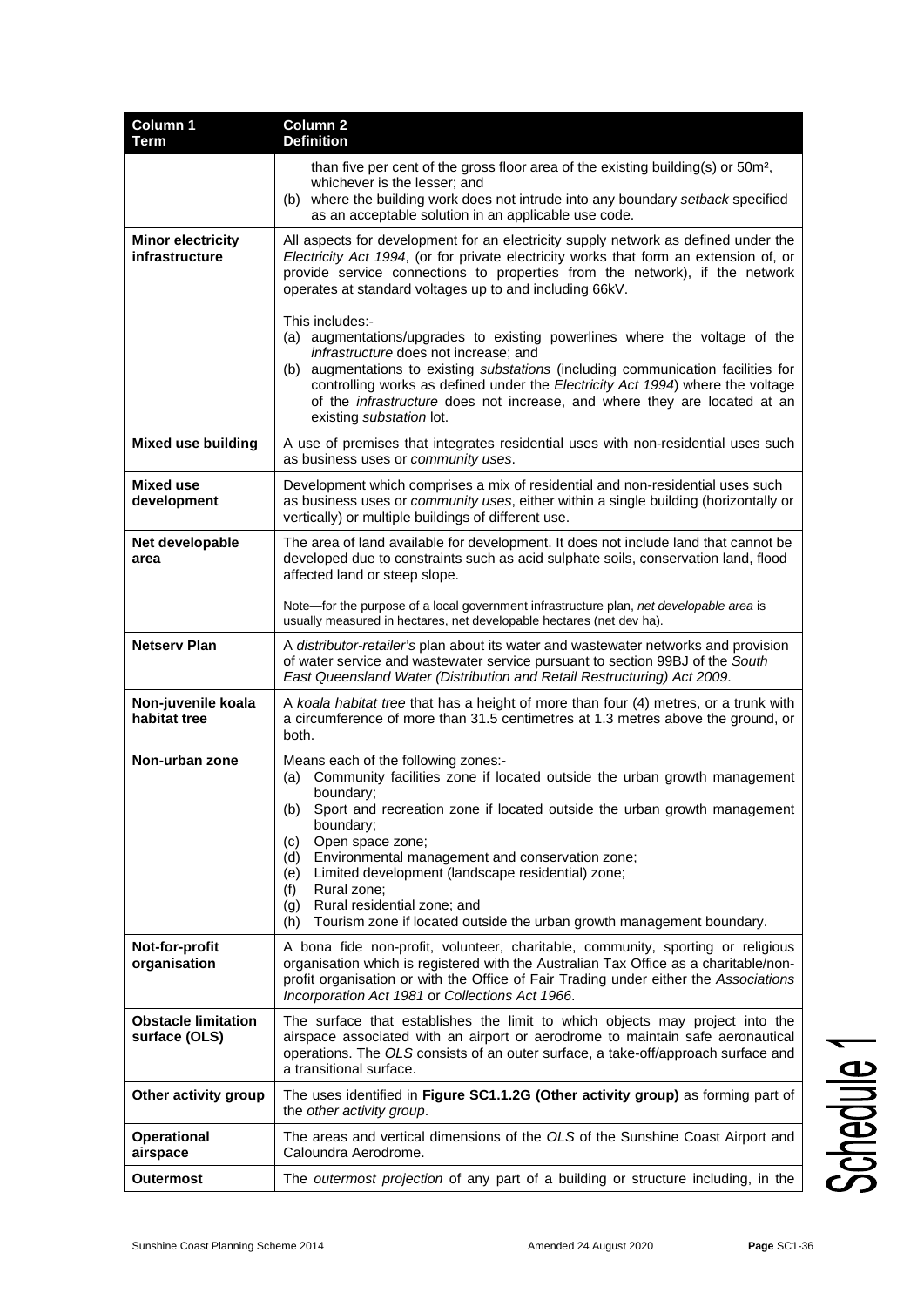| Column 1<br>Term                             | Column <sub>2</sub><br><b>Definition</b>                                                                                                                                                                                                                                                                                                                                                                                                                                                                                                                                                                                                                                                                                                                                                                                                                                                                                                                                                                                                                                                                                                                                                                                                                                                                                                                                                                                                                                                                                                                                                                                                                                                                                                                                                                                                                                                                                                                                                                                                                           |
|----------------------------------------------|--------------------------------------------------------------------------------------------------------------------------------------------------------------------------------------------------------------------------------------------------------------------------------------------------------------------------------------------------------------------------------------------------------------------------------------------------------------------------------------------------------------------------------------------------------------------------------------------------------------------------------------------------------------------------------------------------------------------------------------------------------------------------------------------------------------------------------------------------------------------------------------------------------------------------------------------------------------------------------------------------------------------------------------------------------------------------------------------------------------------------------------------------------------------------------------------------------------------------------------------------------------------------------------------------------------------------------------------------------------------------------------------------------------------------------------------------------------------------------------------------------------------------------------------------------------------------------------------------------------------------------------------------------------------------------------------------------------------------------------------------------------------------------------------------------------------------------------------------------------------------------------------------------------------------------------------------------------------------------------------------------------------------------------------------------------------|
| projection                                   | case of a roof, the outside face of the fascia, or the roof structure where there is no<br>fascia, or attached sunhoods or the like, but does not include retractable blinds,<br>fixed screens, rainwater fittings, or ornamental attachments.                                                                                                                                                                                                                                                                                                                                                                                                                                                                                                                                                                                                                                                                                                                                                                                                                                                                                                                                                                                                                                                                                                                                                                                                                                                                                                                                                                                                                                                                                                                                                                                                                                                                                                                                                                                                                     |
| <b>Planning</b><br>assumptions               | Assumptions about the type, scale, location and timing of future growth.                                                                                                                                                                                                                                                                                                                                                                                                                                                                                                                                                                                                                                                                                                                                                                                                                                                                                                                                                                                                                                                                                                                                                                                                                                                                                                                                                                                                                                                                                                                                                                                                                                                                                                                                                                                                                                                                                                                                                                                           |
| <b>Plot ratio</b>                            | The ratio of gross floor area to the area of the site.                                                                                                                                                                                                                                                                                                                                                                                                                                                                                                                                                                                                                                                                                                                                                                                                                                                                                                                                                                                                                                                                                                                                                                                                                                                                                                                                                                                                                                                                                                                                                                                                                                                                                                                                                                                                                                                                                                                                                                                                             |
| <b>Prescribed mixed</b><br>use area          | Means each of the following zones, local plan areas and precincts:-<br>(a) Principal centre zone, where within the Maroochydore/Kuluin local plan area,<br>Precinct MAR LPP-1 (City Core);<br>(b) Major centre zone, where within the:-<br>Caloundra local plan area, Precinct CAL LPSP-1a (Destination centre);<br>(1)<br>Nambour local plan area, other than Precinct NAM LPP-3 (Town centre<br>(ii)<br>frame);<br>(iii) Sippy Downs local plan area, Sub-precinct SID LPSP-1a (Sippy Downs<br>town centre core);<br>(c) District centre zone, where within the Mooloolaba/Alexandra Headland local<br>plan area; and<br>(d) Tourist accommodation zone, where within the:-<br>Caloundra local plan area (Caloundra and Kings Beach only);<br>(1)<br>(ii) Coolum local plan area;<br>(iii) Maroochydore/Kuluin local plan area; and<br>(iv) Mooloolaba/Alexandra Headland local plan area.                                                                                                                                                                                                                                                                                                                                                                                                                                                                                                                                                                                                                                                                                                                                                                                                                                                                                                                                                                                                                                                                                                                                                                       |
| <b>Prescribed other</b><br>development codes | The following other development codes contained in Part 9 (Development codes)<br>of the planning scheme:-<br>(a) Landscape code;<br>(b) Nuisance code;<br>(c) Safety and security code;<br>(d) Stormwater management code;<br>(e) Sustainable design code;<br>Transport and parking code;<br>(f)<br>(g) Waste management code;<br>Works, services and infrastructure code.<br>(h)                                                                                                                                                                                                                                                                                                                                                                                                                                                                                                                                                                                                                                                                                                                                                                                                                                                                                                                                                                                                                                                                                                                                                                                                                                                                                                                                                                                                                                                                                                                                                                                                                                                                                  |
| <b>Prescribed rooftop</b><br>use             | A bar, food and drink outlet (restaurant), function facility, hotel (excluding any<br>accommodation component), indoor sport and recreation, outdoor sport and<br>recreation or other recreation and entertainment facilities ancillary to a use in the<br>residential activity group that are:-<br>(a) located on a rooftop and exceeding (whether fully or partially) the maximum<br>height specified for the site on the applicable Height of Buildings and<br>Structures Overlay Map under the following circumstances:-<br>(i) the building or structure does not exceed 3 metres above the maximum<br>height specified for the site on the applicable Height of Buildings and<br>Structures Overlay Map, with the exception of a lift overrun which does<br>not exceed 5 metres above the maximum height specified for the site on<br>the applicable Height of Buildings and Structures Overlay Map;<br>(ii) the building or structure is not located within 2 metres of the rooftop<br>perimeter, other than roof elements and clear glass balustrading;<br>(iii) lift overrun and building plant associated with any part of the building are<br>setback a minimum of 3 metres from the rooftop perimeter (applicable to<br>new building work only), other than where facing another tower element<br>on the same site;<br>(iv) having a maximum combined roofed area (including fixed shade<br>elements) equivalent to 50% of the floor area of the storey directly below;<br>$(v)$ providing for a minimum of 30% of the total rooftop use area as outdoor<br>use area (may include fixed shade elements that are not fixed to walls);<br>and<br>(vi) including visually transparent material to a minimum of 75% of external<br>walls (other than walls to fire egress stairs), windows and doors, and<br>25% of roof or fixed shade elements.<br>(b) accessible to the general public (i.e. not solely for the exclusive use of<br>building occupants and their guests); and<br>located in a zone nominated in the following local plan areas:-<br>(C) |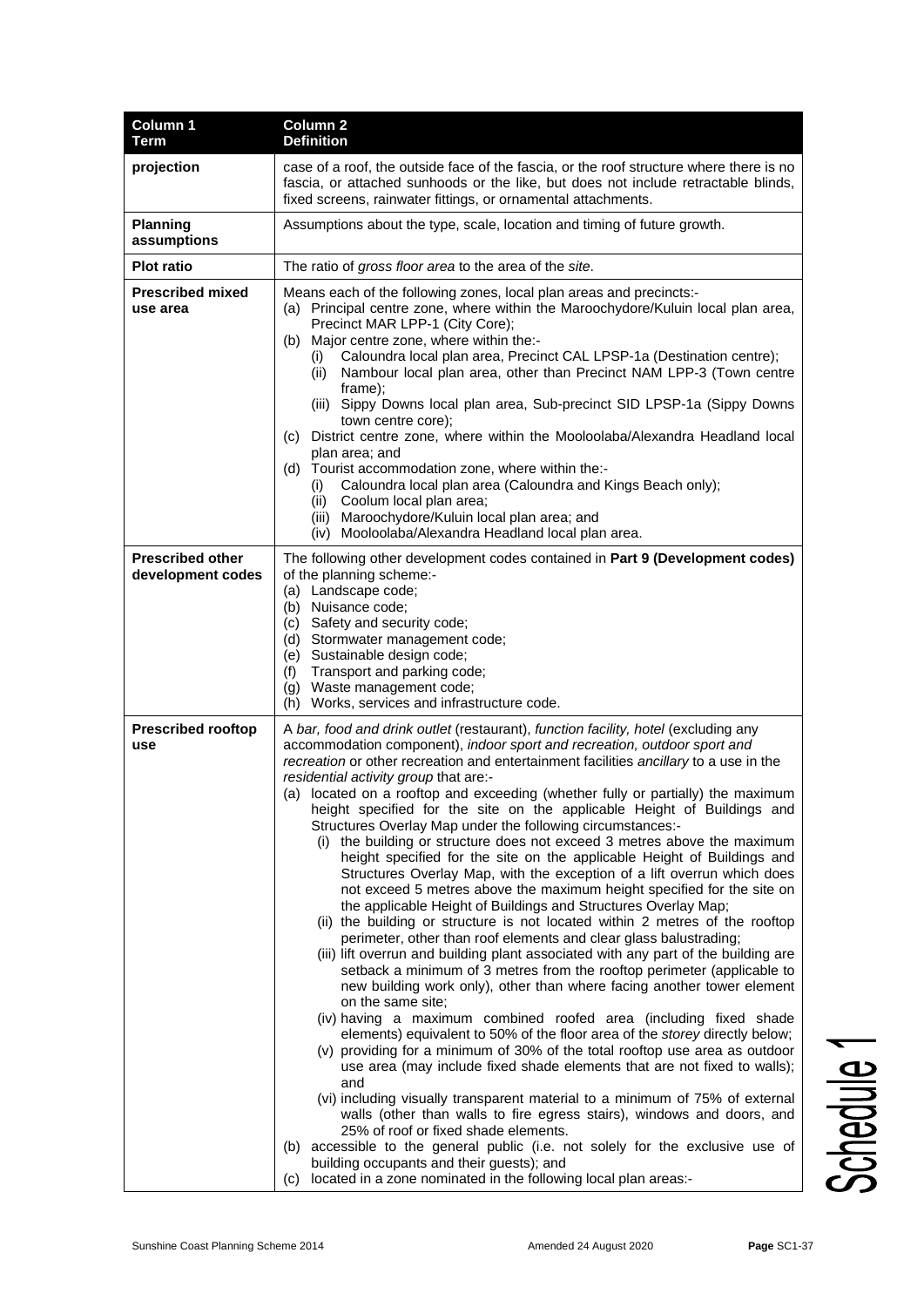| Column 1<br><b>Term</b>                      | Column <sub>2</sub><br><b>Definition</b>                                                                                                                                                                                                                                                                                                                                                                                                                                                                         |
|----------------------------------------------|------------------------------------------------------------------------------------------------------------------------------------------------------------------------------------------------------------------------------------------------------------------------------------------------------------------------------------------------------------------------------------------------------------------------------------------------------------------------------------------------------------------|
|                                              | Maroochydore/Kuluin local plan area (Principal centre zone, that part of<br>(i)<br>the Tourist accommodation zone adjacent to The Esplanade and Cotton<br>Tree Parade or that part of the Local centre zone adjacent to King<br>Street); or<br>Mooloolaba/Alexandra Headland local plan area (District centre zone,<br>(ii)<br>Tourism zone or Tourist accommodation zone); or<br>(iii) Coolum local plan area (District centre zone or Tourist accommodation<br>zone).                                          |
| <b>Primary active</b><br>street frontage     | Any frontage of a building that creates activity on the adjacent street or other<br>public place.                                                                                                                                                                                                                                                                                                                                                                                                                |
|                                              | Unless otherwise specified in a local plan code, development on a primary active<br>street frontage:-<br>contains active uses such as retail and entertainment/catering business uses<br>(a)<br>for a minimum of 90% of the street front boundary,<br>is built to the street front boundary at ground level;<br>(b)<br>has windows and door openings to the adjacent street or public place; and<br>(c)<br>minimises driveway and servicing access across the active street frontage.<br>(d)                     |
| <b>Principal public</b><br>transport network | The public transport corridors identified on Figure 9.4.8C (Strategic Network of<br>Public Transport Links) as a dedicated public transport corridor, public transport<br>priority corridor and public transport advantage corridor.                                                                                                                                                                                                                                                                             |
| Private open space                           | An outdoor space for the exclusive use of occupants of a building.                                                                                                                                                                                                                                                                                                                                                                                                                                               |
| Probable maximum<br>flood (PMF)              | The largest flood that could reasonably occur at a particular location, resulting<br>from the probable maximum precipitation. The PMF defines the extent of flood-<br>prone land. Generally, it is not physically or financially possible to provide general<br>protection against this event.                                                                                                                                                                                                                   |
| Probable maximum<br>storm tide (PMST)        | The maximum storm tide level that may be expected from the combination of<br>meteorological and hydrological conditions that are reasonably possible in a<br>particular locality, including the predicted impacts of climate change.                                                                                                                                                                                                                                                                             |
| <b>Property</b><br>maintenance<br>activities | Vegetation clearing that is reasonably necessary for property maintenance<br>including construction and maintenance of farm tracks, fences, farm structures<br>(e.g. sheds, bores, windmills, tank stands, and stock yards), maintenance of crops,<br>slashing grass, harvesting of crops, maintenance of pasture and cleared land<br>areas and the pruning, felling and clearing of orchard vegetation species.                                                                                                 |
| <b>Protected estate</b>                      | Means:-<br>(a) any protected area to which the Nature Conservation Act 1992 applies,<br>including any national park, conservation park, resource reserve, nature<br>refuge, coordinated conservation area, wilderness area, World heritage<br>management area and international agreement area;<br>(b) any area protected under other legislation primarily for its conservation<br>significance: and<br>(c) any park owned or controlled by Council and managed primarily for its<br>conservation significance. |
| Public open space                            | Outdoor spaces that are generally accessible to the community and provide for a<br>range of sport, recreation, cultural, entertainment or leisure pursuits.                                                                                                                                                                                                                                                                                                                                                      |
| <b>Public safety area</b>                    | An area immediately beyond the end of a runway and having a relatively high risk<br>from an aircraft incident. The <i>public safety area</i> for the Sunshine Coast Airport is<br>shown on the relevant Airport Environs Overlay Map.                                                                                                                                                                                                                                                                            |
| <b>Rear lot</b>                              | A lot which has access to a road via an access strip which forms part of the lot or<br>via an easement over adjoining land.                                                                                                                                                                                                                                                                                                                                                                                      |
| <b>Reasonably</b><br>necessary               | Means, in the context of vegetation clearing for a particular purpose, there is no<br>alternative way of achieving the purpose that is prudent and feasible and would<br>avoid vegetation clearing or significantly reduce the extent of vegetation clearing.                                                                                                                                                                                                                                                    |
| Recommended<br>flood level (RFL)             | The minimum recommended level for community <i>infrastructure</i> , defined by<br>particular flood and storm tide events, to provide additional immunity from flood<br>and storm tide hazards.                                                                                                                                                                                                                                                                                                                   |

Schedule 1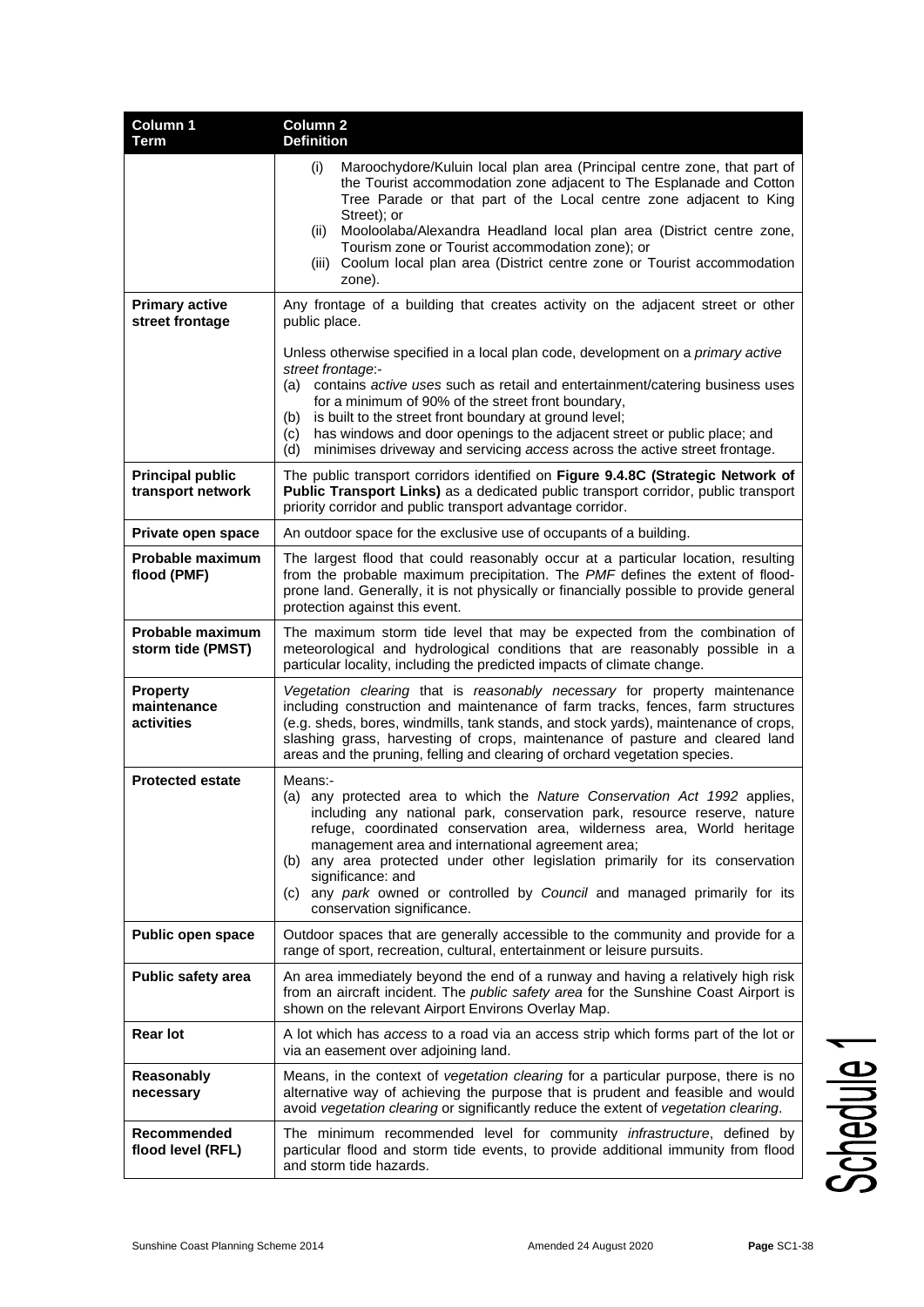| Column 1<br><b>Term</b>                                         | Column <sub>2</sub><br><b>Definition</b>                                                                                                                                                                                                                                                                                                                                                                                                                                                                                                                                                                                               |  |
|-----------------------------------------------------------------|----------------------------------------------------------------------------------------------------------------------------------------------------------------------------------------------------------------------------------------------------------------------------------------------------------------------------------------------------------------------------------------------------------------------------------------------------------------------------------------------------------------------------------------------------------------------------------------------------------------------------------------|--|
| <b>Regional activity</b><br>centre                              | An activity centre identified as a regional activity centre in the South-East<br>Queensland Regional Plan 2009 - 2031.                                                                                                                                                                                                                                                                                                                                                                                                                                                                                                                 |  |
| <b>Residential activity</b><br>group                            | The uses identified in Figure SC1.1.2A (Residential activity group) as forming<br>part of the residential activity group.                                                                                                                                                                                                                                                                                                                                                                                                                                                                                                              |  |
| <b>Residential density</b><br>or density of<br>residential uses | Housing density expressed as equivalent dwellings or lots per hectare of the site.                                                                                                                                                                                                                                                                                                                                                                                                                                                                                                                                                     |  |
| <b>Residential zone</b>                                         | Means each of the following zones:-<br>Low density residential zone;<br>(a)<br>Medium density residential zone;<br>(b)<br>High density residential zone; and<br>(c)<br>Tourist accommodation zone.<br>(d)                                                                                                                                                                                                                                                                                                                                                                                                                              |  |
| Resource/<br>processing area                                    | The extent of an extractive resource and any existing or potential future<br>operations.<br>includes<br>processing<br>The<br>term<br>identified<br>an<br>area<br>as<br>a<br>resource/processing area on an Extractive Resource Areas Overlay Map.                                                                                                                                                                                                                                                                                                                                                                                      |  |
| Rooming unit                                                    | That part of a building used for accommodation which may include ensuite<br>facilities but which is not a dwelling.                                                                                                                                                                                                                                                                                                                                                                                                                                                                                                                    |  |
| <b>Rural activity group</b>                                     | The uses identified in Figure SC1.1.2F (Rural activity group) as forming part of<br>the rural activity group.                                                                                                                                                                                                                                                                                                                                                                                                                                                                                                                          |  |
| Safe refuge                                                     | An area specifically designed and constructed to provide protection for people<br>during a flood or storm tide inundation event.                                                                                                                                                                                                                                                                                                                                                                                                                                                                                                       |  |
| <b>Secondary active</b><br>street frontage                      | Means any frontage of a building that creates activity on the adjacent street or<br>other public place.<br>Unless otherwise specified in a local plan, development on a secondary active<br>street frontage:-<br>(a) contains active uses such as retail and entertainment/catering business uses<br>for a minimum of 50% of the street front boundary,<br>is built to the street front boundary, or setback a maximum of 3 metres at<br>(b)<br>ground level:<br>has windows and door openings to the adjacent street or public place; and<br>(c)<br>minimises driveway and servicing access across the active street frontage.<br>(d) |  |
| <b>Secondary dwelling</b>                                       | A dwelling used in conjunction with, and subordinate to, a dwelling house on the<br>same lot.<br>A secondary dwelling may be constructed under a dwelling house, be attached to<br>a dwelling house or be freestanding.                                                                                                                                                                                                                                                                                                                                                                                                                |  |
| <b>Sensitive land use</b><br>(or sensitive<br>receptor)         | Each of the following defined uses:-<br>child care centre;<br>(a)<br>(b)<br>community care centre;<br>community residence;<br>(c)<br>(d)<br>dual occupancy;<br>dwelling house;<br>(e)<br>educational establishment;<br>(f)<br>health care services;<br>(g)<br>hospital;<br>(h)<br>multiple dwelling;<br>(i)<br>nature-based tourism;<br>(j)<br>(k)<br>office;<br>(1)<br>relocatable home park;<br>(m) residential care facility;<br>resort complex;<br>(n)<br>retirement facility;<br>(o)<br>rooming accommodation;<br>(p)<br>short-term accommodation; and<br>(q)<br>tourist park.<br>(r)                                             |  |
| <b>Service catchment</b>                                        | An area serviced by an <i>infrastructure</i> network. An <i>infrastructure</i> network is made                                                                                                                                                                                                                                                                                                                                                                                                                                                                                                                                         |  |

Schedule 1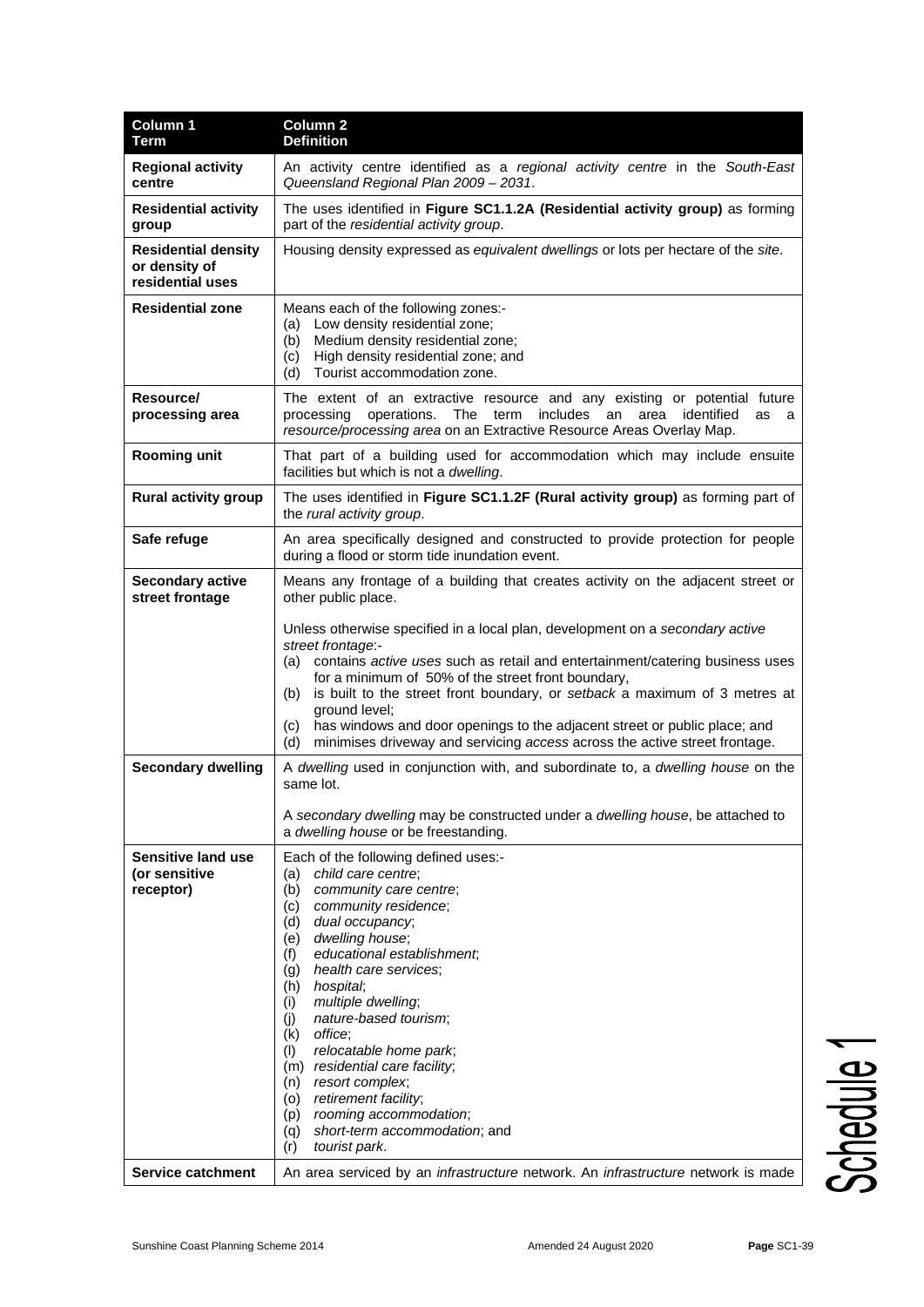| Column 1<br>Term | Column <sub>2</sub><br><b>Definition</b>                                                                                                                                                                                                                                                                                                                                                                                                                                                                                                                                                                                                                                                                    |  |  |
|------------------|-------------------------------------------------------------------------------------------------------------------------------------------------------------------------------------------------------------------------------------------------------------------------------------------------------------------------------------------------------------------------------------------------------------------------------------------------------------------------------------------------------------------------------------------------------------------------------------------------------------------------------------------------------------------------------------------------------------|--|--|
|                  | up of one or more service catchments. Service catchments are determined by the<br>network type and how it has been designed to operate and provide service to the<br>urban areas.                                                                                                                                                                                                                                                                                                                                                                                                                                                                                                                           |  |  |
|                  | Note-for example<br>stormwater network <i>service catchments</i> can be delineated to align with watershed<br>$\bullet$<br>boundaries;<br>open space network service catchments can be determined using local government<br>٠<br>accessibility standards;<br>water network service catchments can be established as the area serviced by a<br>٠<br>particular reservoir.                                                                                                                                                                                                                                                                                                                                    |  |  |
| <b>Setback</b>   | For a building or structure, the shortest distance measured horizontally from the<br>outermost projection of a building or structure to the vertical projection of the<br>boundary of the lot.                                                                                                                                                                                                                                                                                                                                                                                                                                                                                                              |  |  |
| Signface area    | Means:-<br>(a) in the case of a purpose built advertising device which is free standing, the<br>area of the smallest rectangle that can wholly contain the advertising device,<br>measured from the outside of the advertising devices frame; and<br>in the case of an advertising device that is painted on or otherwise affixed to<br>(b)<br>a building or other structure, the area of the smallest rectangle that can<br>wholly contain the advertising device, inclusive of any decorative lines,<br>stripes, borders and architectural trims that immediately surround the device.<br>Note—the figure below provides further guidance about the definition of signface area.<br>Sign<br>Sign<br>न्नाम |  |  |
| <b>Site</b>      | Any land on which development is carried out or is proposed to be carried out<br>whether such land comprises the whole or part of one lot or more than one lot if<br>each of such lots is contiguous.                                                                                                                                                                                                                                                                                                                                                                                                                                                                                                       |  |  |
| Site cover       | The proportion of the site covered by a building(s), structure(s) attached to the<br>building(s) and carport(s), calculated to the outer most projections of the<br>building(s) and is expressed as a percentage.<br>The term does not include:-<br>any structure or part thereof included in a landscaped open space area such<br>(a)<br>as a gazebo or shade structure;<br>basement car parking areas located wholly below ground level;<br>(b)<br>eaves and sun shading devices.<br>(c)                                                                                                                                                                                                                  |  |  |
| <b>Slope</b>     | Means:-<br>(a) for the purpose of reconfiguring a lot:-<br>(iv)<br>where the proposed lot is contained wholly within a single slope<br>category shown on a slope analysis, the slope of that category; or<br>where a proposed lot is contained within more than one slope<br>(v)<br>category shown on a slope analysis, the predominant slope of the use<br>area, as follows:-<br>where the use area is contained within one slope<br>(A)                                                                                                                                                                                                                                                                   |  |  |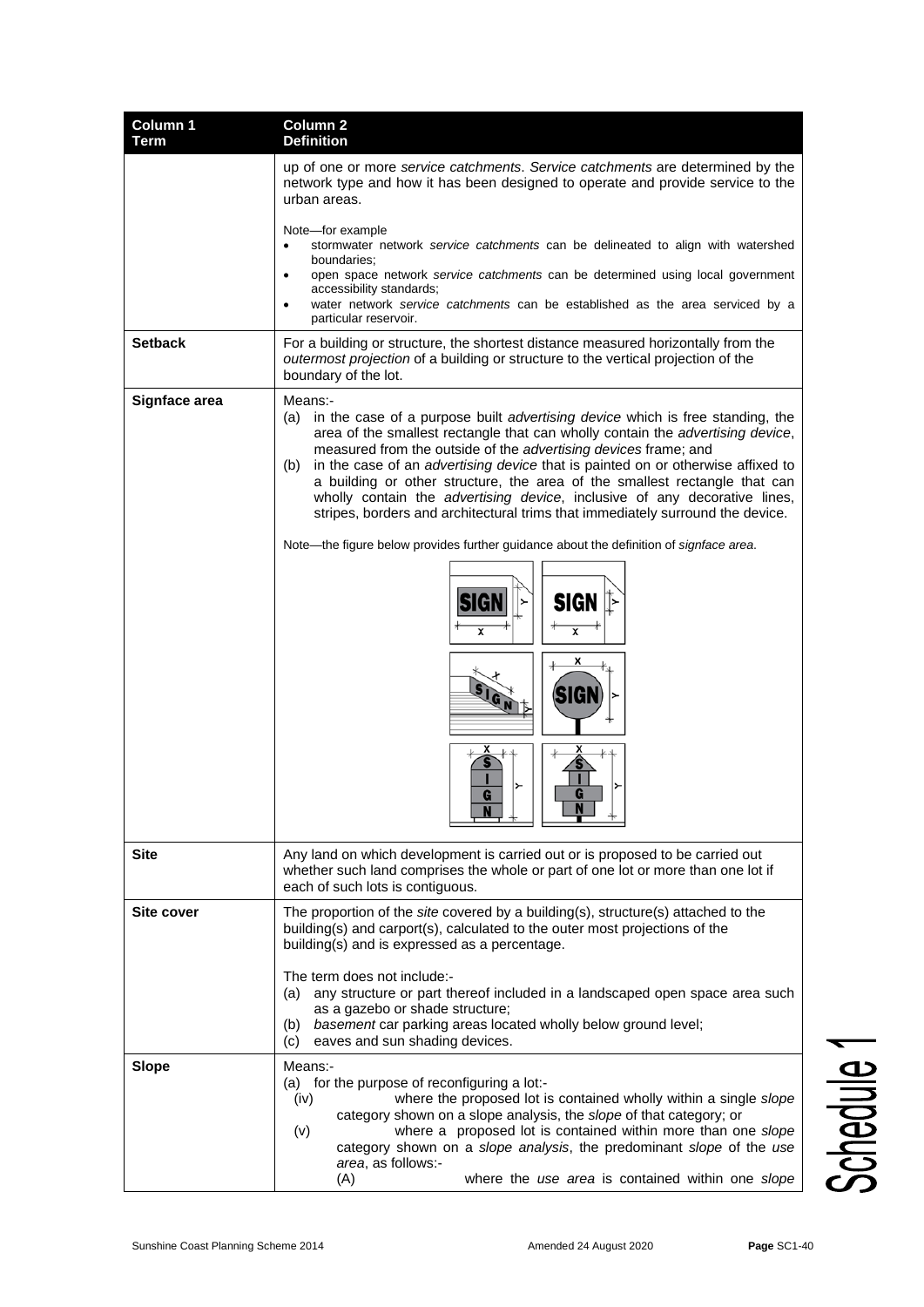| Column 1<br><b>Term</b>                             | Column <sub>2</sub><br><b>Definition</b>                                                                                                                                                                                                                                                                                                                                                                                                                                                                                                                              |
|-----------------------------------------------------|-----------------------------------------------------------------------------------------------------------------------------------------------------------------------------------------------------------------------------------------------------------------------------------------------------------------------------------------------------------------------------------------------------------------------------------------------------------------------------------------------------------------------------------------------------------------------|
|                                                     | category shown on a slope analysis, the slope of that category; or<br>(B)<br>where the use area is contained within more than<br>one slope category shown on a slope analysis, the slope is the<br>average of all predominant slopes of the use area.<br>(b) for the purposes of building works or material change of use, the slope of the<br>use area is that determined as follows:-<br>(i) where the use area has one predominant slope, that slope; or<br>(ii) where the use area has more than one predominant slope, the average of<br>all predominant slopes. |
|                                                     | For the purposes of this definition, predominant slope $(\%) = (x \div y) \times 100$ where:-<br>• 'x' is the vertical distance in metres between the highest point and the lowest<br>point of the area, and<br>• 'y' is the horizontal distance in metres measured in a straight line between the<br>highest point and the lowest point of the area.                                                                                                                                                                                                                 |
|                                                     | Where the area has more than one predominant slope e.g. a knoll or gully, the<br>average of all predominant slopes applies.                                                                                                                                                                                                                                                                                                                                                                                                                                           |
| <b>Slope analysis</b>                               | Means a diagram prepared by a licensed surveyor indicating the slope of the site<br>based on one metre contour intervals using the following slope categories:-<br>(a) up to $15\%$ ;<br>(b) 15% or more but less than 20%;<br>(c) 20% or more but less than 25%;<br>(d) 25% or more.                                                                                                                                                                                                                                                                                 |
| Sport and<br>recreation activity<br>group           | The uses identified in Figure SC1.1.2E (Sport and recreation activity group) as<br>forming part of the sport and recreation activity group.                                                                                                                                                                                                                                                                                                                                                                                                                           |
| <b>State heritage</b><br>place <sup>1</sup>         | A place of State cultural heritage significance as entered in the Queensland<br>Heritage Register under the Queensland Heritage Act 1992.                                                                                                                                                                                                                                                                                                                                                                                                                             |
| <b>Steep land</b>                                   | Land comprising slopes of 15% or greater.                                                                                                                                                                                                                                                                                                                                                                                                                                                                                                                             |
| <b>Storey</b>                                       | A space that is situated between one floor level and the floor level next above, or if<br>there is no floor above, the ceiling or roof above, but not a space that contains<br>only:-<br>a lift shaft, stairway or meter room;<br>(a)<br>(b) a bathroom, shower room, laundry, water closet, or other sanitary<br>compartment; or<br>a combination of the above.<br>(c)<br>A mezzanine is a storey.<br>A roofed structure on or part of a rooftop that does not solely accommodate<br>building plant and equipment is a storey.<br>A basement is not a storey.        |
| <b>Storm tide</b><br>inundation area                | An area subject to storm tide inundation during the defined storm tide event.                                                                                                                                                                                                                                                                                                                                                                                                                                                                                         |
| <b>Streetscape</b>                                  | The collective combination of urban form elements that constitute the view of a<br>street and its public and private domains. These elements include buildings, roads,<br>footpaths, vegetation, open spaces and street furniture.                                                                                                                                                                                                                                                                                                                                    |
| <b>Sunshine Coast</b><br>activity centre<br>network | The network of activity centres described in Table SC1.2.3 (Sunshine Coast<br>activity centre network).                                                                                                                                                                                                                                                                                                                                                                                                                                                               |
| <b>Supermarket</b>                                  | A single self-contained retailing outlet with fast service checkout facilities offering<br>groceries and associated goods and services for sale.                                                                                                                                                                                                                                                                                                                                                                                                                      |
|                                                     | Examples - Aldi, Coles, Foodstore, IGA, Woolworths.                                                                                                                                                                                                                                                                                                                                                                                                                                                                                                                   |

<span id="page-41-0"></span><sup>1</sup> Editor's note—*State heritage places* are shown on the Heritage and Character Areas Overlay Maps for information purposes only. Development involving a *State heritage place* is subject to the provisions of the *Queensland Heritage Act 1992*.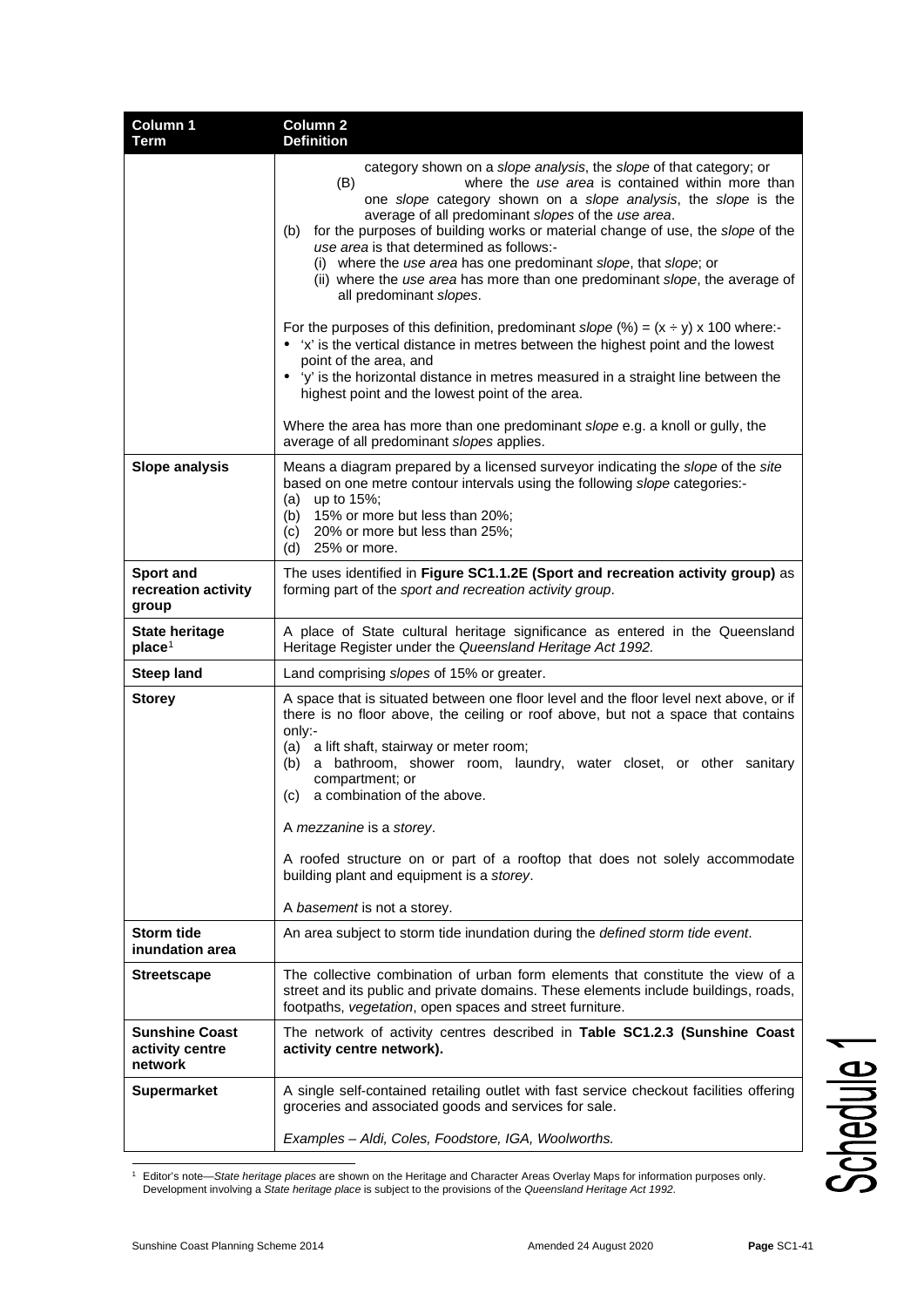| Column 1<br><b>Term</b>                  | Column <sub>2</sub><br><b>Definition</b>                                                                                                                                                                                                                                                                                                                                                                                                                                                                                                                                                                                                                                                                                                                                                                                                              |  |
|------------------------------------------|-------------------------------------------------------------------------------------------------------------------------------------------------------------------------------------------------------------------------------------------------------------------------------------------------------------------------------------------------------------------------------------------------------------------------------------------------------------------------------------------------------------------------------------------------------------------------------------------------------------------------------------------------------------------------------------------------------------------------------------------------------------------------------------------------------------------------------------------------------|--|
| <b>Temporary use</b>                     | A use that is impermanent and may be irregular or infrequent that does not require<br>the construction of a permanent building or the installation of permanent<br>infrastructure or services.                                                                                                                                                                                                                                                                                                                                                                                                                                                                                                                                                                                                                                                        |  |
| <b>Third party</b><br>advertising device | An advertising device placed on premises for the purpose of advertising a matter<br>not associated with the primary purpose for which the premises is used or<br>developed.                                                                                                                                                                                                                                                                                                                                                                                                                                                                                                                                                                                                                                                                           |  |
| <b>Tidal waters</b>                      | Means:-<br>the sea and any part of a harbour or waterway ordinarily within the ebb and<br>(a)<br>flow of the tide at spring tides; or<br>the water downstream from a downstream limit declared under the Water Act<br>(b)<br>2000.                                                                                                                                                                                                                                                                                                                                                                                                                                                                                                                                                                                                                    |  |
| <b>Transport hierarchy</b>               | The transport hierarchy shown on Figure 9.4.8A (2031 Functional Transport<br>Hierarchy).                                                                                                                                                                                                                                                                                                                                                                                                                                                                                                                                                                                                                                                                                                                                                              |  |
| <b>Transport network</b>                 | All transport corridors within the defined <i>transport hierarchy</i> , network of pedestrian<br>and cyclist links and network of public transport links.                                                                                                                                                                                                                                                                                                                                                                                                                                                                                                                                                                                                                                                                                             |  |
| <b>Transport route</b>                   | A transport route shown on an Extractive Resource Areas Overlay Map, being the<br>primary route for the transport of extracted resources from the extractive resource<br>area to a State-controlled road.                                                                                                                                                                                                                                                                                                                                                                                                                                                                                                                                                                                                                                             |  |
| <b>Ultimate</b><br>development           | The realistic extent of development anticipated to be achieved when a site (or<br>projection area or infrastructure service catchment) is fully developed.                                                                                                                                                                                                                                                                                                                                                                                                                                                                                                                                                                                                                                                                                            |  |
| Urban purposes                           | For the purpose of the local government infrastructure plan, urban purposes<br>includes residential (other than rural residential), retail, commercial, industrial,<br>community and government related purposes.                                                                                                                                                                                                                                                                                                                                                                                                                                                                                                                                                                                                                                     |  |
| Urban zone                               | Means each of the following zones:-<br>Low density residential zone;<br>(a)<br>Medium density residential zone;<br>(b)<br>High density residential zone;<br>(c)<br>Tourist accommodation zone;<br>(d)<br>Principal centre zone;<br>(e)<br>Major centre zone;<br>(f)<br>District centre zone;<br>(g)<br>(h)<br>Local centre zone;<br>Low impact industry zone;<br>(i)<br>Medium impact industry zone;<br>(i)<br>High impact industry zone;<br>(k)<br>(1)<br>Waterfront and marine industry zone;<br>(m) Community facilities zone if located within the urban growth management<br>boundary;<br>(n) Emerging community zone;<br>Sport and recreation zone if located within the urban growth management<br>(o)<br>boundary;<br>Specialised centre zone; and<br>(p)<br>Tourism area zone if located within the urban growth management boundary.<br>(q) |  |
| Use area                                 | Means the area comprising the total gross floor area of all buildings on the site and<br>any other part of the site which is to be used.                                                                                                                                                                                                                                                                                                                                                                                                                                                                                                                                                                                                                                                                                                              |  |
| Vegetation                               | Trees, plants and all other organisms of vegetable origin, whether living or dead.                                                                                                                                                                                                                                                                                                                                                                                                                                                                                                                                                                                                                                                                                                                                                                    |  |
| <b>Vegetation clearing</b>               | The destruction of vegetation or interference with its natural growth in any way<br>including removing, clearing, slashing, cutting down, ringbarking, scar-barking,<br>pushing or pulling over, poisoning (including by contamination), burning, flooding,<br>draining or compacting of roots.<br>The term does not include:-                                                                                                                                                                                                                                                                                                                                                                                                                                                                                                                        |  |
|                                          | destruction of standing vegetation by stock;<br>(a)<br>lopping a tree by cutting or pruning its branches, provided that it does not<br>(b)<br>involve:-<br>removing the tree's trunk; or<br>(i)<br>(ii) cutting or pruning the tree's branches so severely that it is likely to die; or                                                                                                                                                                                                                                                                                                                                                                                                                                                                                                                                                               |  |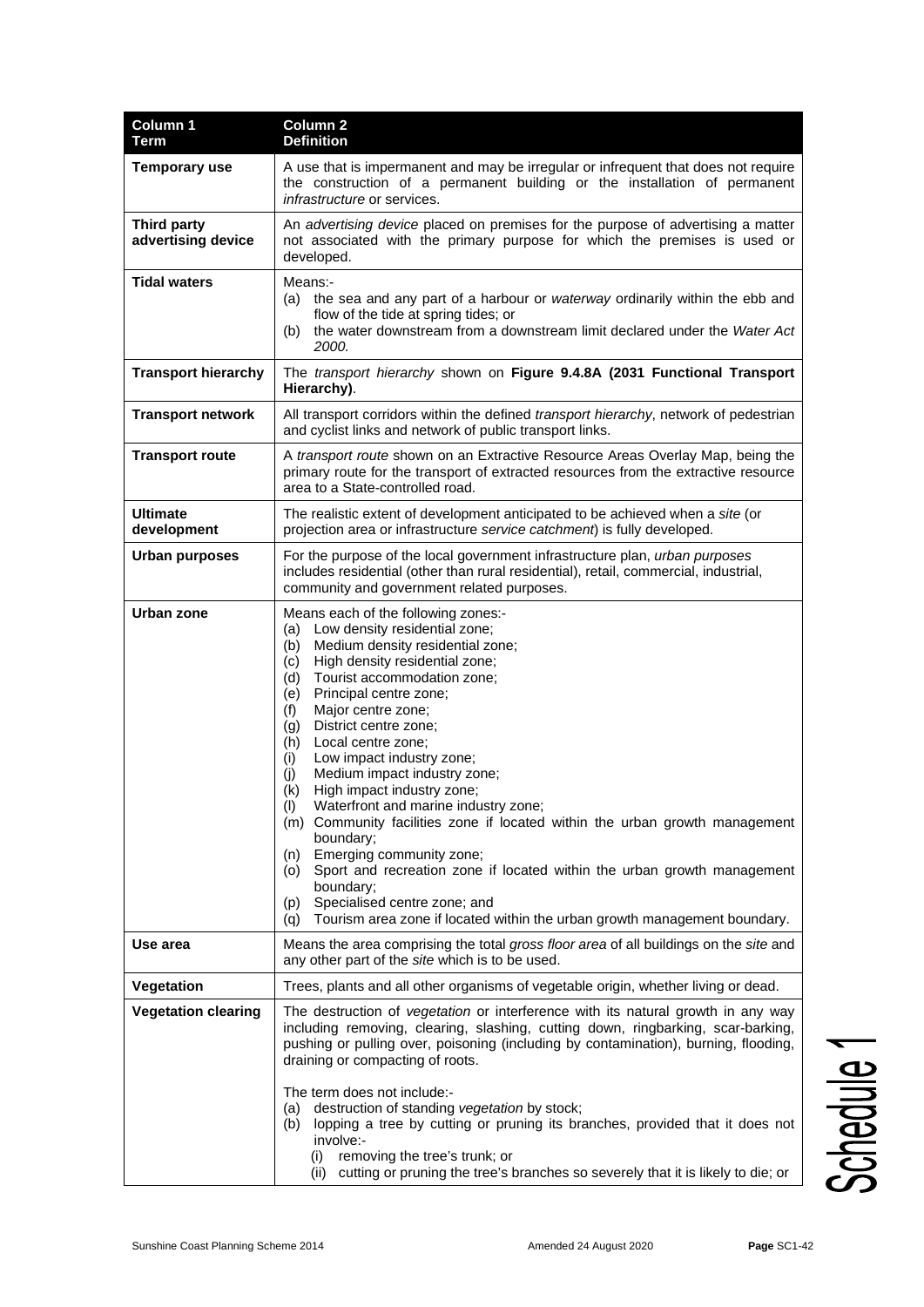| Column 1<br>Term                 | Column <sub>2</sub><br><b>Definition</b>                                                                                                                                                                                                                                                                                                                                                                                                                    |
|----------------------------------|-------------------------------------------------------------------------------------------------------------------------------------------------------------------------------------------------------------------------------------------------------------------------------------------------------------------------------------------------------------------------------------------------------------------------------------------------------------|
|                                  | mowing of grass or lawn.<br>(c)                                                                                                                                                                                                                                                                                                                                                                                                                             |
| Water resource<br>catchment area | An area shown on a Water Resource Catchments Overlay Map as being a water<br>resource catchment area.                                                                                                                                                                                                                                                                                                                                                       |
| Water supply<br>storage          | A water supply storage area used for bulk water supply as shown on a Water<br>Resource Catchments Overlay Map.                                                                                                                                                                                                                                                                                                                                              |
| Waterway                         | A river, creek or other stream, including a stream in the form of an anabranch or a<br>tributary, in which water flows permanently or intermittently, regardless of the<br>frequency of flow events, in a natural channel, whether artificially modified or not<br>or in an artificial channel that has changed the course of the stream.                                                                                                                   |
|                                  | A waterway includes any of the following located in it:-<br>in-stream islands;<br>(a)<br>benches;<br>(b)<br>(c)<br>bars.                                                                                                                                                                                                                                                                                                                                    |
|                                  | The term includes constructed storm water drains with surface water flows but not<br>piped water drains.                                                                                                                                                                                                                                                                                                                                                    |
| Wetland                          | An area of permanent, periodic or intermittent inundation that includes areas of<br>open water and/or native vegetation, with water that is static or flowing, fresh,<br>brackish or salt. The term may include wetlands which lie within floodplains, but<br>does not include the whole of a <i>floodplain</i> . This definition includes natural features<br>as well as constructed water bodies but does not include waterways as separately<br>defined. |

## <span id="page-43-0"></span>**Table SC1.2.3 Sunshine Coast activity centre network**

| <b>Description</b>                                                                                                                                                                                                                                                                                                                                                                                                            | Location                                                                                                                               | Applicable local plan or<br>structure plan                                                                                                                                                                                                                                                                                                     |  |  |  |
|-------------------------------------------------------------------------------------------------------------------------------------------------------------------------------------------------------------------------------------------------------------------------------------------------------------------------------------------------------------------------------------------------------------------------------|----------------------------------------------------------------------------------------------------------------------------------------|------------------------------------------------------------------------------------------------------------------------------------------------------------------------------------------------------------------------------------------------------------------------------------------------------------------------------------------------|--|--|--|
| <b>Regional activity centres</b>                                                                                                                                                                                                                                                                                                                                                                                              |                                                                                                                                        |                                                                                                                                                                                                                                                                                                                                                |  |  |  |
| <b>Principal regional activity</b><br>centre (Maroochydore City<br>Centre)<br>Provides for the largest and most<br>diverse mix of uses and activities<br>that form the core of urban<br>settlement and includes a<br>concentration of high-order retail,<br>commercial, employment, health<br>services, administrative,<br>community, cultural, recreational<br>and entertainment activities and<br>other uses, servicing the | • Maroochydore                                                                                                                         | Maroochydore/Kuluin<br>local<br>$\bullet$<br>plan<br>Editor's<br>of<br>the<br>note-part<br>Maroochydore Principal<br>Regional<br>Activity<br>Centre<br>is<br>a<br>priority<br>development area subject<br>to the<br>Economic Development Act 2012.                                                                                             |  |  |  |
| Sunshine Coast region.                                                                                                                                                                                                                                                                                                                                                                                                        |                                                                                                                                        |                                                                                                                                                                                                                                                                                                                                                |  |  |  |
| <b>Major regional activity centres</b><br>Provides for a wide mix of uses<br>and activities and include<br>concentrations of higher order<br>retail, commercial, employment,<br>health services, administrative,<br>community, cultural and<br>entertainment facilities and other<br>uses capable of servicing part of<br>the Sunshine Coast. Caloundra<br>and Nambour are dominant major<br>regional activity centres.       | Caloundra<br>Nambour<br><b>Beerwah</b><br>$\bullet$<br>Caloundra South<br>$\bullet$<br>Kawana Town Centre<br>• Sippy Downs Town Centre | Caloundra local plan<br>$\bullet$<br>Nambour local plan<br>٠<br>Beerwah local plan<br>$\bullet$<br>Not applicable<br>$\bullet$<br>Development Control Plan No.<br>1 (Kawana Waters)<br>Sippy Downs local plan<br>$\bullet$<br>Editor's note-Caloundra South is a<br>priority development area subject to<br>the Economic Development Act 2012. |  |  |  |
| <b>Specialist activity centre</b>                                                                                                                                                                                                                                                                                                                                                                                             | • Sunshine Coast Airport                                                                                                               | Maroochy North Shore local<br>$\bullet$                                                                                                                                                                                                                                                                                                        |  |  |  |